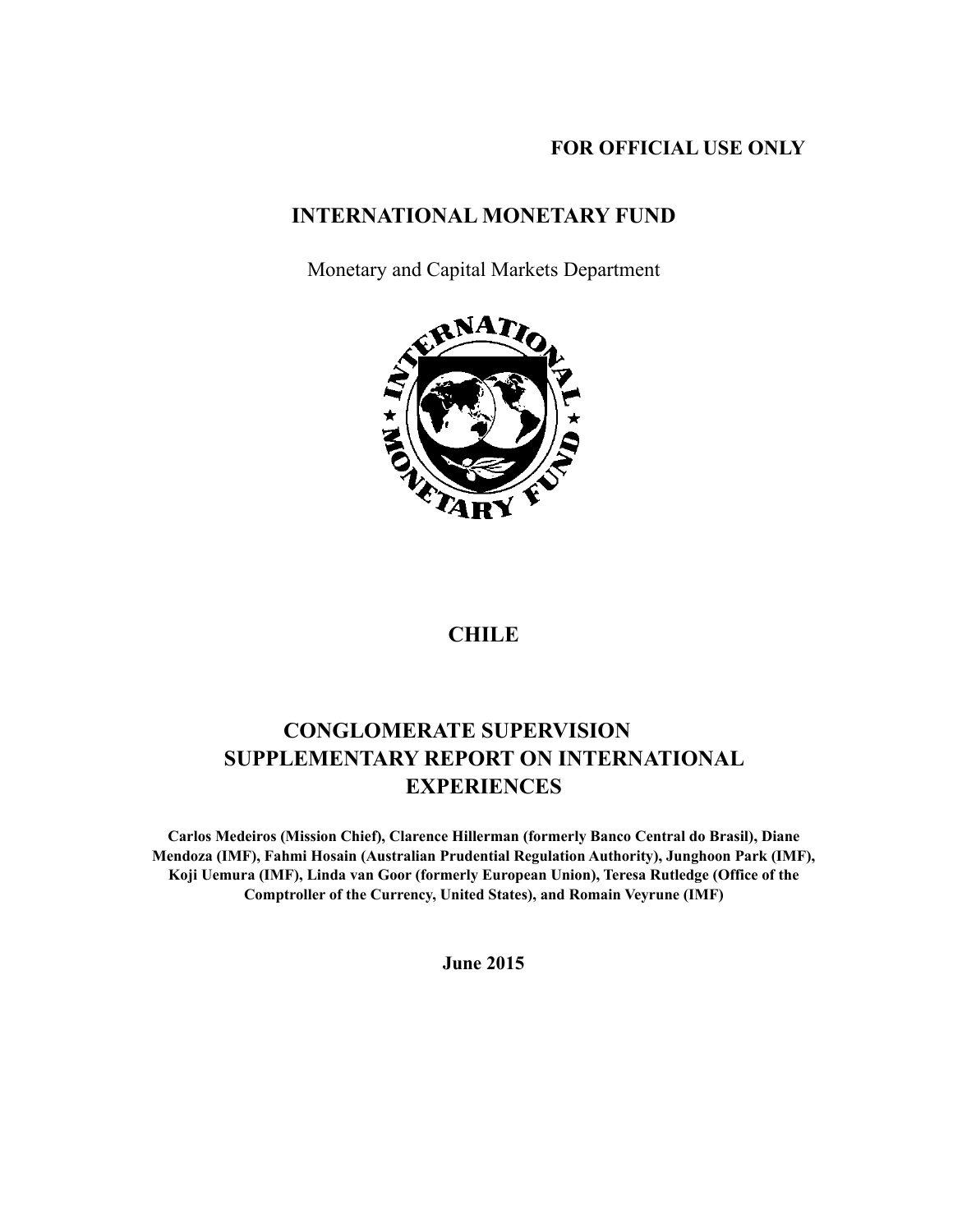The contents of this report constitute technical advice provided by the staff of the International Monetary Fund (IMF) to the authorities of Chile (the "TA recipient") in response to their request for technical assistance. This report (in whole or in part) or summaries thereof may be disclosed by the IMF to IMF Executive Directors and members of their staff, as well as to other agencies or instrumentalities of the TA recipient, and upon their request, to World Bank staff and other technical assistance providers and donors with legitimate interest, unless the TA recipient specifically objects to such disclosure (see Operational Guidelines for the Dissemination of Technical Assistance Information—http://www.imf.org/external/np/pp/eng/2013/0610 13.pdf). Disclosure of this report (in whole or in part) or summaries thereof to parties outside the IMF other than agencies or instrumentalities of the TA recipient, World Bank staff, other technical assistance providers and donors with legitimate interest shall require the explicit consent of the TA recipient and the IMF's Monetary and Capital Markets Department.

5618079: Word 5747713: PDF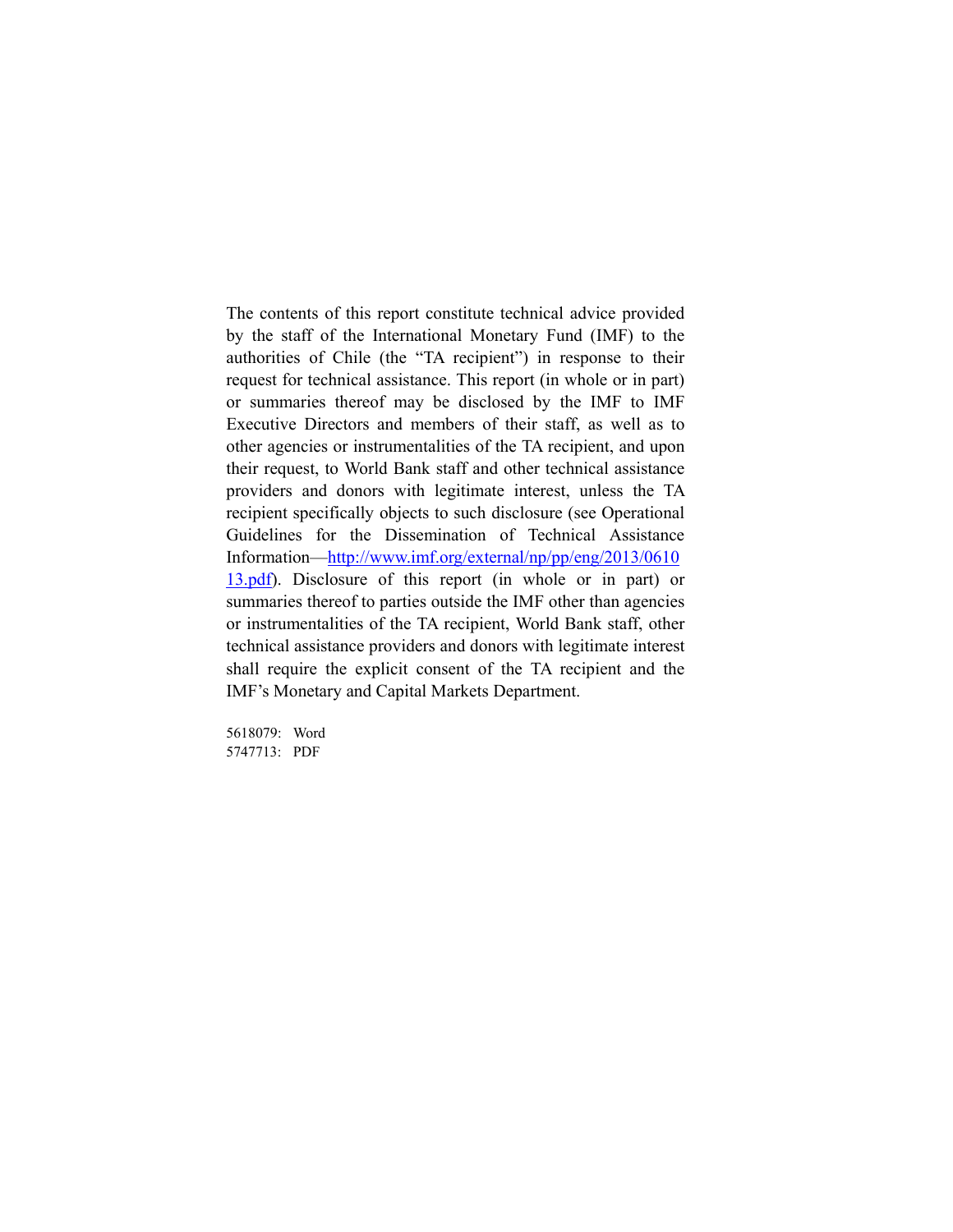| Contents<br>Page                                                                                                                                                                                                                                                                                                                                                                                                                                                                                                                             |
|----------------------------------------------------------------------------------------------------------------------------------------------------------------------------------------------------------------------------------------------------------------------------------------------------------------------------------------------------------------------------------------------------------------------------------------------------------------------------------------------------------------------------------------------|
| $\begin{minipage}{.4\linewidth} \textbf{Glossary} \end{minipage} \begin{minipage}{.4\linewidth} \textbf{Glossary} \end{minipage} \begin{minipage}{.4\linewidth} \textbf{Glossary} \end{minipage} \begin{minipage}{.4\linewidth} \textbf{Glossary} \end{minipage} \begin{minipage}{.4\linewidth} \textbf{Glossary} \end{minipage} \begin{minipage}{.4\linewidth} \textbf{Glossary} \end{minipage} \begin{minipage}{.4\linewidth} \textbf{Glossary} \end{minipage} \begin{minipage}{.4\linewidth} \textbf{Glossary} \end{minipage} \begin{min$ |
|                                                                                                                                                                                                                                                                                                                                                                                                                                                                                                                                              |
|                                                                                                                                                                                                                                                                                                                                                                                                                                                                                                                                              |
|                                                                                                                                                                                                                                                                                                                                                                                                                                                                                                                                              |
|                                                                                                                                                                                                                                                                                                                                                                                                                                                                                                                                              |
|                                                                                                                                                                                                                                                                                                                                                                                                                                                                                                                                              |
|                                                                                                                                                                                                                                                                                                                                                                                                                                                                                                                                              |
|                                                                                                                                                                                                                                                                                                                                                                                                                                                                                                                                              |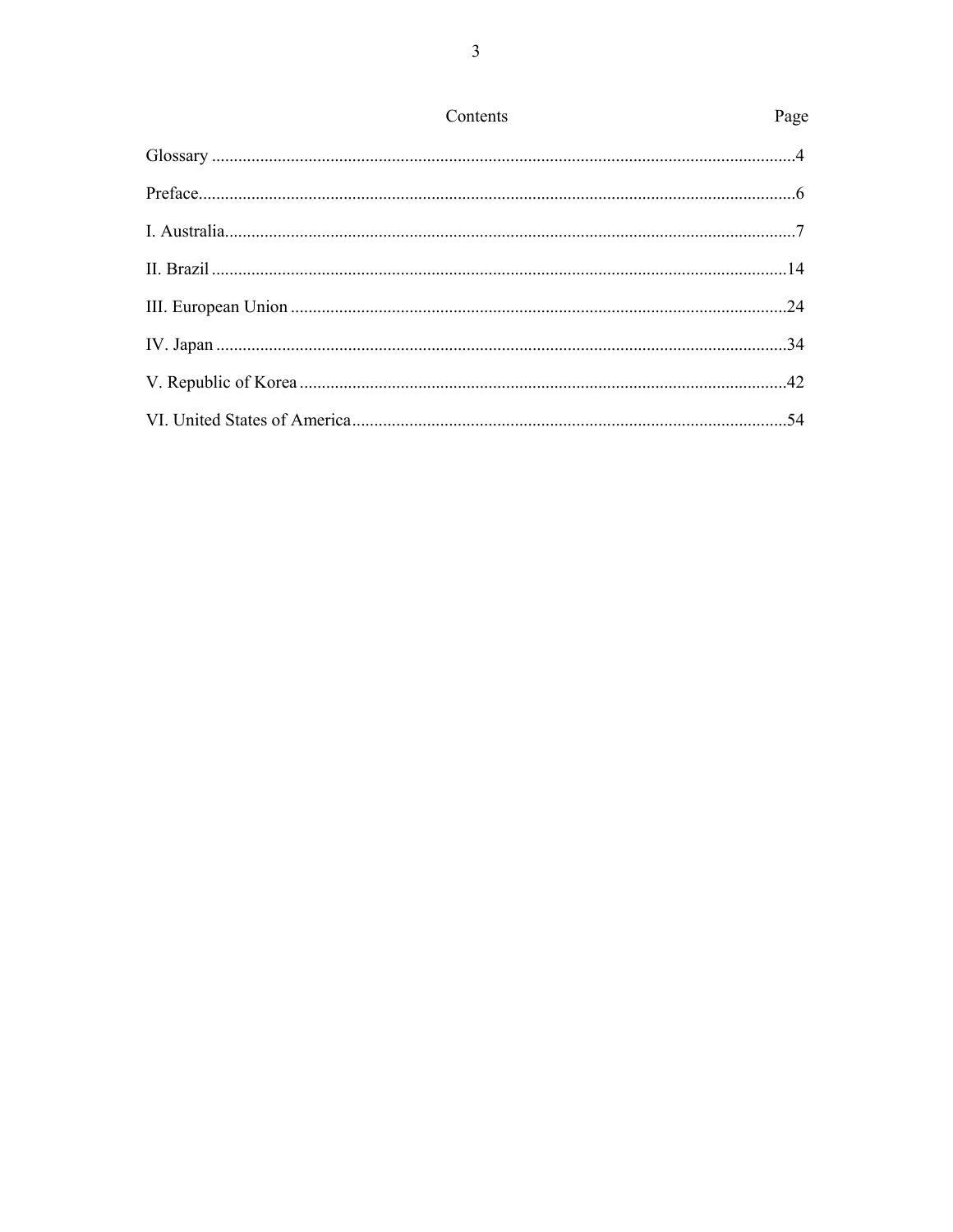## **GLOSSARY**

| ADIs           | Australia's Authorized deposit-taking institutions             |
|----------------|----------------------------------------------------------------|
| <b>APRA</b>    | Australian Prudential Regulation Authority                     |
| <b>ASIFI</b>   | Act on Structural Improvement of the Financial Industry        |
| <b>BA</b>      | <b>Banking Act</b>                                             |
| <b>BAI</b>     | Board of Audit and Inspection of Korea                         |
| <b>BHC</b>     | <b>Bank Holding Company</b>                                    |
| <b>BHCs</b>    | <b>Bank Holding Companies</b>                                  |
| <b>BNDES</b>   | O Banco Nacional do Desenvolvimento                            |
| <b>BOK</b>     | Bank of Korea                                                  |
| CA             | Company Act                                                    |
| CET1           | Australia's Common Equity Tier 1                               |
| <b>CFPB</b>    | <b>Consumer Financial Protection Board</b>                     |
| <b>CFTC</b>    | <b>Commodity Futures Trading Commission</b>                    |
| <b>COREMEL</b> | Comitê de Regulação e Fiscalização dos Mercados Financeiro,    |
|                | de Capitais, de Seguros, de Previdência e Capitalização        |
| <b>COSIF</b>   | Plano Contábil das Instituições do Sistema Financeiro Nacional |
| <b>CRD IV</b>  | Capital Requirement Directive IV                               |
| <b>CVM</b>     | Comissão de Valores Mobiliários                                |
| <b>DFIBO</b>   | Designated Financial Instrument Business Operator              |
| <b>DPA</b>     | <b>Deposit Protection Act</b>                                  |
| <b>DPC</b>     | <b>Designated Parent Company</b>                               |
| EC             | Australia's Eligible Capital                                   |
| <b>ESA</b>     | <b>European Supervisory Agency</b>                             |
| <b>FBOs</b>    | Foreign Banking Organizations                                  |
| <b>FDIC</b>    | <b>Federal Deposit Insurance Corporation</b>                   |
| <b>FFIEC</b>   | Federal Financial Institutions Examination Council             |
| <b>FHC</b>     | <b>Financial Holding Company</b>                               |
| <b>FICOD</b>   | European Financial Conglomerate Directive                      |
| <b>FIEA</b>    | Financial Instruments and Exchange Act                         |
| <b>FINCEN</b>  | <b>Financial Crimes Enforcement Network</b>                    |
| <b>FINRA</b>   | <b>Financial Industry Regulatory Authority</b>                 |
| <b>FRB</b>     | <b>Federal Reserve Board</b>                                   |
| <b>FSA</b>     | <b>Financial Service Agency</b>                                |
| <b>FSC</b>     | <b>Financial Services Commission</b>                           |
| <b>FSI</b>     | Financial System Inquiry                                       |
| <b>FSOC</b>    | <b>Financial Stability Oversight Council</b>                   |
| <b>FSS</b>     | <b>Financial Supervisory Service</b>                           |
| <b>FTC</b>     | Fair Trade Commission                                          |
| <b>FX</b>      | Foreign Exchange                                               |
| <b>GECC</b>    | General Electric Credit Corporation                            |
| <b>GHQ</b>     | General Headquarters of the Allied Forces                      |
| <b>IBA</b>     | <b>Insurance Business Act</b>                                  |
| <b>ICAAP</b>   | Australia's Internal Capital Adequacy Assessment Process       |
| <b>IGT</b>     | <b>Intragroup Transactions</b>                                 |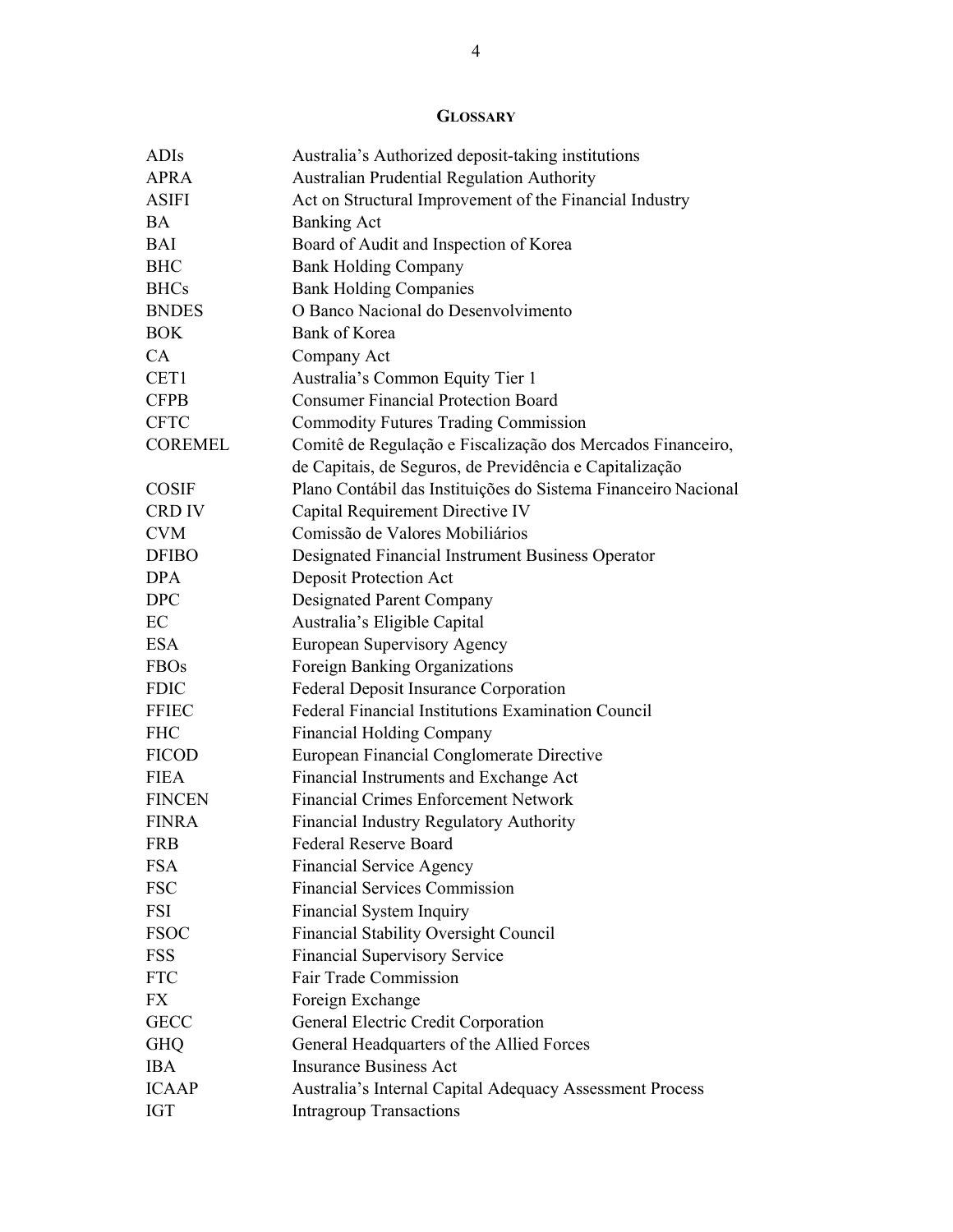| <b>IHC</b>    | Insurance Holding Company (Japan)                         |
|---------------|-----------------------------------------------------------|
| <b>IHC</b>    | Intermediate Holding Company (U.S.)                       |
| <b>ILC</b>    | <b>Industrial Loan Company</b>                            |
| <b>ISB</b>    | <b>Insurance Supervisory Board</b>                        |
| <b>JGB</b>    | Japanese Government Bond                                  |
| <b>JPB</b>    | Japan Post Bank                                           |
| JPI           | Japan Post Insurance                                      |
| <b>KDIC</b>   | Korea Deposit Insurance Corporation                       |
| <b>KOFIU</b>  | Korea Financial Intelligence Unit                         |
| KR&C          | Korea Resolution and Collection                           |
| <b>MEFM</b>   | Macroeconomic and Finance Meeting                         |
| <b>MIS</b>    | Australia's Management Information Systems                |
| MoF           | Ministry of Finance                                       |
| <b>MOSF</b>   | Ministry of Strategy and Finance                          |
| <b>MPC</b>    | Monetary Policy Committee                                 |
| <b>NBFI</b>   | Nonbank Financial Institution                             |
| <b>NCUA</b>   | National Credit Union Association                         |
| <b>NSA</b>    | Nonbank Supervisory Authority                             |
| <b>OBS</b>    | Office of Bank Supervision                                |
| OCC           | Office of the Comptroller of the Currency                 |
| <b>OFAC</b>   | Office of Foreign Assets Control                          |
| <b>OTS</b>    | Office of Thrift Supervision                              |
| <b>PCA</b>    | Prompt Corrective Action                                  |
| <b>PCR</b>    | Australia's Prudential Capital Requirement                |
| <b>PREVIC</b> | Superintendência Nacional de Previdência Complementar     |
| <b>RFI</b>    | Management, Financial Condition and Potential Impact Risk |
| <b>SEC</b>    | Securities and Exchange Commission                        |
| <b>SESC</b>   | Securities and Exchange Surveillance Commission           |
| <b>SIFI</b>   | <b>Systemically Important Financial Institution</b>       |
| <b>SLHC</b>   | Savings & Loan Holding Companies                          |
| <b>SPE</b>    | <b>Special Purpose Entity</b>                             |
| <b>SSB</b>    | Securities Supervisory Board                              |
| <b>SUSEP</b>  | Superintendência de Seguros Privados                      |
| U.S.          | <b>United States</b>                                      |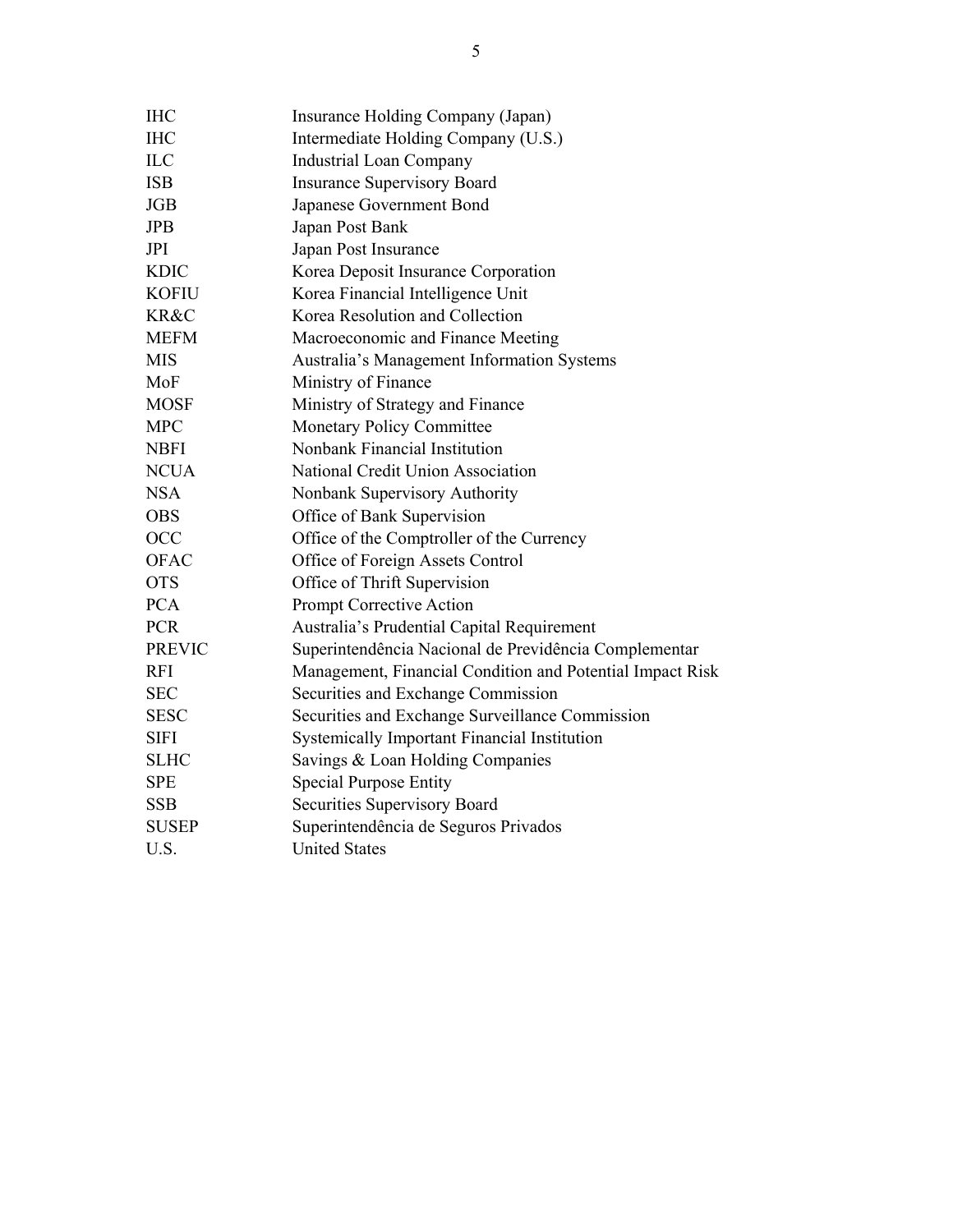#### **PREFACE**

At the request of the Ministry of Finance (MoF), an advisory mission from the IMF's Monetary and Capital Markets Department (MCM) visited Santiago, Chile during December 3–17, 2014, and January 7–14, 2015 to provide TA on consolidated supervision. The mission met with officials of the MoF, the Central Bank of Chile (BCCh), Superintendencia de Bancos e Instituciones Financieras (SBIF), the Superintendencia Valores y Seguros (SVS), and Superintendencia de Pensiones (SP), and financial sector representatives, academics, attorneys, and consultants. This report provides case studies of supervisory approaches to conducting consolidated supervision of financial conglomerates.

The mission wishes the Chilean authorities every success as they move forward to consider the outstanding issues with consolidated supervision in Chile.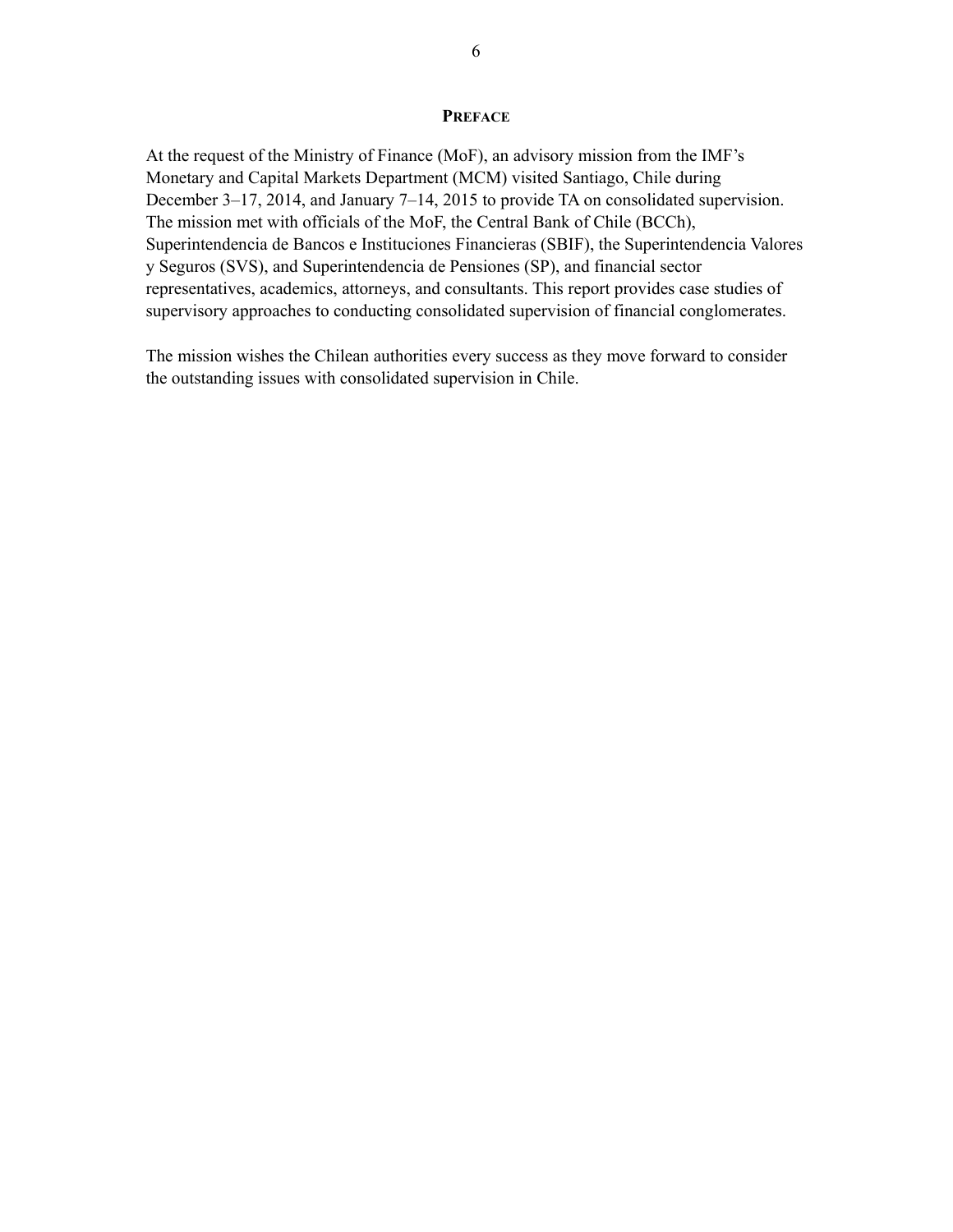#### **I. AUSTRALIA**

#### **Financial Sector Landscape**

1. **Australia's financial sector is large and mature with assets totalling over**  US\$4 trillion<sup>1</sup> at June 2014, which represents over 300 percent of GDP. The financial sector has grown rapidly mainly due to the expansion of home mortgages and superannuation funds (a retirement scheme comprising mandatory contributions by employers and voluntary and tax-concessional contributions by employees). Authorized deposit-taking institutions (ADIs), mostly banks, are the dominant group of financial institutions with 69 percent of financial sector assets supervised by the Australian Prudential Regulation Authority (APRA), followed by superannuation funds with 23 percent. The life insurance sector represents 6 percent of financial sector assets supervised by APRA and the non-life insurance sector is relatively small with 2 percent.

2. **Australia's regulatory structure follows the 'twin peaks' model with prudential regulation the responsibility of APRA and consumer protection/market conduct the responsibility of the Australian Securities and Investments Commission.** APRA is an integrated regulator in that it supervises all ADIs, life insurers, non-life insurers and superannuation funds. $2$  APRA was established in 1998. Prior to this time, prudential regulation was conducted by separate industry-specific regulators.

#### **Conglomerate Groups**

-

3. **There are four bank-led conglomerate groups that dominate Australia's financial sector.** The banks in these groups together represent approximately 80 percent of total ADI assets. Including these groups, APRA identified eight conglomerate groups that it believes warrant conglomerate supervision. These eight groups represent over 80 percent of total financial sector assets that are supervised by APRA, which highlights the importance of a conglomerate supervision framework in Australia.

4. **APRA has for some time been cognisant of the complexity of business and financial structures of conglomerate groups and the contagion risks faced by APRA regulated entities within such groups.** Recent international experience has shown that these complexities and risks could contribute to the failure of APRA regulated financial institutions, highlighting the need for conglomerate supervision. Membership of a conglomerate group may provide benefits to APRA regulated institutions, but may also increase and change the risks they face. The more material a group's activities outside its primary industry, the greater the risk that an industry-focused supervisory regime will not appropriately detect or respond to risks associated with these activities, and the greater the danger of a supervisory 'blind spot' that may result in risks building up without adequate remediation.

 $<sup>1</sup>$  An exchange rate of 0.82 has been used throughout this section where U.S. dollars are quoted.</sup>

 $2$  Self-managed superannuation funds are regulated by the Australian Taxation Office. These are funds that are governed and managed by the superannuation members themselves.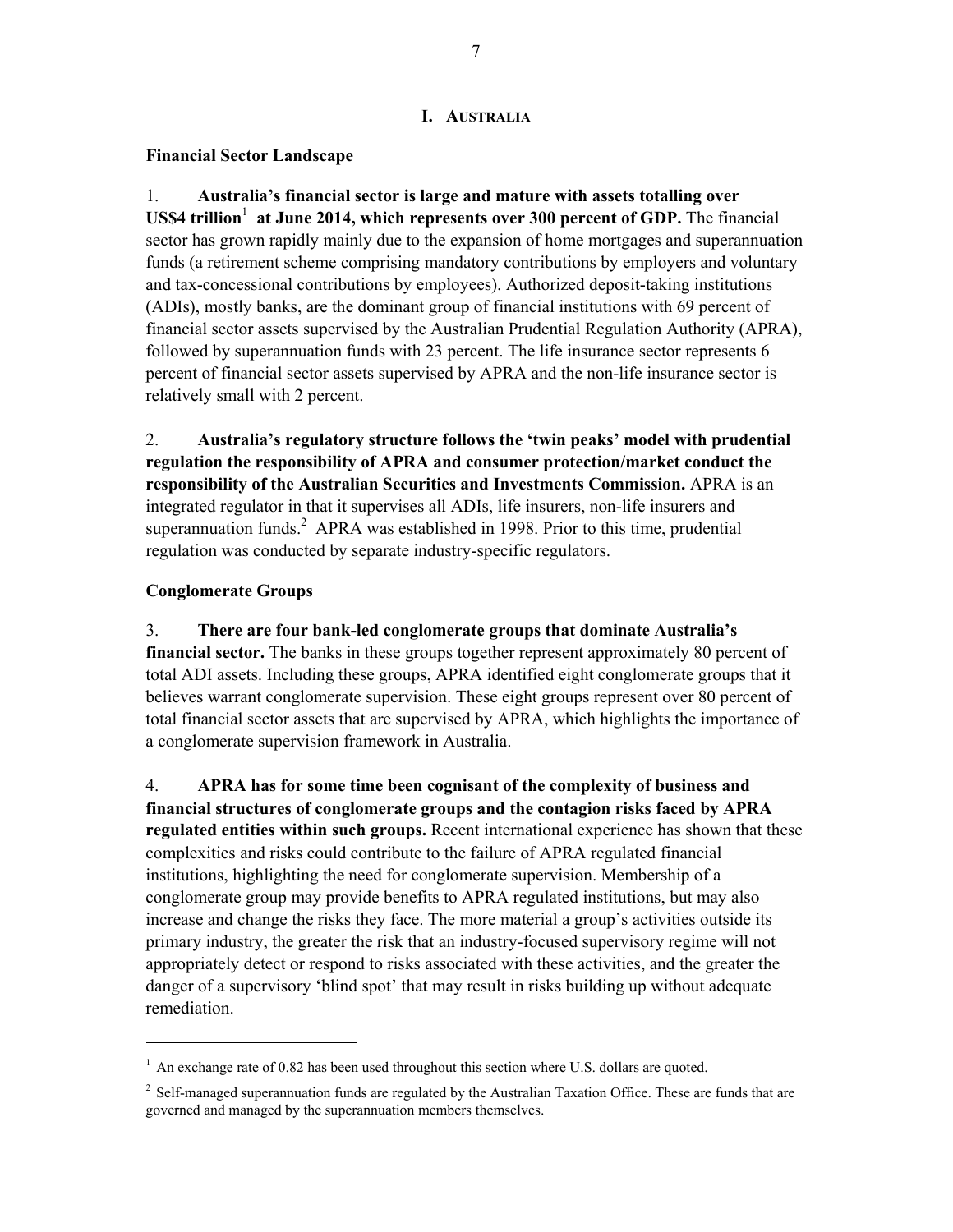5. **APRA's primary objective in developing a conglomerate supervision framework has been to ensure that supervision adequately captures the risks** to which APRA regulated institutions within a conglomerate group are exposed and which, because of the operations or structures of the group, are not adequately captured by existing prudential arrangements at a regulated entity-only level. The framework is intended to give APRA formal oversight of the material risks faced by conglomerate groups that include APRA regulated entities, supported by the implementation of conglomerate-specific prudential standards.

### 6. **Possible risks arising from membership of a conglomerate group include:**

- financial risks, stemming from transactions between group members or transactions involving both group members and third parties, such as intra-group investments and loans, insurance and reinsurance, guarantees, letters of comfort and cross-default provisions. Entities within the group that are not regulated by APRA might be undercapitalized or group treasury arrangements may oblige or encourage APRA regulated entities to pass surplus capital to other members of the group;
- reputational risks, where adverse publicity about a group entity, whether accurate or not, may cause a loss of confidence in the integrity of an APRA regulated entity within the group. Such damage may threaten its relationship with existing and potential customers and other stakeholders. A loss of trust and confidence on the part of investors in the group may also impair an APRA regulated entity's access to funding. Reputation risk to APRA regulated entities is increased with group practices such as common group branding, common funding and common management;
- moral hazard risks, which may arise where a group entity engages in excessive risk-taking activities on the assumption that, if a problem arises, another group entity will come to its assistance. Any group entity in financial stress that seeks support from a holding company or other group members may induce riskier behaviour than would otherwise occur;
- operational risks, associated with internal processes, people and systems or external events that originate in one part of the group and may adversely affect other parts of the group. This risk can be driven by the size and complexity of the group; and
- governance and strategic risks, which may arise from the legal structure, managerial structure or diversity of the group. Governance arrangements typically become more complicated where there are common directors and management across group entities. This can threaten the ability of individual APRA regulated entities in the group to make strategic decisions and business judgments in the best interests of the regulated entity, with due consideration to the interests of depositors, insurance policyholders and superannuation pension members (collectively 'APRA beneficiaries').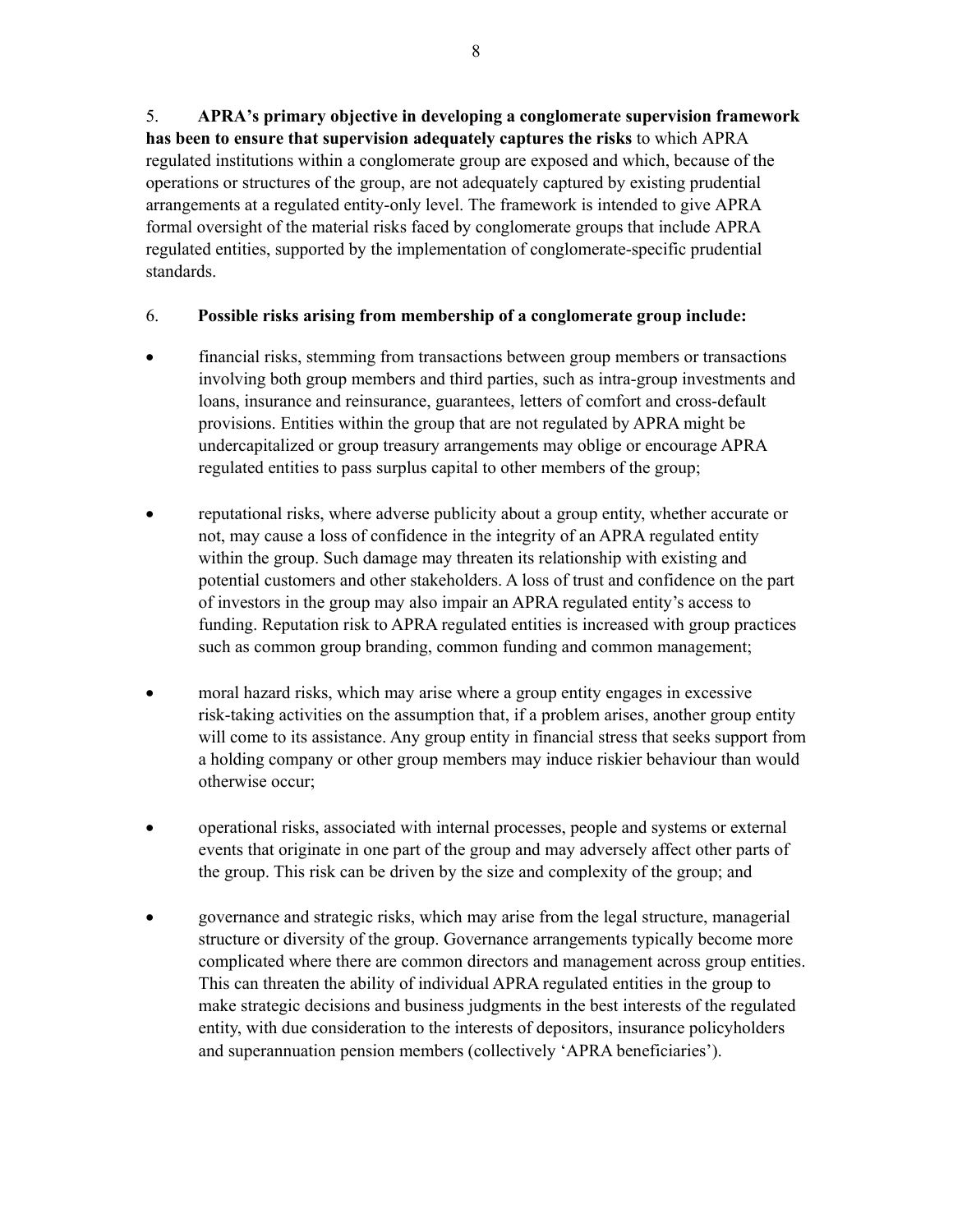**Conglomerate Supervision Framework** 

7. **The risks outlined in the paragraph above already affect APRA regulated entities that are part of conglomerate groups** to varying degrees and are addressed to some extent through the prudential requirements of APRA's regulated entity supervision framework. However, this framework largely focuses on the individual APRA- regulated entities without full consideration of the conglomerate group in which the entity may operate and the implications of group membership. The interaction of these risks within a group context requires more effective group-wide supervision beyond the existing stand-alone prudential frameworks. APRA's conglomerate supervision framework is designed to address this and is composed of the following four pillars, which will be discussed in more detail later in this appendix:

- a conglomerate group must have a robust governance framework that is applied appropriately throughout the group;
- a conglomerate group must have an effective group-wide risk management framework in place;
- the intra-group exposures and external aggregate exposures of a conglomerate group must be transparent and prudently managed; and
- a conglomerate group must have sufficient capital such that the ability of its APRA regulated entities to meet their obligations to APRA beneficiaries is not adversely impacted by risks emanating from non-APRA regulated entities in the group.

8. **For the purposes of applying APRA's conglomerate supervision framework, APRA defines a conglomerate group as a group where it considers that material activities are performed** within the group across more than one APRA regulated industry and/or in one or more non-APRA regulated industries. However, APRA applies this definition at its own discretion. This approach enables APRA to manage the risk of conglomerate groups restructuring to avoid meeting a strict definition of a conglomerate group.

9. **For the eight conglomerate groups identified by APRA, the ultimate parent entities of these groups are licensed by APRA.** As a result, the scope of conglomerate supervision applies to all entities (APRA regulated or not) that are consolidated onto its balance sheet. This enables APRA to take regulatory action against the ultimate parent if there are concerns emanating from non-APRA regulated entities within the group.

10. **If APRA considers that there are prudential reasons for doing so, it may determine a supervisory adjustment to be included in the capital requirement for the conglomerate group.** This outcome may reflect concerns APRA has with how a group has addressed any aspect of the four pillars of the conglomerate supervision framework. This is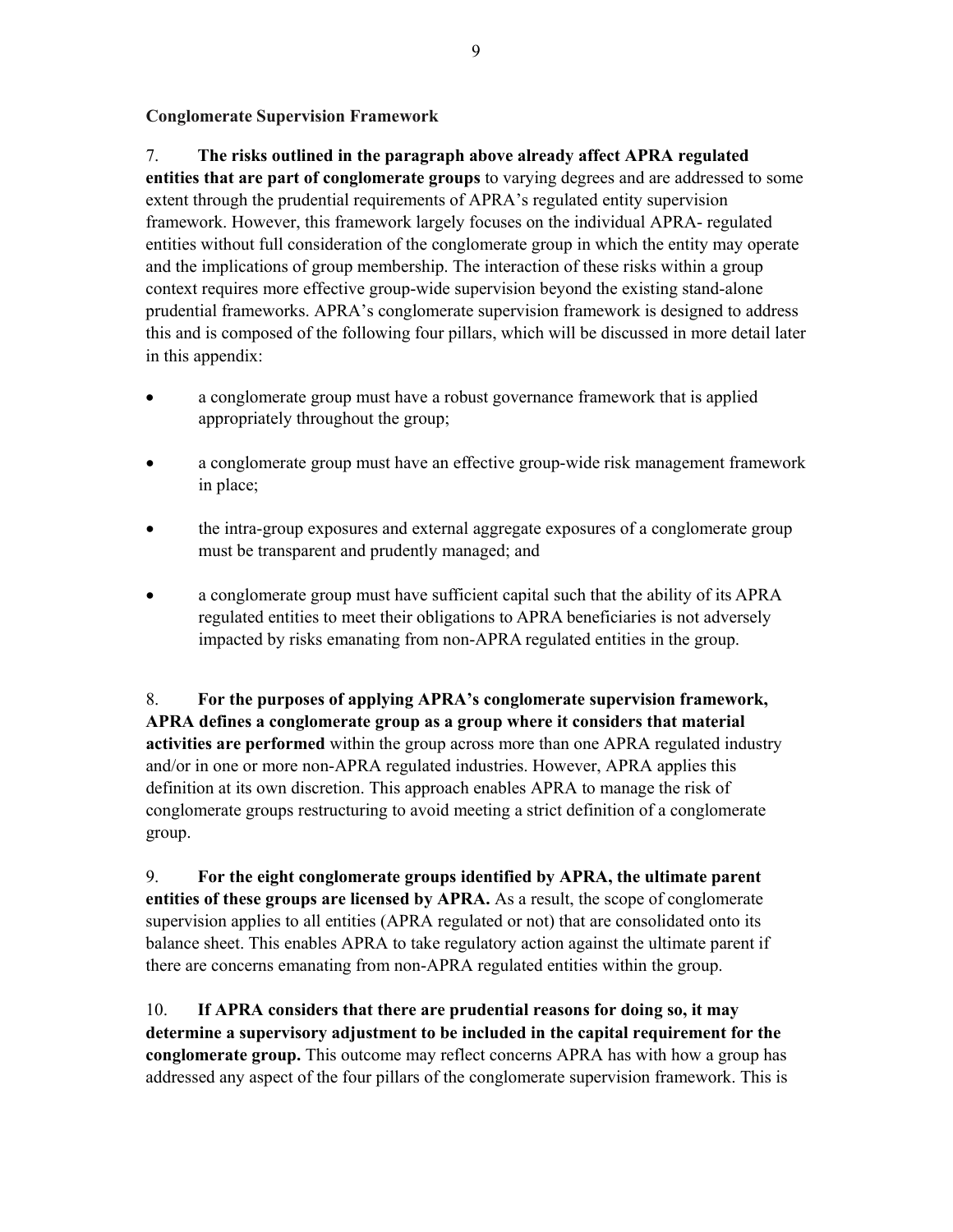consistent with APRA's ability to adjust capital requirements at an APRA regulated entity level.

### *Corporate Governance*

11. **Corporate governance requires conglomerate groups to develop and maintain group-wide policies that establish consistent business practices for the Board of Directors, fitness and propriety of key staff, business continuity management and outsourcing.** In addition, the conglomerate group should also appoint an auditor for assurance on the appropriateness and effectiveness of group-wide policies. APRA's existing cross-industry behavioral prudential standards cover governance, fit and proper, outsourcing and business continuity management. These standards currently apply to all ADIs, general insurers and life insurers. These requirements have largely been extended to apply to the ultimate parent of the conglomerate group. Where the standards indicate that requirements are to apply across the group, the responsibility for compliance with these requirements will be on the ultimate parent. Some examples of governance requirements include:

- the Board of the conglomerate group is responsible for ensuring that directors and senior management of the group, collectively, have the full range of skills needed for the effective and prudent management of the group;
- the ultimate parent must establish and maintain a documented remuneration policy that outlines the remuneration objectives and structures of the group;
- all persons responsible for material activities within the entire conglomerate group must meet fit and proper standards;
- the ultimate parent must maintain a group-wide outsourcing policy and ensure that if non- APRA regulated institutions engage in outsourcing arrangements that are material to the group, these arrangements must adhere to the outsourcing prudential standard;
- the ultimate parent must maintain a group-wide business continuity management plan that ensures that if non-APRA regulated institutions engage in activities that are material to the group, these activities must adhere to the business continuity management prudential standard; and
- the ultimate parent must appoint a group auditor (Appointed Auditor) who must provide assurance on APRA data collections in relation to conglomerate group information. The Appointed Auditor must provide assurance that the ultimate parent has controls that are designed to ensure the ultimate parent has complied with all prudential requirements.

### *Risk Management*

12. **Risk management is a fundamental discipline for any APRA regulated institution.** APRA's conglomerate supervision framework requires the ultimate parent to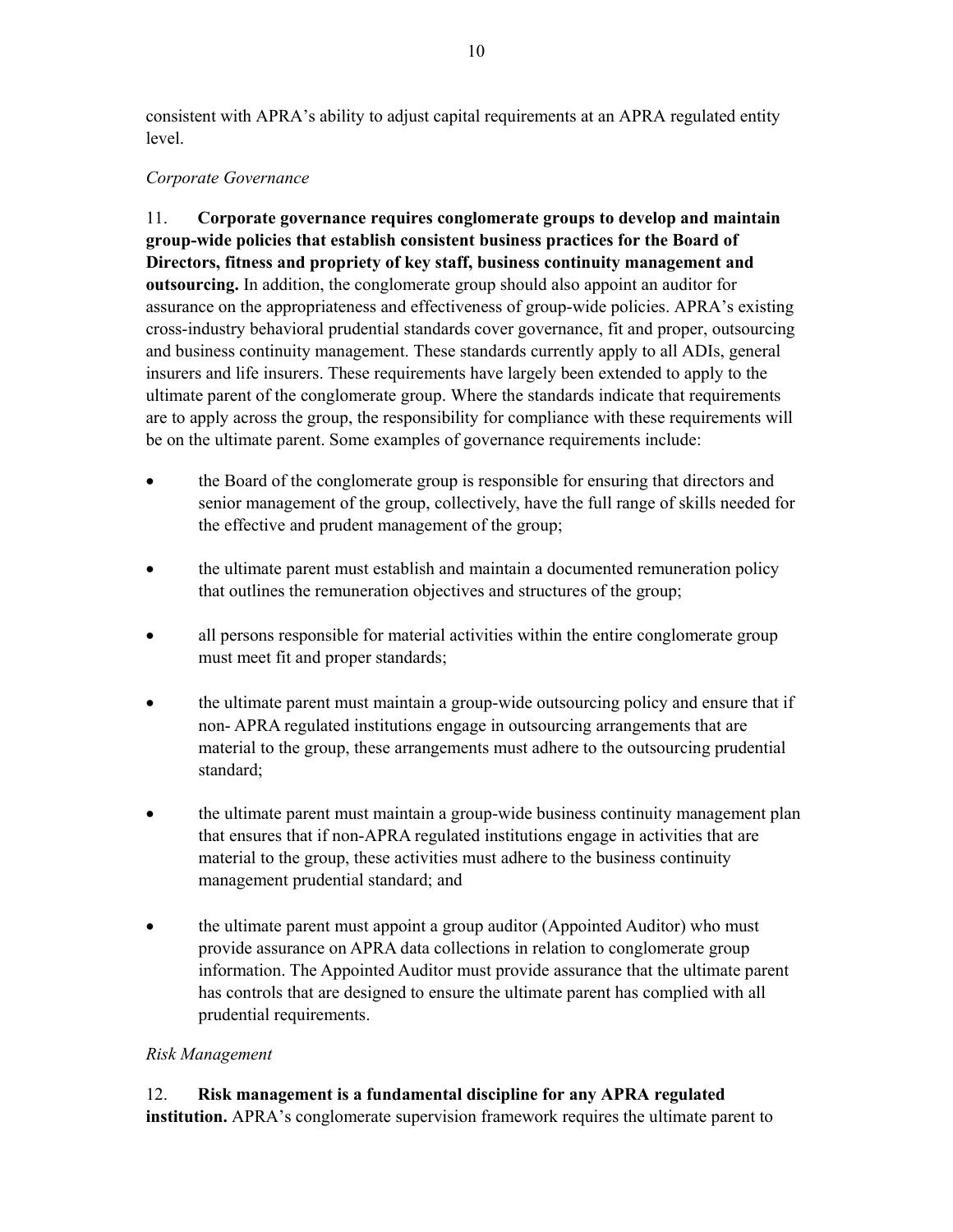ensure that the material non-APRA regulated entities in the group are captured by an overarching group-wide risk management framework. The group-wide risk management framework must include a risk appetite statement, a risk management strategy and a risk management function that address risks across the group. The purpose of this group-wide framework is to ensure that the Board of the conglomerate group has clear and effective oversight of the material risks of the group, whether they emerge from APRA regulated or non-APRA regulated entities. In other words, APRA expects the Board of a conglomerate group to ensure that there are no risk management 'blind spots' within the group. Some examples of risk management requirements include:

- the conglomerate group's risk management framework must, at a minimum, address:
	- o credit risk
	- o market and investment risk
	- o liquidity risk
	- o insurance risk
	- o operational risk
	- o risks arising from its strategic objectives and business plans
	- $\circ$  other risks that, singly or in combination with different risks, may have a material impact on the institution
- the Board of a conglomerate group must ensure that it forms a view of the risk culture across the group, and the extent to which that culture supports the ability of the group to operate consistently within its risk appetite, identifies any desirable changes to the risk culture;
- the ultimate parent of a conglomerate group must develop and maintain a Board-approved liquidity management policy for the group to adequately and consistently identify, measure, monitor, and manage its material liquidity risks. The policy must include a strategy that ensures the group has sufficient liquidity to meet its obligations as they fall due, including in stressed conditions, and outline processes to identify existing and potential constraints on the transfer of funds within the group;
- a conglomerate group's risk management framework must include forward-looking scenario analysis and stress testing programs, commensurate with its size, business mix and complexity, and which are based on severe but plausible assumptions; and
- a conglomerate group's management information systems (MIS) must provide the Board of the group, board committees and senior management with regular, accurate and timely information concerning the group's risk profile. The MIS must be supported by a robust data framework that enables the aggregation of exposures and risk measures across business lines, prompt reporting of limit breaches, and forward-looking scenario analysis and stress testing. The group's data quality must be adequate for timely and accurate measurement, assessment and reporting on all material risks across the group and must provide a sound basis for making decisions.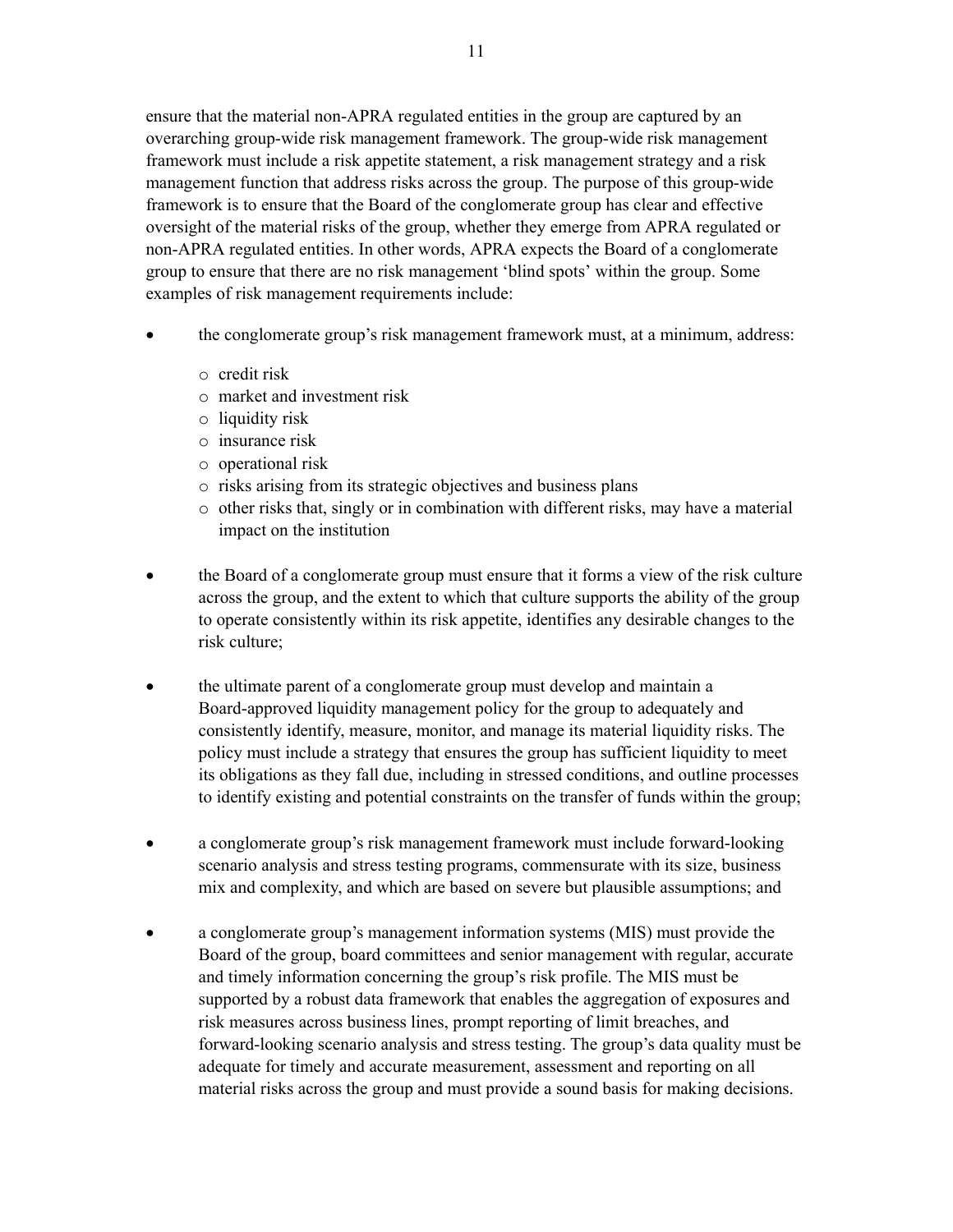*Risk Exposures* 

13. **Conglomerate groups must develop and maintain risk exposures policies to ensure that a concentration of risk in one part of, or across, a group does not pose a threat to the APRA regulated entities in the group.** To adequately manage this risk, conglomerate groups should have systems and processes to monitor aggregate risk exposures across the group as well as intra-group transactions and exposures. The governance, data capabilities and risk reporting should be meaningful and support decision-making.

14. **A conglomerate group's Board is required to identify and manage risk** 

**concentrations across the group.** While APRA does not set quantitative limits or thresholds on a group basis, APRA requires groups to include limits on acceptable levels of aggregate risk exposures across the group as well as intra-group exposures within the group. There is a wide diversity in the types of aggregate risk concentrations that a conglomerate group must consider and these are likely to be unique to each group.

## 15. **In relation to aggregate risk exposures, APRA expects the following list of considerations to be taken into account when conglomerate groups establish their policies:**

- on and off-balance sheet exposures to:
	- o various types of counterparties
	- o an individual counterparty or group of related counterparties
	- o individual industry sectors
	- o geographical locations
	- o financial products, including risk transfer products
	- o specific funding sources
	- o various asset classes such as equities, property holdings and other investments
	- o various market risks such as interest rate, foreign exchange and commodities

16. **The ultimate parent must also conduct forward-looking scenario analysis and stress testing of the conglomerate group's material aggregate exposures and intra-group exposures.** The analysis must assess the impact of changes in market conditions and key risk factors on these exposures and how these changes impact the group's risk profile, capital strength and earnings.

## *Capital Adequacy*

17. **Capital adequacy is an integral component of the conglomerate supervision framework.** It aims to ensure that a conglomerate group is adequately capitalized such that the likelihood of difficulties in any non-APRA regulated entity in the group having an adverse impact on the group's APRA beneficiaries will be limited. The capital adequacy framework consists of a number of important elements and these are described below.

18. **A conglomerate group must have an Internal Capital Adequacy Assessment Process (ICAAP).** The ICAAP must: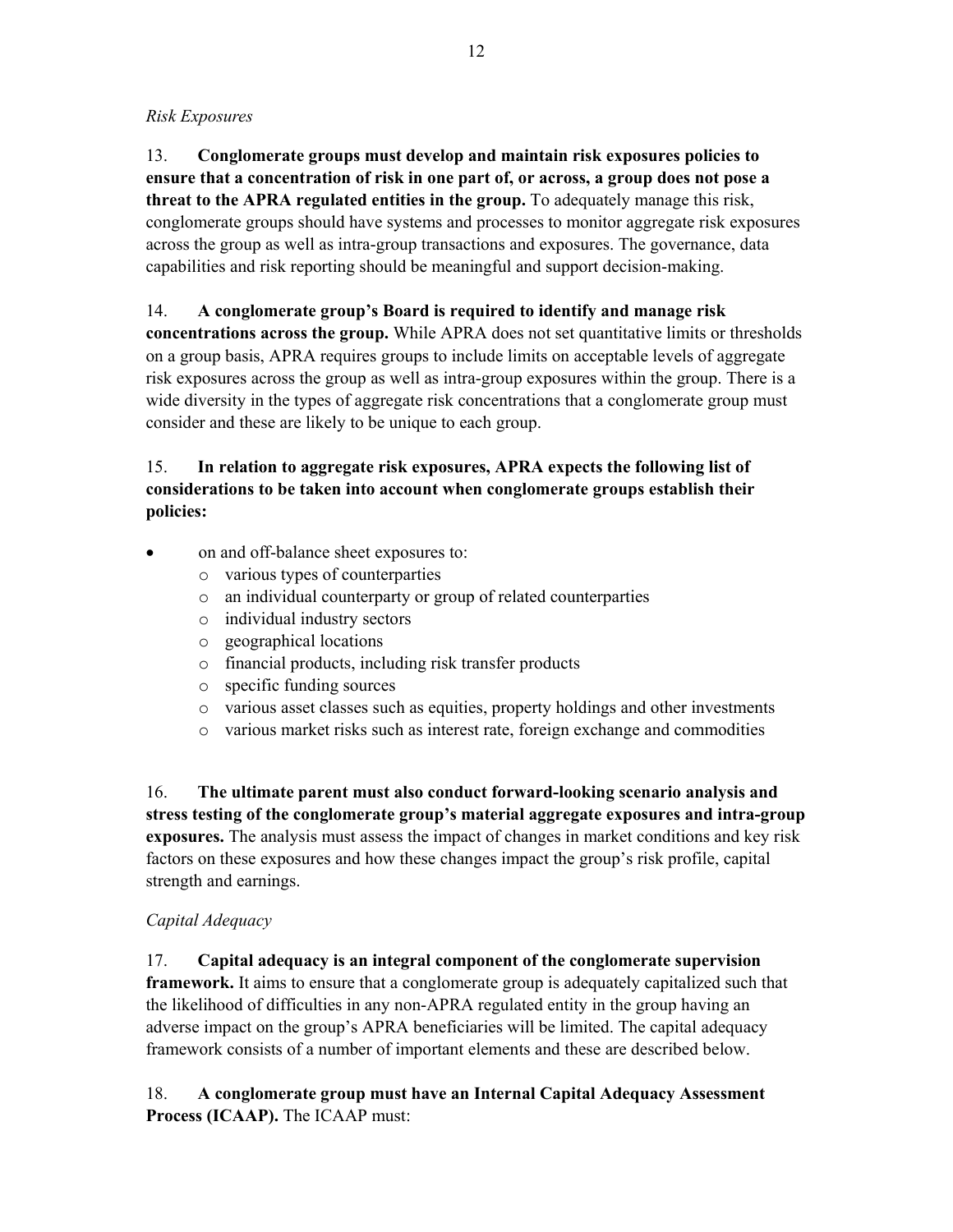- include processes for assessing the risks arising from the group's activities;
- ensure that capital held is commensurate with the level of risk; and
- include a strategy for maintaining adequate capital over time, including the setting of capital targets consistent with the risk profile of the group, the risk appetite and regulatory capital requirements of the group.

19. **A conglomerate group must have sufficient capital** such that the ability of its APRA regulated entities to meet their obligations to APRA beneficiaries is not adversely impacted by risks emanating from non-APRA regulated institutions in the group. APRA will determine a minimum prudential capital requirement (PCR) that reflects all material risks to the group's APRA beneficiaries, including contagion risks from non-APRA regulated activities. Operational separation or separability of non-APRA regulated institutions can reduce contagion risk to APRA beneficiaries, which may reduce the PCR. A conglomerate group may demonstrate to APRA that it has credibly reduced the risk to APRA beneficiaries through the operational separation or separability of non-APRA-regulated institutions.

20. **The Level 3 capital adequacy framework is a Common Equity Tier 1 (CET1) framework.** Both conglomerate level eligible capital (EC) and the PCR will be based on CET1-equivalent criteria.

## 21. **The capital adequacy framework will consist of two tests:**

- a Level 3 group must at all times have EC in excess of its PCR; and
- a conglomerate group must have sufficient unrestricted surplus capital to cover any shortfall in eligible capital held by non-APRA regulated entities. APRA does not require a non-APRA regulated entity itself to hold EC to cover its contribution to the PCR. However, where there is a shortfall, the group must be able to demonstrate that other group entities are able to transfer sufficient eligible capital to cover this shortfall within a short timeframe.

22. **The PCR is determined by aggregating the requirements for six 'industry** blocks' and must reflect all material risks to APRA beneficiaries of the conglomerate group, including contagion risks from the non-APRA regulated activities. These blocks are:

- four APRA-regulated blocks: ADI, general insurance, life insurance and superannuation. Required capital for APRA-regulated blocks is based on the existing industry-specific CET1 requirements; and
- two non-APRA-regulated blocks: funds management and other activities. Required capital for these blocks is determined by the group using its internal capital allocation.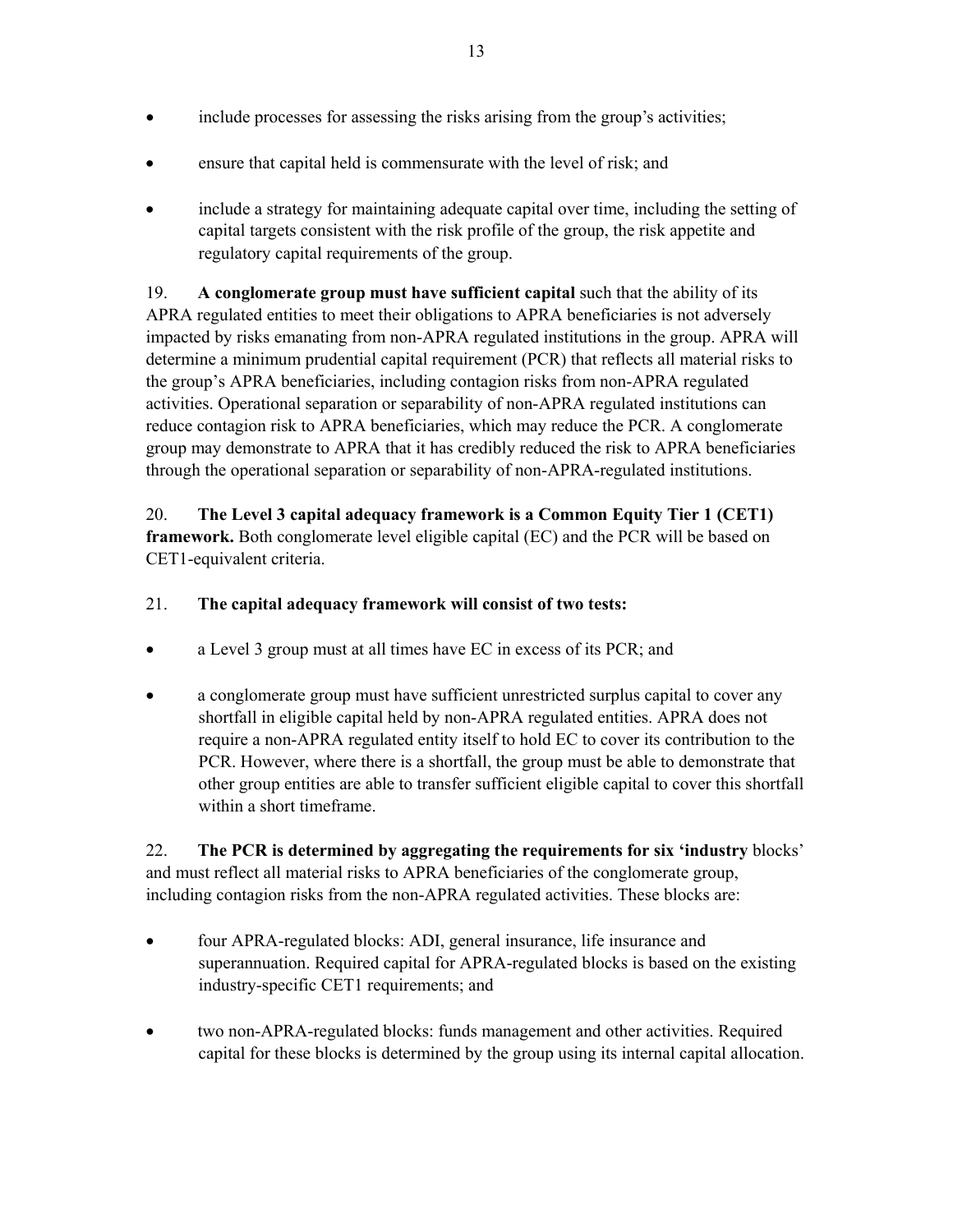### **Status of Australia's Conglomerate Supervision Framework**

## 23. **APRA's conglomerate framework was finalised and published in August 2014.**

However, an implementation date has not been set in light of the Financial System Inquiry (FSI), which was conducting its work throughout 2014. The FSI was charged with examining how Australia's financial system could be positioned to best meet Australia's evolving needs and support Australia's economic growth. Recommendations were made at the end of 2014 that aimed to foster an efficient, competitive and flexible financial system, consistent with financial stability, prudence, public confidence and capacity to meet the needs of users. Once the Australian Government responds to the FSI's recommendations, which is expected to occur by the middle of 2015, APRA will announce a formal implementation date for its conglomerate supervision framework. Current expectations are an implementation date in 2016.

24. **APRA has released its conglomerate supervision framework in its entirety on its**  website.<sup>3</sup> In addition, it has consulted heavily with all eight conglomerates. Therefore, all conglomerate groups are familiar with the requirements. Based on estimates, APRA does not expect any conglomerate group will have to raise additional capital to meet the conglomerate capital rules as they all currently have sufficient capital. Most conglomerates have indicated that they are meeting most governance and risk management requirements already. However, a number of conglomerates are expected to make further investments in their IT and reporting capability in order to meet the risk exposure requirements.

### **II. BRAZIL**

### **Structure of the Financial System**

25. **The National Monetary Council, created in 1964 along with the central bank, is the principal instrument within the executive branch of government for matters dealing with the financial system.** Its main function is to formulate policies for currency and credit, with the purpose of social and economic progress for the country. Its principal objectives are: to improve the financial institutions and instruments, with a view to increased efficiency of the payment system and the mobilization of resources; to seek to maintain the liquidity and solvency of the financial institutions; and to coordinate monetary, credit, budget and fiscal policies, as well as internal and external public debt policies.

26. **The National Monetary Council, which in the past was composed of several government and private sector members, is now made up of only three members**: the minister of finance, the minister of planning and the governor of the central bank, who has the status of a minister. The members of the board of directors of the central bank and the head of the securities commission attend the meetings, without voting rights. They meet ordinarily once a month and a large portion of the regulations applicable to the financial institutions and instruments, as well as to the securities sector, are discussed and decided

 3 http://www.apra.gov.au/CrossIndustry/Pages/Supervision-of-conglomerate-groups-(Level-3), August-2014.aspx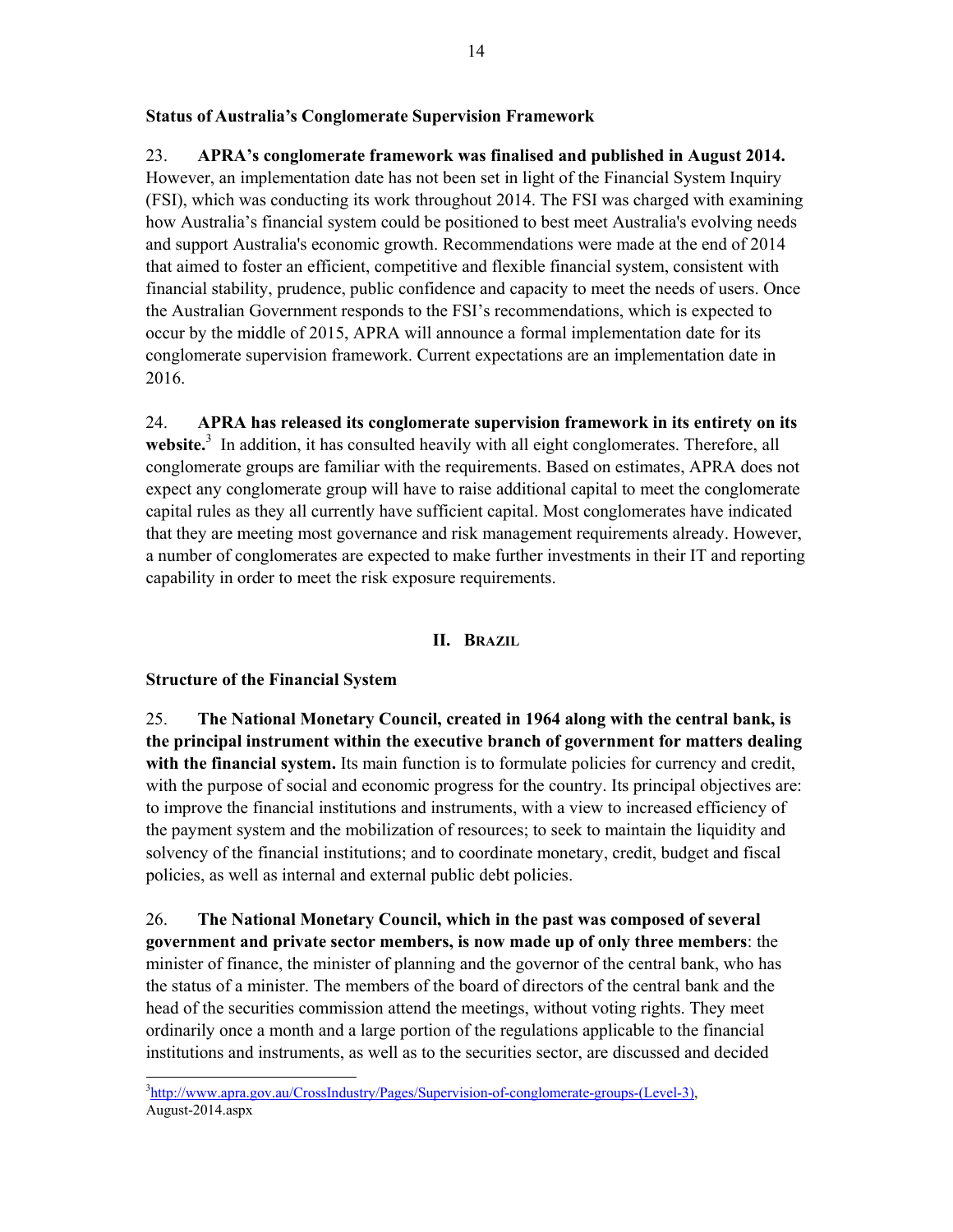upon at those meetings. It also regulates limits and modes of investment for the insurance sector and the private pension funds.

27. **Brazil has a fairly sophisticated and well diversified financial system, in which financial conglomerates dominate, predominately headed by commercial banks or multiple banks with commercial bank portfolios.** There are few independent financial institutions in the country. The public sector, especially federally owned financial institutions, has a strong presence in the system and has increased its share in the market since the outbreak of the financial crisis in 2007. The participation of foreign banks is limited due to constitutional restraints. Requests to establish new institutions or to purchase or increase participation in those already in existence require presidential approval, on a case by case basis, in which it has been demonstrated that it is in the public interest that the financial institution be admitted into the market, or that the foreign investment is relevant.

28. **The approval is granted only after the central bank has duly examined the feasibility of the proposal and the National Monetary Council has recommended approval.** Aside from presidential approval, petitions formulated by foreign institutions and investors are subject to the same requirements as those presented by domestic entities and individuals (national treatment). Foreign financial institutions compete in the markets on an equal basis with domestic entities. In more recent years, several foreign financial institutions have established a presence in the country.

29. **The Banking Act and the initial capital market legislation date from the mid 1960s, with the intent that the individual financial institutions be independent of one another, each performing certain duties.** By the end of the decade, however, several conglomerates had been formed, in some cases by incorporating failing or weak institutions. By the late 1980s regulations were issued by the National Monetary Council permitting that multiple banks be created, with distinct portfolios for each type of activity, or product line. It was mandatory that each multiple bank have at least two portfolios, one being equivalent to either a commercial bank or an investment bank. Portfolios of the multiple banks also include housing finance, consumer finance and leasing, as well as the equivalent to a development bank for public sector banks.

30. **There is a wide variety of financial institutions present in Brazil, both banking and nonbanking,** which include, among others aside from commercial banks and multiple banks, investment banks, consumer finance companies, housing finance companies, brokers, dealers, leasing companies and credit cooperatives. All financial institutions, with the exception of insurance companies and pension funds, require prior approval of the central bank to operate in the markets. The commodity and stock exchanges, as well as operations carried out by financial institutions in the securities market, require the approval of the Commissão de Valores Mobiliários (CVM), the securities commission.

31. **Insurance companies, insurance brokers and open pension funds are authorized and supervised by the Superintendência de Seguros Privados (SUSEP).** Broader regulations for the sector are established by the National Council for Private Insurance and representatives of the Ministry of Finance, the central bank and the securities commission are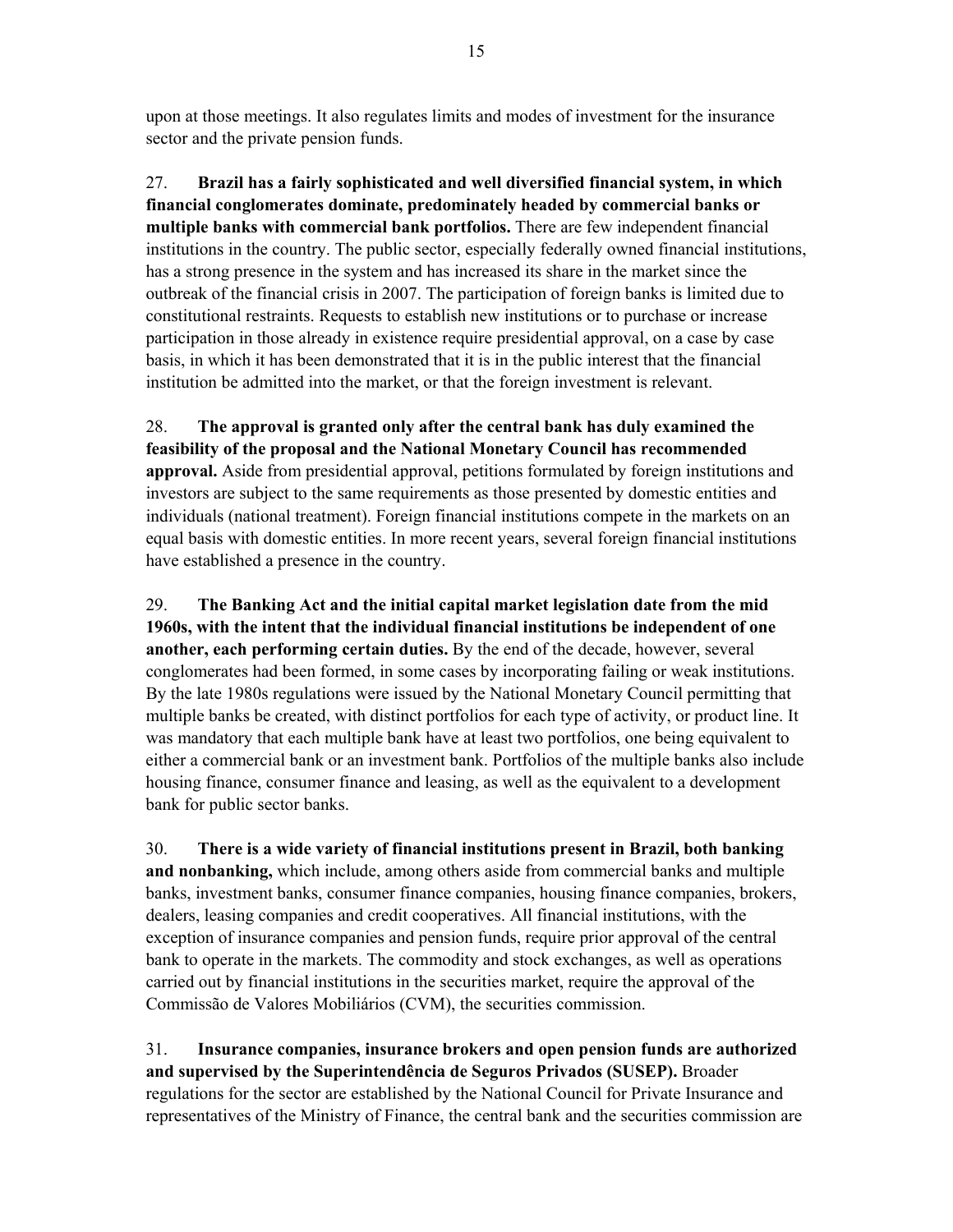members of that Council. The closed pension funds, that is, those that are established for certain companies or groups of companies are supervised by the Superintendência Nacional de Previdência Complementar (PREVIC), entity subordinated to the Ministry of Social Security. These funds are separate entities from the companies and do not form part of conglomerates.

32. **Regulations for the closed pension funds are approved by the National Council for Pension Funds that include the ministers of planning and finance as members.** The closed pension funds, when their portfolios are not managed in-house, contract authorized institutions for that purpose. These funds are independent entities of the companies which initially formed them. The insurance supervisor and the securities commission, as well as the central bank in terms of administration, are subordinated to the Ministry of Finance.

33. **The governor and vice-governors of the central bank do not have fixed mandates, nor is the budget of the central bank separate from the general government budget.** The president and other board members of the securities commission have five year mandates, but do not have a separate budget. The insurance superintendant does not have a fixed mandate, or a separate budget.

34. **Mutual funds are important financial instruments for individuals and nonfinancial institutions in the Brazilian markets.** They can be either open or closed and are not established as firms. Rather they are a pool of resources belonging to the individual investors. Almost all are managed by financial institutions. They are authorized and supervised by the securities commission.

35. **Independent credit card managers recently fell under the regulation and supervision of the central bank.** These are the issuers of private label credit cards, that is, ones that are usually created for use in certain commercial establishments, not for general use. These commercial establishments may grant credit to customers using their own funds and interest rates are not subject to limitations. However, because long term financing, as well as the options available for a commercial entity to obtain funds in the market, is limited in Brazil, financing by commercial establishments is also limited and funds obtained from the public by financial institutions are more readily available. Credit card managers themselves may not extend credit to card holders.

36. **The factoring entities established in Brazil are unregulated enterprises.** In the past, as the discount of receivables by the banks, with recourse to the client, was practiced on a large scale, there was no demand for factoring services. The entities sprang up because of credit restrictions placed on financial institutions in the 1980s and continue to operate, mainly by purchasing receivables from small companies that have limited access to bank credit.

37. **In recent years, microfinance has seen growth, both within and outside of the banking sector.** As practices in this segment are much different than traditional banking, special entities are frequently established, many times within the conglomerates.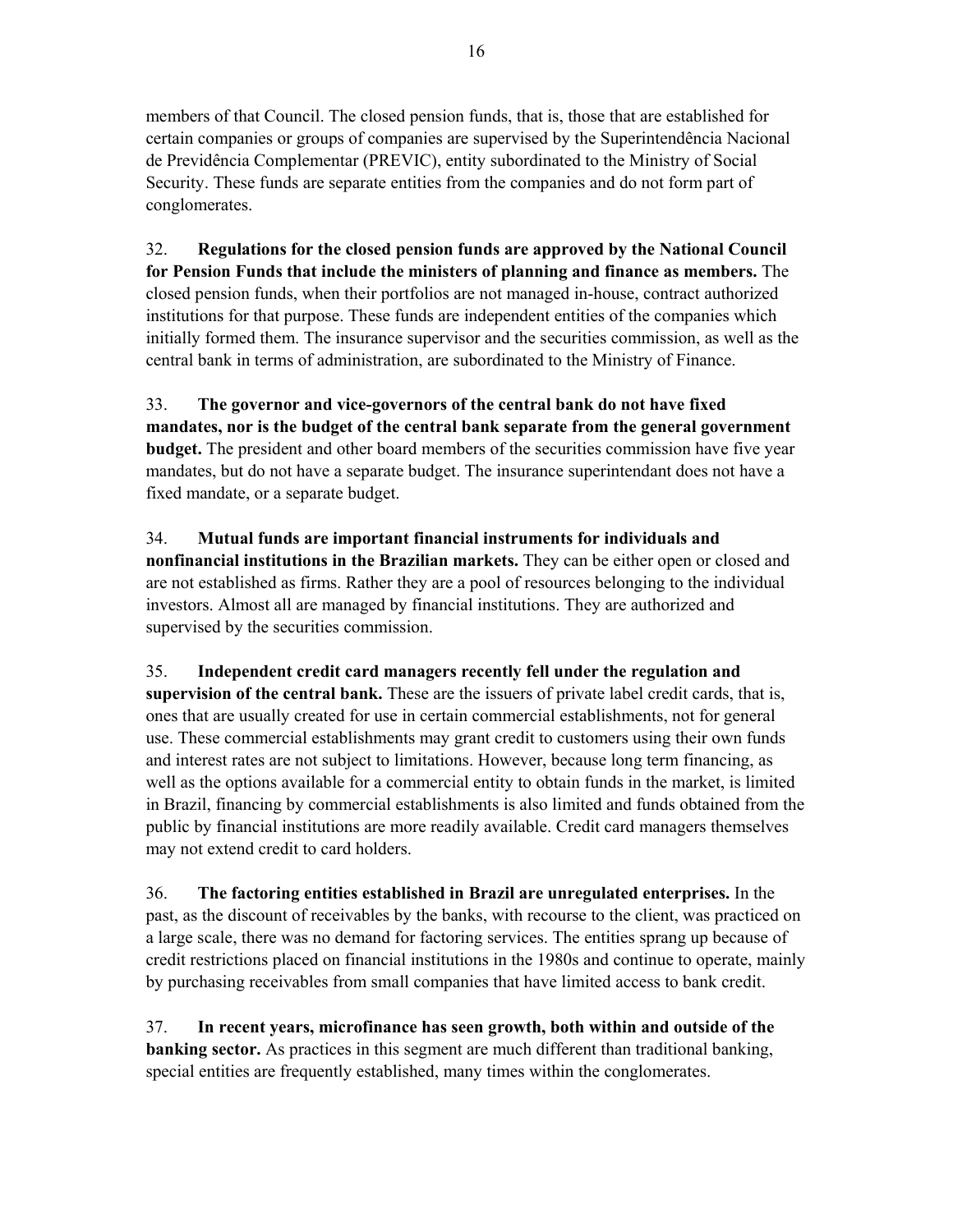38. **Directed credit remains relatively strong in Brazil.** At least 25 percent of demand deposits must be lent to the agricultural sector at set rates, below those practiced in the market. A small portion of demand deposits must also be directed to microcredit and very small credit operations to earmarked individuals, at established rates. Most of the savings deposits must be utilized in residential real estate financing, with maximum rates and fixed durations.

39. **Domestic financial institutions dominate the banking sector, with a strong presence of public banks that continue to retain a large portion of deposits and credit operations.** Since the financial crisis of 2007, the public banks have increased their share in the markets, extending credit at a faster pace than the private sector.

40. **Private banks in December 2013 held 48.9 percent of the credit operations on their books, while 51.1 percent were held by the public banks.** These numbers have changed considerably since December 2009, where the percentages were 58.3 and 41.8, respectively.

41. **Credit as a portion of GDP is still quite low in Brazil compared to developed countries.** Over the past decade there has been significant growth as facilities have been created especially in regards to consumer credit, where payments are discounted directly from paychecks. In December 2013 total credit was R\$2.6 trillion, or 54 percent of GDP, compared to R\$1.2 trillion in December 2009, or 37 percent of GDP. Interest rates continue high in the country, in comparison to other developing countries, and debt is concentrated in the short term.

42. **Total assets in the system are around 180 percent of GDP,** more than half of which are held by depository institutions, one-third by investment and pension funds, and about 6 percent by insurance companies. Financial conglomerates control around 75 percent of total assets.

43. **Financial institutions are highly concentrated.** Of a total of 176 banks (multiple, commercial, investment, development, savings and foreign exchange), the five largest in December 2013 held 68.5 percent of total assets, while the 20 largest held 89.6 percent. Of the five largest banks in total assets, three are public.

44. **Government-owned banks account for over 40 percent of total banking assets,** and directed credit for low-income housing, agriculture and infrastructure represents around 35 percent of total credit. Foreign bank participation is only about 17 percent of banking assets; lower than in other Latin American countries.

## **Joint Forum Principles**

*Supervisory Powers and Authority* 

45. **The central bank is responsible for the supervision of most of the financial institutions, aside from insurance companies and pension funds.** These two segments are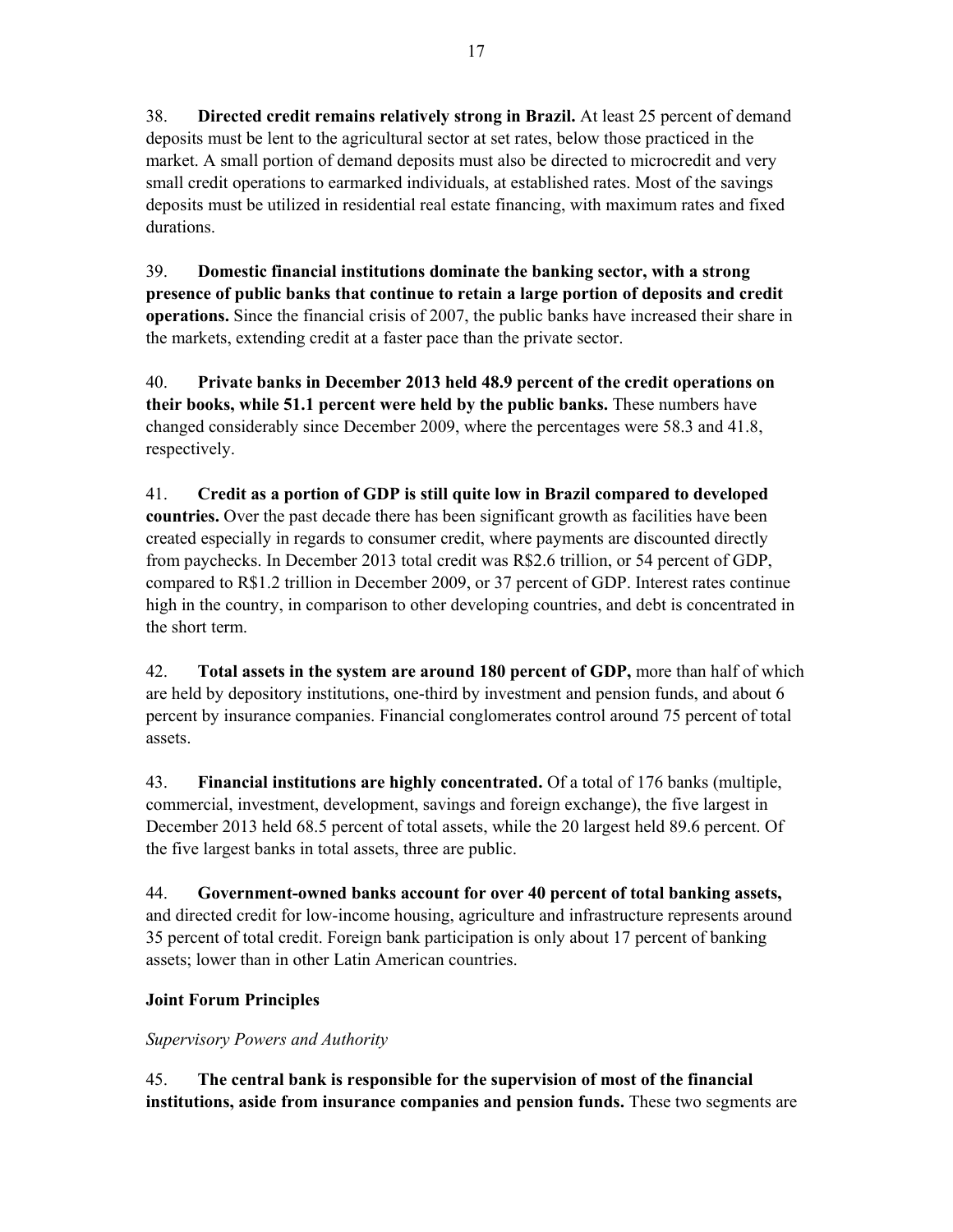currently not significant compared to other financial institutions. However, insurance is a sector that has shown increased growth rates recently, and, with the creation of the public sector pension fund, significant growth is expected in that segment as well. The central bank also drafts prudential regulations that are submitted to the National Monetary Council for approval, as well as issuing complementary regulations.

46. **For the last 15 years the central bank has focused on risk-based supervision of the financial institutions.** Risk culture in Brazil is strong. More recently, the securities commission has also adopted a risk-based approach to supervision for the securities market, publishing a biannual plan containing regulatory and supervisory priorities.

47. **In order to coordinate activities, which include the regulation and supervision of all integrants of the financial system, a committee (COREMEC) was formally created in January 2006.** The chief executive, as well as one other member of the board of directors of each of the four supervisory entities (central bank, securities commission, insurance superintendence and complementary pension superintendence), attend meetings to address questions that arise and subjects that are of common interest. At least one meeting is held each quarter, and the presidency is rotated on a quarterly basis among the heads of the entities. Subgroups are formed to discuss and present proposals for decision by the members. Some decisions are published as a consensus of the group and implemented by each of the members.

48. **In 2011 the central bank created a financial stability committee,** with the objective of evaluating financial stability and defining its strategies to mitigate systemic risk. The committee is composed of the members of the board of directors and meets on a bimonthly basis.

49. **Aside from the committees mentioned above, formal technical committees have also been formalized using memorandum of understandings (MOUs) with other supervisory agencies.** For example, on a monthly basis, representatives of the central bank and the securities commission meet to discuss proposals for regulations and integrated supervision. Members of the board of directors also attend programmed meetings on a regular basis.

50. **Greater integration and cooperation between the supervisory agencies is a difficult task, and the agencies must be willing to participate in the process.** It requires perseverance and especially the involvement of top-level senior management. It took a great many years for the central bank and the securities supervisor to arrive at a point in which the exchange of information and discussions involving draft regulations and supervisory issues among the staff members has become a routine process. The establishment of meetings on regular intervals with a defined agenda is also a key measure. Greater integration is still needed with the insurance superintendence, but is being pursued.

51. **The banking law establishes that the central bank may examine documents of individuals and entities that control financial institutions,** as well as request any information from the financial institutions that is deemed necessary to adequately carry out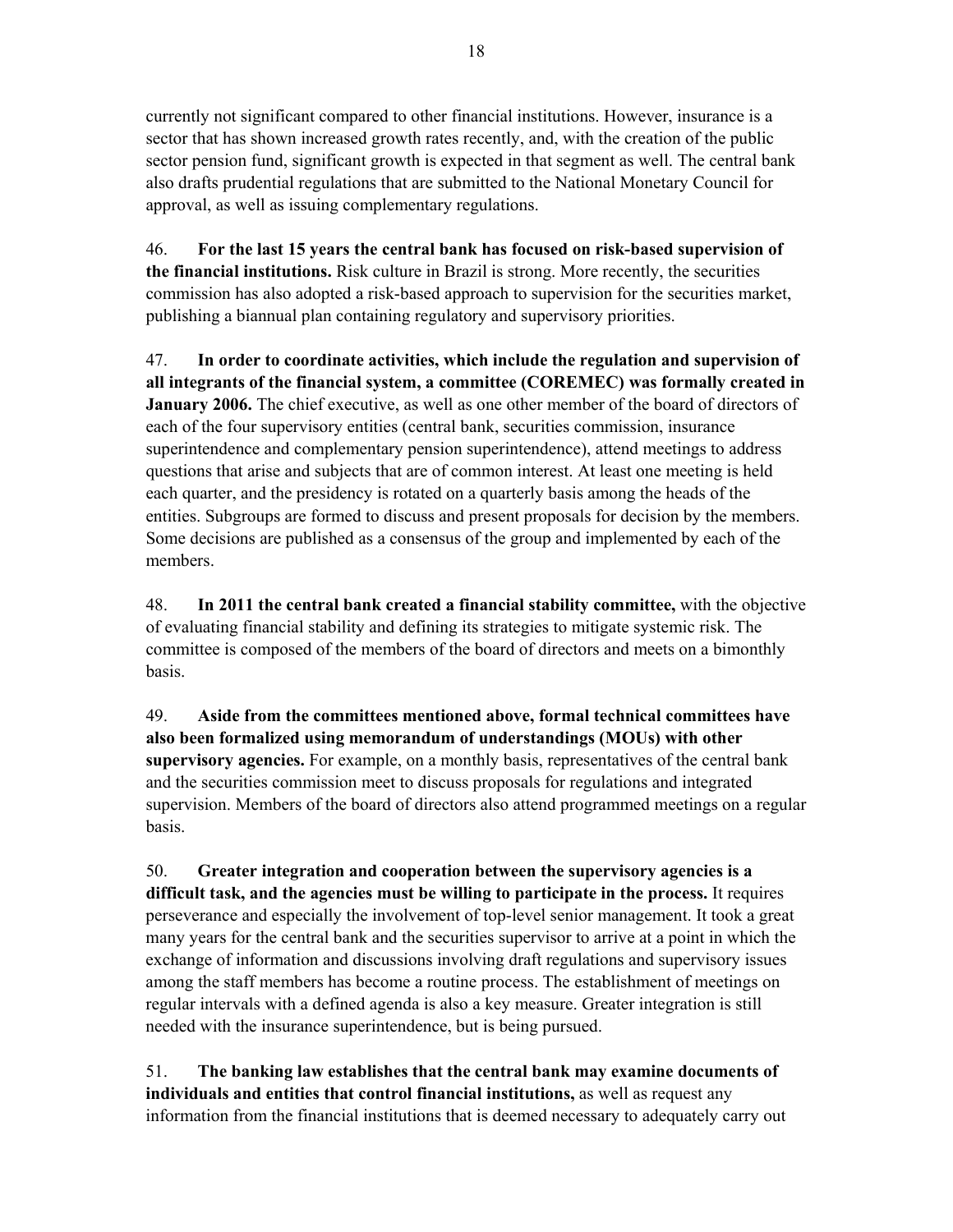its functions. The failure to present information requested or should the information furnished be incorrect or inadequate, the financial institution is subject to administrative penalties.

52. **The central bank also has the legal power to determine actions to be taken by the financial institution, to safeguard the financial system and the interests of depositors, investors and creditors.** These include: (i) capitalization of the institution, in amounts the central bank deems necessary; (ii) transfer of control of the institution; and (iii) corporate reorganization, which could encompass incorporation, mergers or division of the institution. These actions may be taken even if, at a later moment, intervention or liquidation is declared.

## 53. **All financial institutions, except brokers, dealers and credit cooperatives, must be corporates and are also subject to corporate legislation.**

## *Supervisory Responsibility*

54. **There is integration among supervisors for the supervision of financial conglomerates.** The definition used for a financial conglomerate is found in the Accounting Plan of National Financial System Institutions (COSIF), issued by the central bank, which considers a financial conglomerate "a group of financial entities directly or indirectly linked, by way of participation in equity shares or by effective operational control, characterized by common administration or management, or by operating in the markets using the same brand or commercial name."

55. **Likewise, the aforementioned accounting plan considers an economic-financial conglomerate a group** in which financial institutions licensed to operate by the central bank hold equity shares in other enterprises, located both within the country and abroad, in which they detain, isolated or together with other business associates, including voting agreements, the rights of partners that ensure, solitarily or cumulatively: (i) the preponderance in the decision-making of an enterprise; (ii) the power to elect or dismiss the majority of senior management; (iii) effective operational control, characterized by common administration or senior management; (iv) corporate control, represented by the sum of the interests held by the institution, independent of the percentage, with those held by its senior management, controllers and related companies, as well as those purchased, directly or indirectly, by investment funds.

56. **The above mentioned conglomerates must present their financial statements** in a consolidated manner to the central bank, as well as publish their monthly statements, and are subject to external auditing. The consolidated financial statements must be prepared and published according to international accounting standards issued by the International Accounting Standards Board (IASB).

57. **All financial institutions licensed to operate by the central bank must request its authorization to participate in the capital of other entities, and they must be of a financial nature.** This authorization is waived in the case of investment banks, development banks and development agencies with relation to typical shareholding portfolios, due to specific legislation for these entities.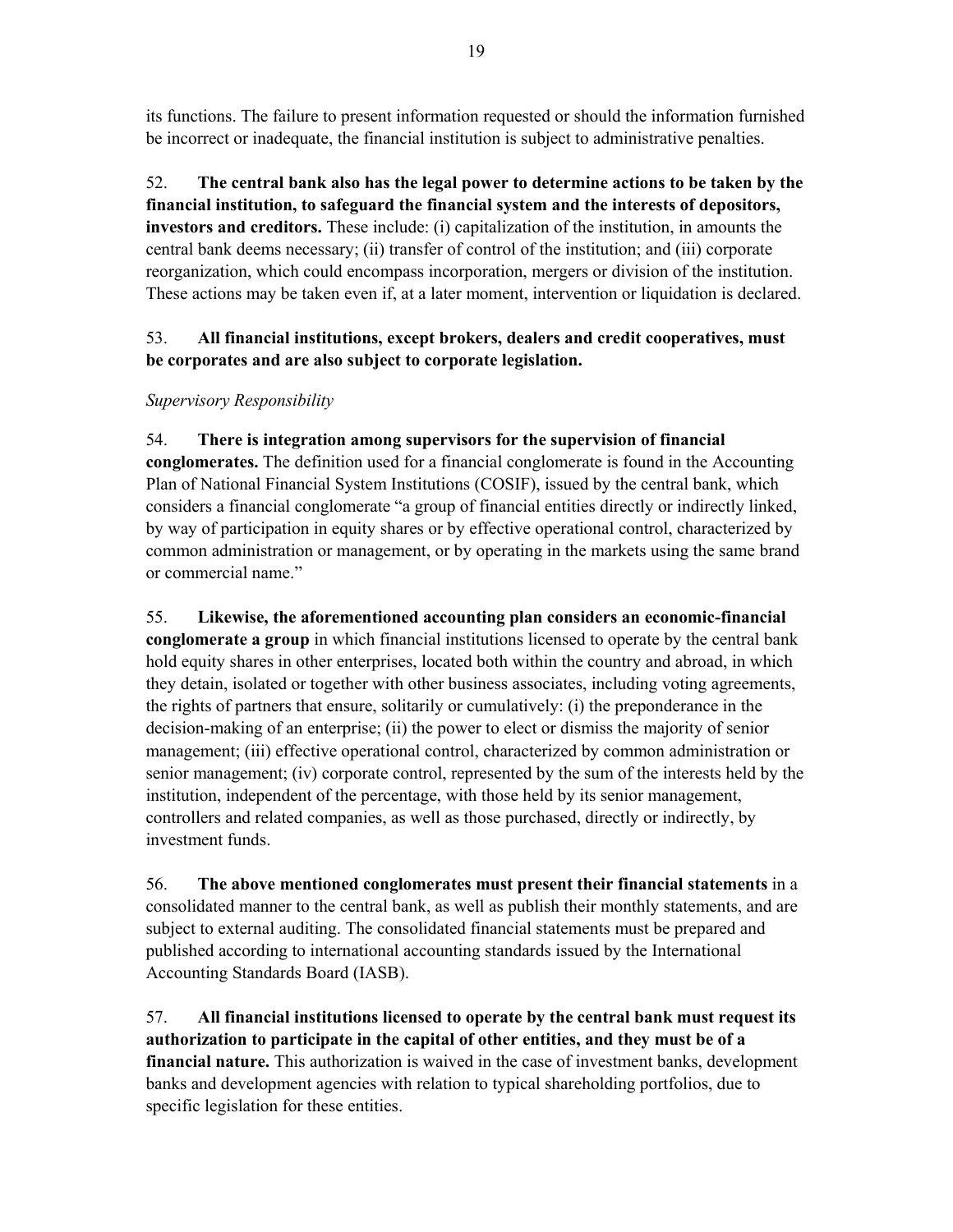58. **Corporate law contains provisions that characterize a group of societies, which are applicable to the controlling entity and its subsidiaries.** However, it is a formal agreement in which the parts are obliged to combine resources or efforts to accomplish its objectives or to participate in common activities. The controlling entity must be Brazilian. Very few groups have been formed, both within and outside of the financial system, due to the rituals that must be followed and possible legal implications. There appears to be no incentive to adopt a formal group structure.

59. **A financial institution must obtain prior authorization of the central bank to establish branch offices abroad or to purchase, directly or indirectly, equity interests in financial institutions or similar entities abroad.** That authorization will only be granted in those cases in which the central bank shall have access to information, data and documents deemed necessary to properly evaluate operations carried out by means of those investments abroad, so as to ensure global consolidated supervision. Before processing the request, the central bank will contact the supervisor in the host country. When foreign financial institutions present requests of this nature, the home country supervisor is also contacted.

60. **Should the equity interests held by the financial institution in corporations abroad require consolidation of financial statements, the authorization also implies** that the central bank shall also have total and unrestricted access to any information required to properly assess the risks taken by the subsidiaries, regardless of its operational activity.

61. **Equity interests held by financial institutions in other domestic entities** that require consolidated financial statements imply that the central bank have total and unrestricted access, by way of the financial institution, to all information, data and documents required to properly evaluate the operations and risks taken by the subsidiaries, regardless of its operational activity.

62. **When the controllers of a financial institution are not individuals, a holding company must be set up.** All shareholders that hold a minimum of 5 percent of the equity shares of the institution must be identified and informed to the central bank. These shareholders, when legal entities, must identity the ultimate individual shareholders, that possess, directly or indirectly, a minimum stake of 5 percent.

63. **On-site supervision is performed in an integrated manner and information is exchanged between the various supervisors.** A series of MOUs have been signed with foreign supervisors to facilitate the exchange of information involving foreign financial institutions and operations, as well as operations carried out by Brazilian financial institutions abroad. Both on-site and off-site supervisors examine the financial conglomerate as one unit, even though some prudential operational limits must also be met on a solo basis. Information regarding mutual funds is published regularly and the securities commission receives monthly information regarding the portfolios and transactions.

64. **Financial institutions are prohibited by law to lend to related parties.** A definition of related parties is contained in the banking law, which includes: (i) senior management and members of statutory bodies of the institution, as well as their spouses; (ii) parents up to the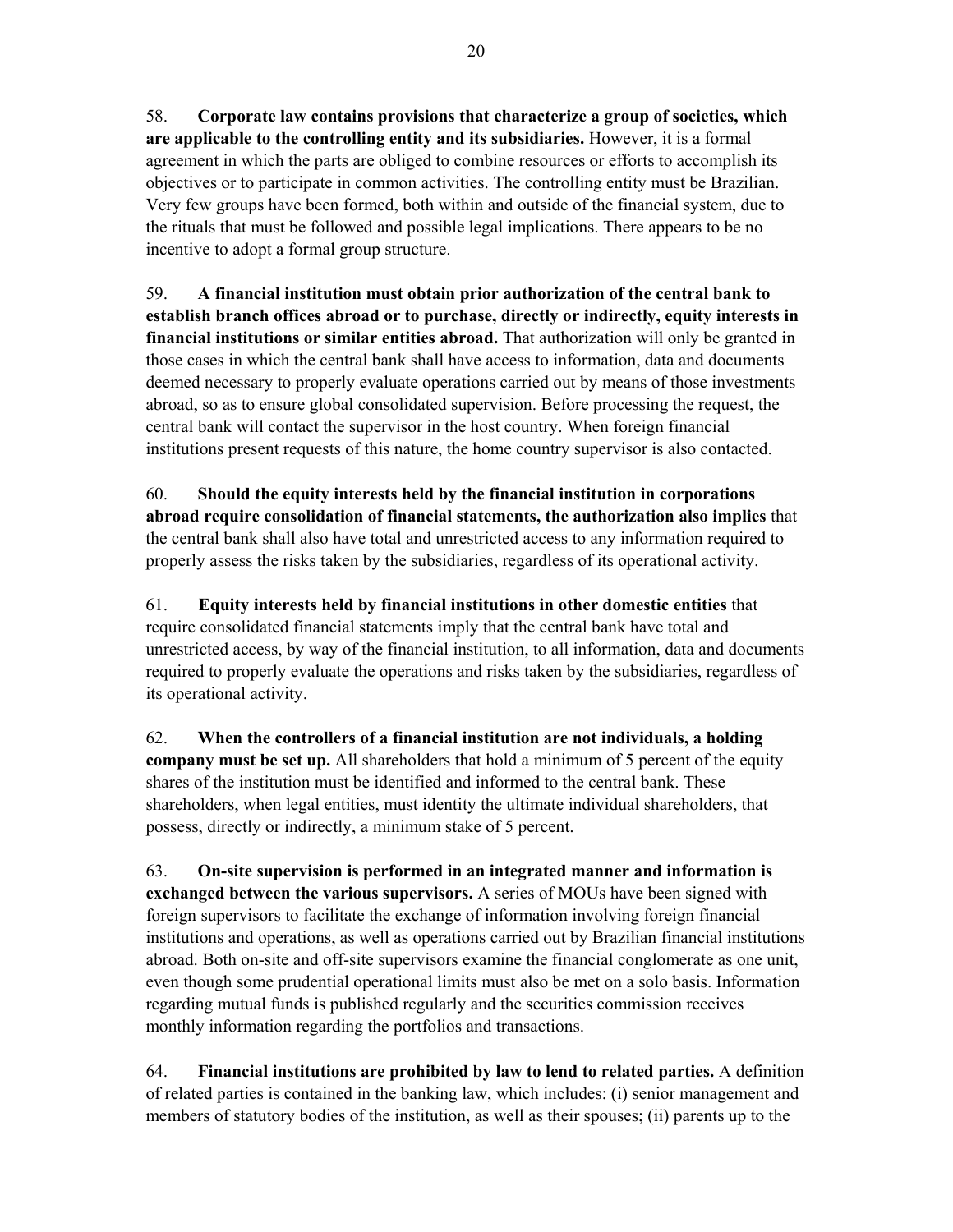second degree of those mentioned in (i); (iii) individuals and corporates that possess an equity holding of more than 10 percent of the capital of the institution; (iv) corporates in which the institution holds an equity interest of more than 10 percent; and  $(v)$  corporates in which the senior management of the institution, their spouses and parents up to the second degree detain equity interests of more than 10 percent. Regulations also consider related parties entities in which there is a common member of the senior management.

65. **Subscription of initial capital and all increases in capital** of financial institutions, with the exception of incorporating reserves and retained earnings**,** must be made in cash and deposited with the central bank until the license or authorization has been granted.

## *Corporate Governance*

66. **All senior management of financial institutions, as well as members of statutory bodies, must be approved prior to taking office.** The exchange of information between supervisors assures that an individual considered not suitable in one segment of the market be permitted to operate in another.

67. **As most financial institutions are licensed by the central bank and the financial conglomerates are led by one of these entities,** in the majority of cases by a multiple bank or commercial bank, the central bank is identified as the leading supervisor. As mentioned, the supervisory activities are carried out in a coordinated manner, either through a joint inspection or by sharing information between supervisors when indications are seen that another supervisory agency must be called in to review certain aspects.

68. **Senior management in financial institutions is composed of an administrative council and a board of directors.** If the corporate is not listed on a stock exchange or on a regulated over-the-counter market, it need not have an administrative council. Audit committees are mandatory for all financial institutions that: (i) have capital requirements of R\$1 billion (equivalent to approximately US\$400 million) or more; (ii) manage third party funds of R\$1 billion or more; or (iii) receive deposits and manage third party funds of R\$5 billion or more. They are also mandatory for conglomerates in which at least one institution meets those requirements. The audit committees are statutory bodies and their members must be previously approved by the central bank. Their terms of office are limited to three years. The audit committee of the head institution of the conglomerate may perform its duties for the conglomerate as a whole.

69. **Many of the banks have their shares listed on the stock exchange.** However, in most cases, only a small portion of total capital is traded. Even then, in some cases, only preferential shares are negotiated. The Brazilian economy continues to be dominated by family-owned enterprises, and the financial sector is no exception.

70. **The controllers and senior management of the financial institutions are, by law, held jointly responsible in the case of intervention or extrajudicial liquidation of the entity.** The property of the individuals and legal entities are declared unavailable for any type of transaction and may be used to pay-off or reduce exposures.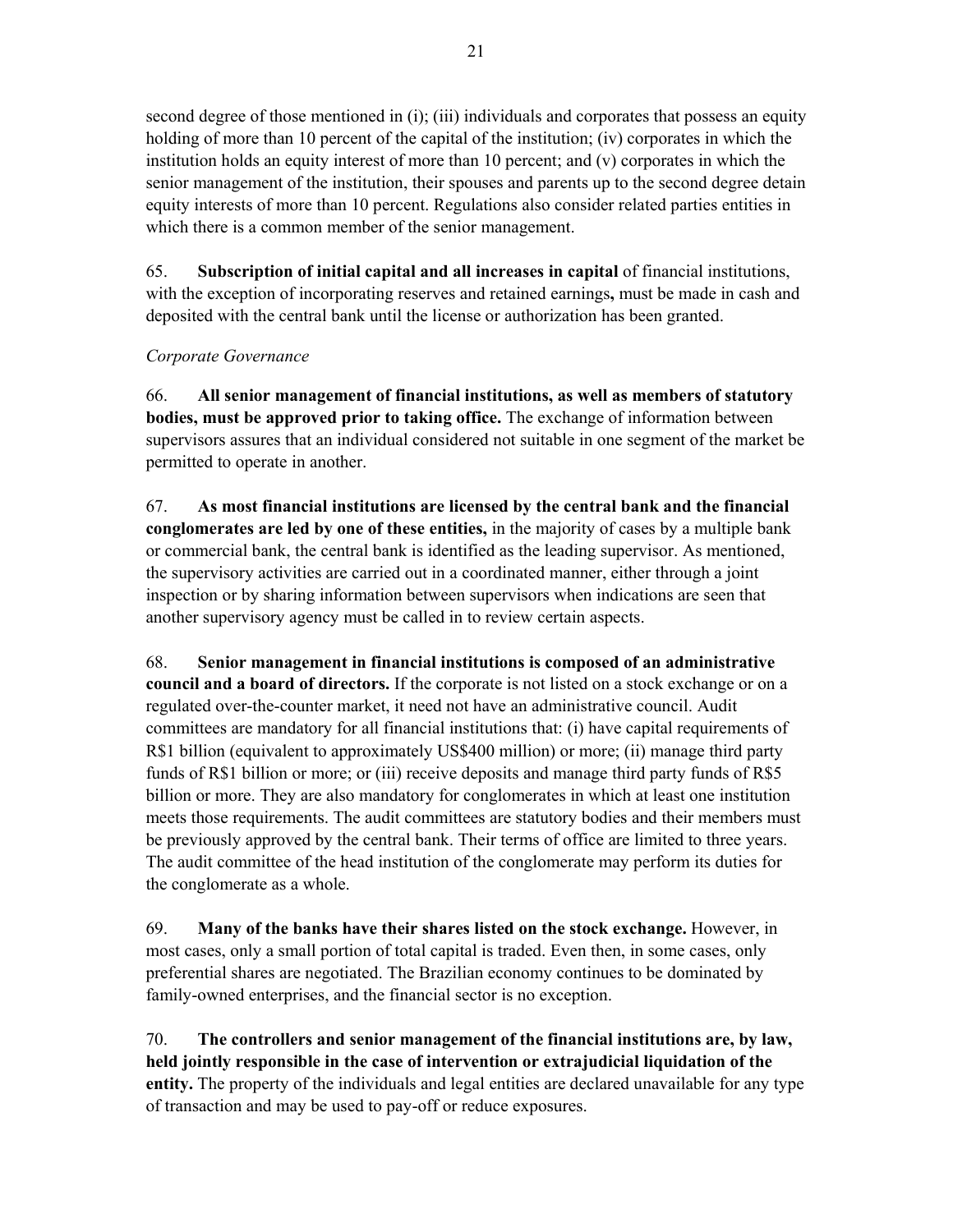## 71. **The financial institutions are required to have in place an internal audit**

**component.** This component must report directly to the administrative council of the institution or, in its absence, to the board of directors. Internal controls must be periodically reviewed and revised and a semi-annual report by the audit committee must be presented to senior management for action. The central bank has access to these reports, as well as to the working papers. It may determine that the institution, or group: (i) adopt additional controls when it is felt that they are inadequate; (ii) reduce operational limits when it fails to implement the additional controls within the fixed timeframe. New business lines must be adequately evaluated before becoming operational and must be closely reviewed by the internal auditors.

### *Capital Adequacy and Liquidity*

72. **All financial institutions are subject to minimum capital requirements, which must be met on an individual and a consolidated basis and calculated as a function of the risks involved.** Shares and other financial assets recognized as capital held by a financial institution in another financial institution must be deducted from its own capital, when calculating minimum capital requirements, even when held through mutual fund investments, for example, to prevent double gearing.

73. **The financial institutions must implement specific management structures for capital and liquidity, compatible with the nature of their operations,** the complexity of products and services offered and proportionate to risk exposure. These structures must comprehend all entities, financial and nonfinancial, that form part of the conglomerate. The processes must be assessed periodically by the internal auditors and annual reports must be published.

74. **Basel III recommendations are being implemented as scheduled.** The system in general is well capitalized and there are no expected difficulties with the financial institutions meeting the stricter requirements, although there may be a few individual cases to be dealt with.

75. **Liquidity is an issue with many small and medium sized banks that depend upon deposits and other forms of obtaining funds in the market.** Many depend upon interbank deposits and funds obtained from institutional investors. Since the outbreak of the financial crisis, the deposit guarantee agent, a private entity owned and funded by the financial institutions, has granted a special guarantee for specific deposits placed with these banks (up to US\$8 million), which well exceeds the normal guarantee offered to depositors and holders of bank debt, which is approximately US\$100,000. The special deposits will be phased out over time, and no new deposits with the additional guarantee will be permitted as of January 1, 2016.

### *Risk Management*

76. **Financial institutions must implement specific management structures for operational, market and credit risks.** These structures must be compatible with the nature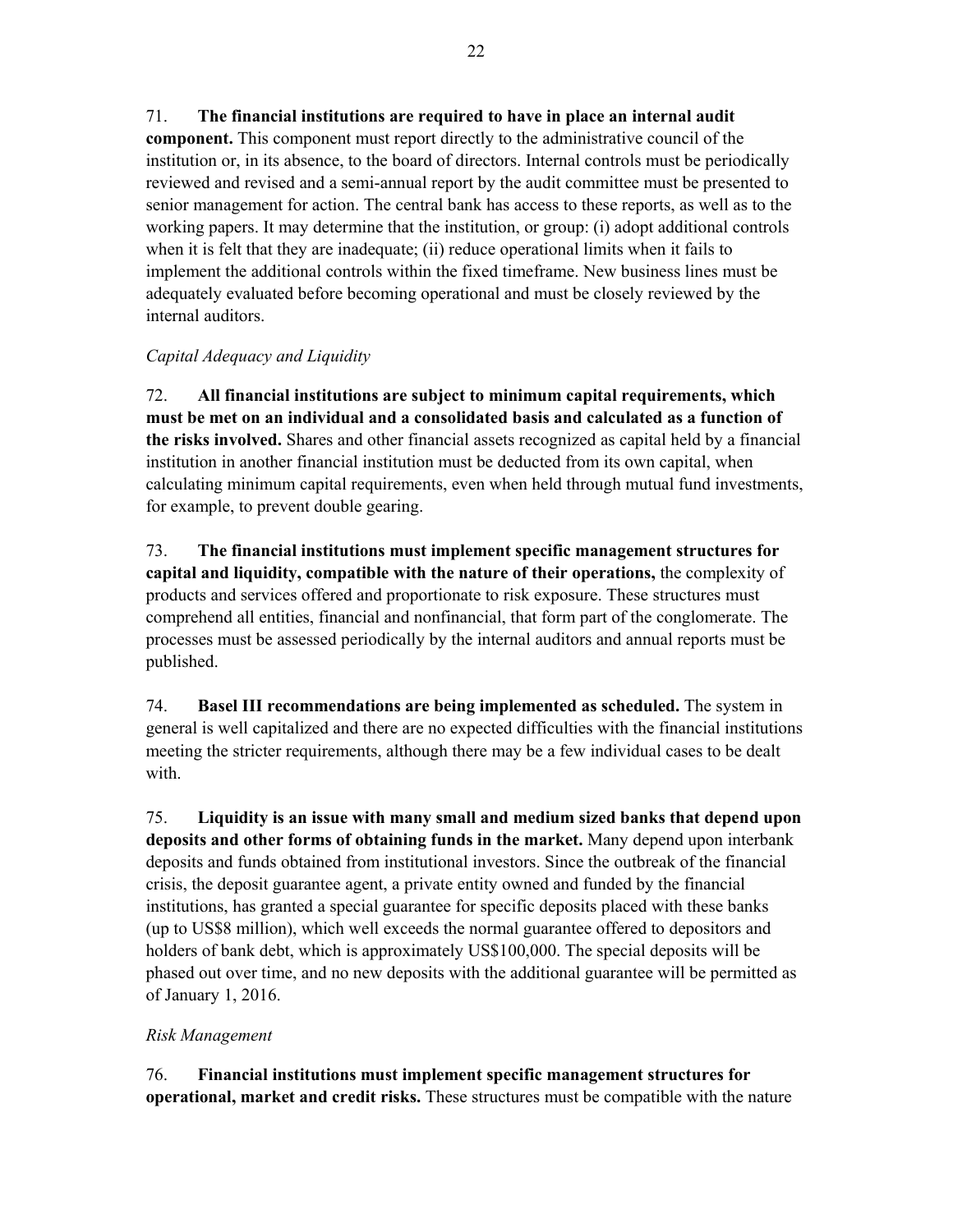and complexity of the products, services, activities, processes and systems of the financial institution and group. These structures must also be able to: (i) identify, evaluate, monitor, control and mitigate risks; (ii) document and store information relating to losses; (iii) produce, at least on an annual basis, reports that permit the identification and timely correction of deficiencies; (iv) perform at least annual tests to evaluate the effectiveness of the control systems implemented; and (v) prepare and disseminate the policy for managing risks to all levels of the institution, establishing roles and responsibilities.

77. **Should the central bank consider the structures inadequate or insufficient, it may determine that additional controls be adopted.** It may also determine the observance of more restrictive limits, should the additional controls not be adopted within the timeframe established. The activities for managing risks should be carried out by specific components of the organization, independent of internal controls, and a board member must be indicated as responsible for each area.

78. **Financial institutions, on a solo or consolidated basis, are subject to specific limits that have been established for fixed assets and for exposures.** The limit for fixed assets is 50 percent of risk-based capital, while exposures are subject to two different limits––an individual limit of 25 percent of risk-based capital for individual and group exposures and 600 percent of risk-based capital for large exposures, which encompass all exposures that exceed 10 percent of risk-based capital.

79. **Stress-testing is carried out by the financial institutions, as well as by the central bank, on a periodic basis, and involves group-wide activities.** Financial institutions must implement and maintain a remuneration policy for senior management. For listed companies and those that require audit committees, a remuneration committee, which is a statutory body, must be established. A single committee may be formed for all institutions that make up the financial conglomerate.

## **Final Remarks**

80. **The most recent FSAP was carried out in 2012.** Two prior FSAPs were conducted, the more recent in 2002. Although Brazil seemed to have weathered well the global financial crisis of 2008 and systemic risk appears to be relatively low, it was felt that there was a need for policies to be implemented for the development of private long-term finance. The major provider of long-term finance is the federal development bank––BNDES.

81. **The further strengthening of financial safety nets was also recommended, with the deposit insurer taking a more active role in providing emergency liquidity assistance.** New regulations were issued by the National Monetary Council last year in which the role of the deposit insurer was more clearly defined.

82. **As for consolidated supervision, it was felt that additional regulation was required for the insurance sector, with the establishment of capital requirements at a group level**. Very recently, regulations were issued by the Superintendency of Private Insurance establishing minimum capital requirements, including risk-based capital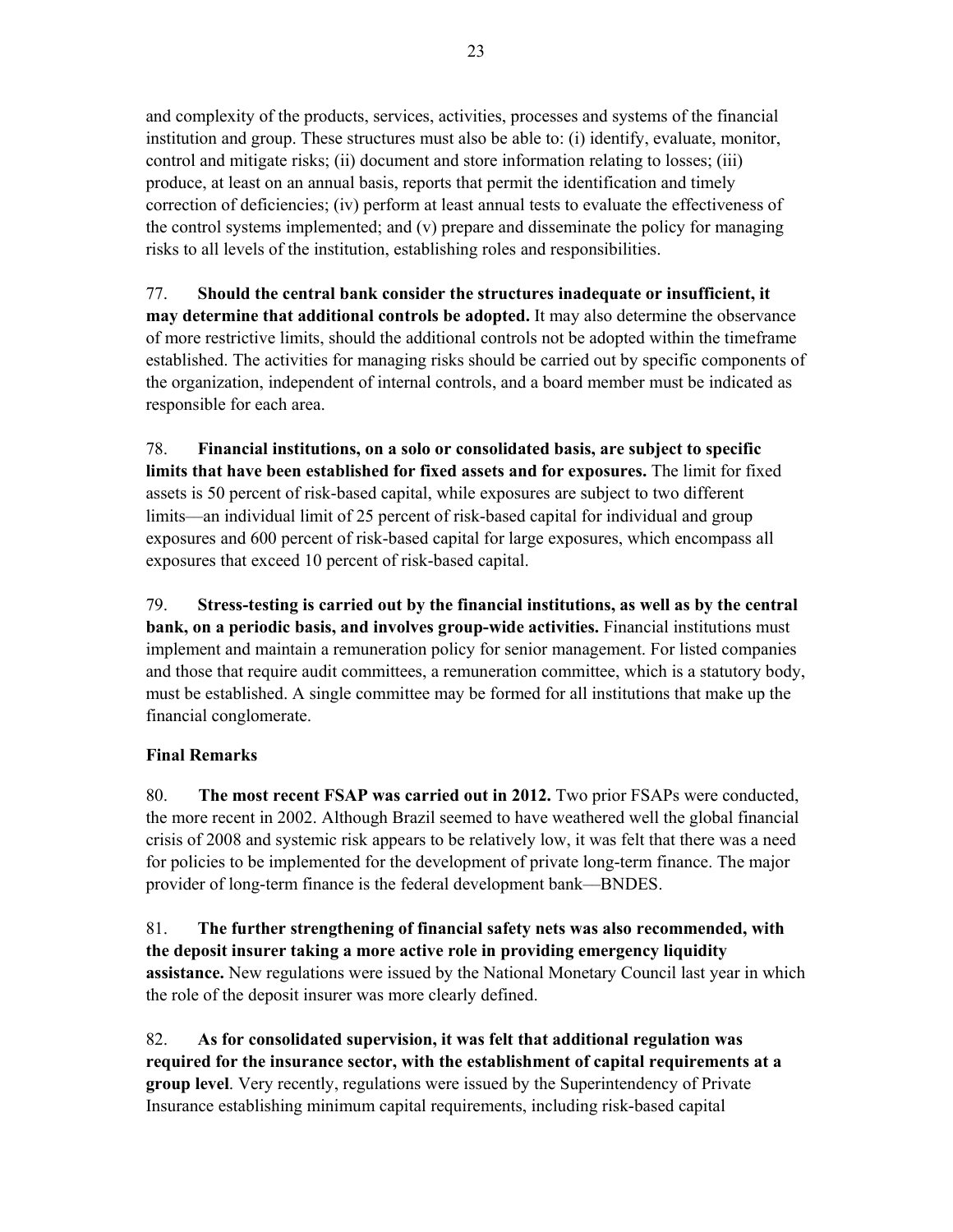requirements. These regulations will come into effect as of January 1, 2015. They do not, however, address capital requirements at a group level.

## **III. EUROPEAN UNION**

### **Structure of the Financial Market**

83. **About 6,000 banks are authorized to operate in Europe's internal market.** These banks held about 27 trillion euro total assets in 2013, and are organized in about 2,600 groups of several licenses. The vast majority of these 6,000 licensed entities is part of one of the 120 banking groups that are supervised by the European Central Bank (ECB) since November  $2014.<sup>4</sup>$ 

84. **In the years preceding the crisis, the global financial system had grown significantly in size and become increasingly interconnected** through long and complex intermediation chains, increasing systemic risks. The total assets of monetary financial institutions in the European Union (EU) increased to more than €45 trillion (or more than 350 percent of EU GDP), with the largest EU banks holding more than  $\epsilon$ 1 trillion each. Leverage strongly increased as part of the active balance sheet expansion of banks, and banks relied more on short-term wholesale funding. The rapid growth of the financial sector was also facilitated by a surge in innovative but often highly complex financial products that allowed financial institutions to expand activities on and off their balance sheets.

85. **In 2008, the world was hit by a financial crisis which was global in scale and imposed significant costs on the EU economy and its citizens.** In the immediate aftermath of the crisis, together with its international G20 partners, the EU committed to engage in a fundamental overhaul of the regulatory and supervisory framework of the financial sector.

86. **The financial and economic crisis caused large costs to the EU economy, among which 1.5 trillion euro in state-aid, and induced a significant decrease of banks' total assets.** Also, output declined, and GDP remains under pre-crisis levels, financial wealth was considerably affected, and unemployment rose from 7.2 percent in 2007 to 10.8 percent in 2013, with unemployment rates over 25 percent in Greece and Spain. More than 60 percent of EU citizens surveyed in 2013 stated that they had lost confidence in the financial sector, as well as in the relevant authorities, as a consequence of the crisis.

87. **Alongside its control over state aid granted during the crisis, the Commission acted quickly to make immediate regulatory interventions that strengthened deposit guarantee schemes and reformed accounting rules.** Over the past five years, more than 40 proposals have been tabled by the European Commission, many of which are already in force today, aimed at restoring market confidence, financial stability, and the integrity and efficiency of the European financial system. Among these are deposit protection rules, a single rule book for the European banking market (CRD IV), financial market instruments

 4 https://www.ecb.europa.eu/pub/pdf/other/bankingstructuresreport201410.en.pdf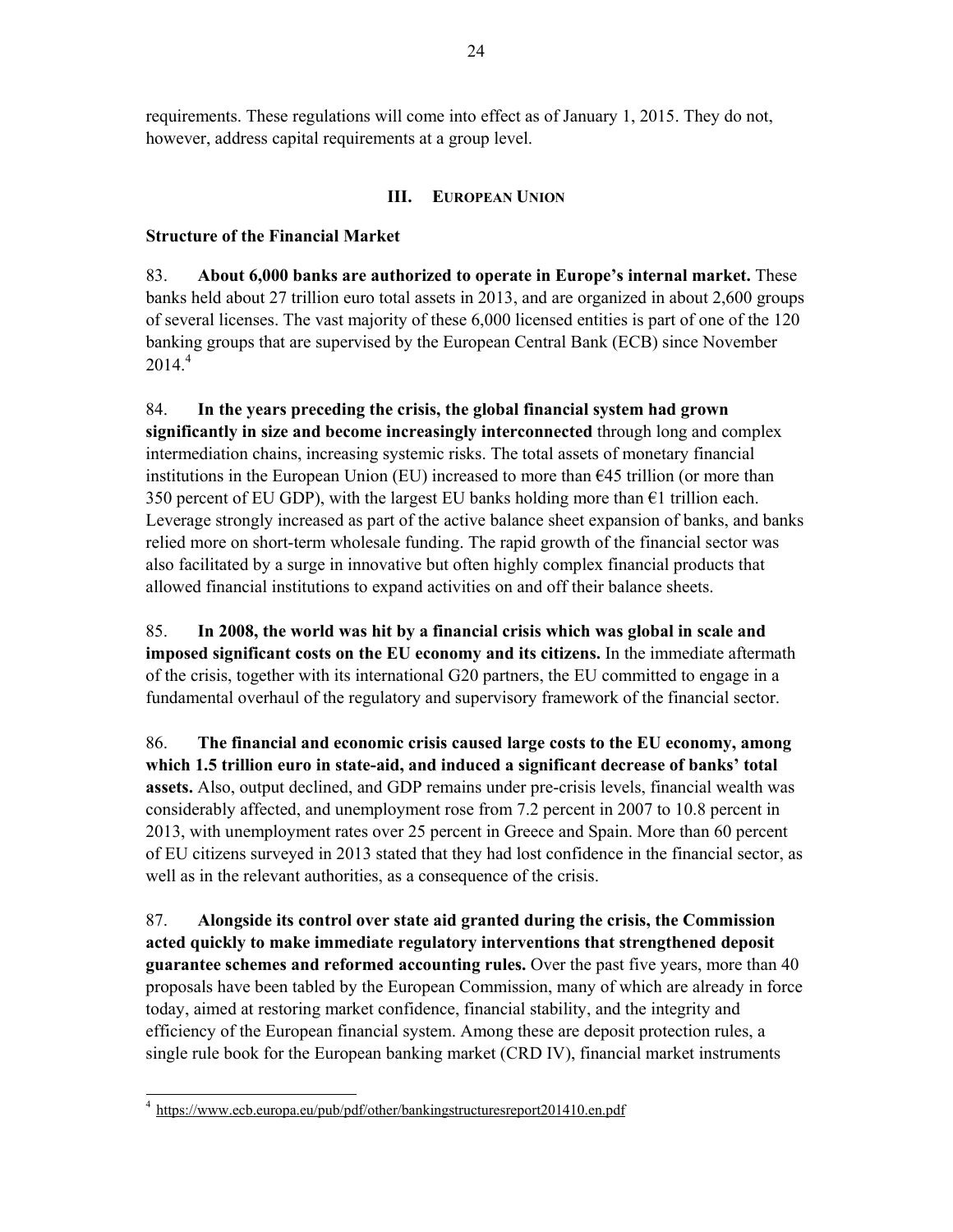rules, transparency rules for all financial market participants, recovery and resolution rules, market infrastructure rules, and etcetera.

88. **Stability is also reinforced by a new regulatory framework for the insurance sector.** Well before the crisis, it had become apparent that the prudential regime for insurers was no longer adequate. From 2016, a new prudential framework (Solvency II) will be applied which is risk-based and market-consistent to increase the resilience and stability of the European insurance sector.

89. **The European insurance market is the largest in the world, making up around 33 percent of the total premiums written globally in 2012.** The second and third largest markets are North America and Asia, which are very similar in size with 30 percent and 29 percent of global premiums respectively. Total European gross written premiums amounted to more than  $\epsilon$ 1,100 billion in 2012. More than 5,300 insurance undertakings were operating in Europe in 2012. The majority were joint stock companies and mutual insurers, but also public institutions, cooperatives, etc. The European insurance industry employs more than 930,000 people directly. There are also around 1 million outsourced employees and intermediaries. The insurance sector has the largest pool of investments in the European Union, with almost  $\epsilon$ 8,400 billion invested in the global economy in 2012. This is equal to 58 percent of the GDP of the EU. The insurance sector is a key source of the investment needed to support growth in the economy and it is the largest institutional investor in Europe, with more than 50 percent of all European institutional assets under management in 2011.

90. **About half of the total assets of banks and insurers is on the balance sheets of** 71 **financial conglomerates**, 29 of which are supervised directly as bank-led conglomerates by the ECB, which operates as the coordinator (the supervisor taking the lead in operations) for group-wide supervision of those 29 groups.

## **Supervision of financial conglomerates**

91. **The European Financial Conglomerate Directive (FICOD) was adopted in 2002.** It follows the Joint Forum's principles of 1999, aiming in particular to provide methods for assessing the capital adequacy of conglomerates, including: detecting multiple gearing; facilitating the exchange of information among supervisors; coordination among supervisors; testing the fitness and propriety of managers, directors, and major shareholders of the conglomerate; and the prudent management and control of risk concentrations and intra-group transactions and exposures.<sup>5</sup>

92. **The first review of FICOD (FICOD1) was adopted in 2011 following the lessons learned during the financial crisis of 2007–09.** Revision was needed to fill the identified gaps immediately by giving supervisors more powers. FICOD1 amended the sector-specific directives to enable supervisors to perform consolidated banking supervision (CRD IV) and

<sup>-</sup><sup>5</sup> English and Spanish version of European fico-framework:

http://eur-lex.europa.eu/legal-content/EN-ES/TXT/?qid=1421176450052&uri=CELEX:32002L0087&from=EN

Amendments 2011: http://eur-lex.europa.eu/LexUriServ/LexUriServ.do?uri=OJ:L:2011:326:0113:0141:EN:PDF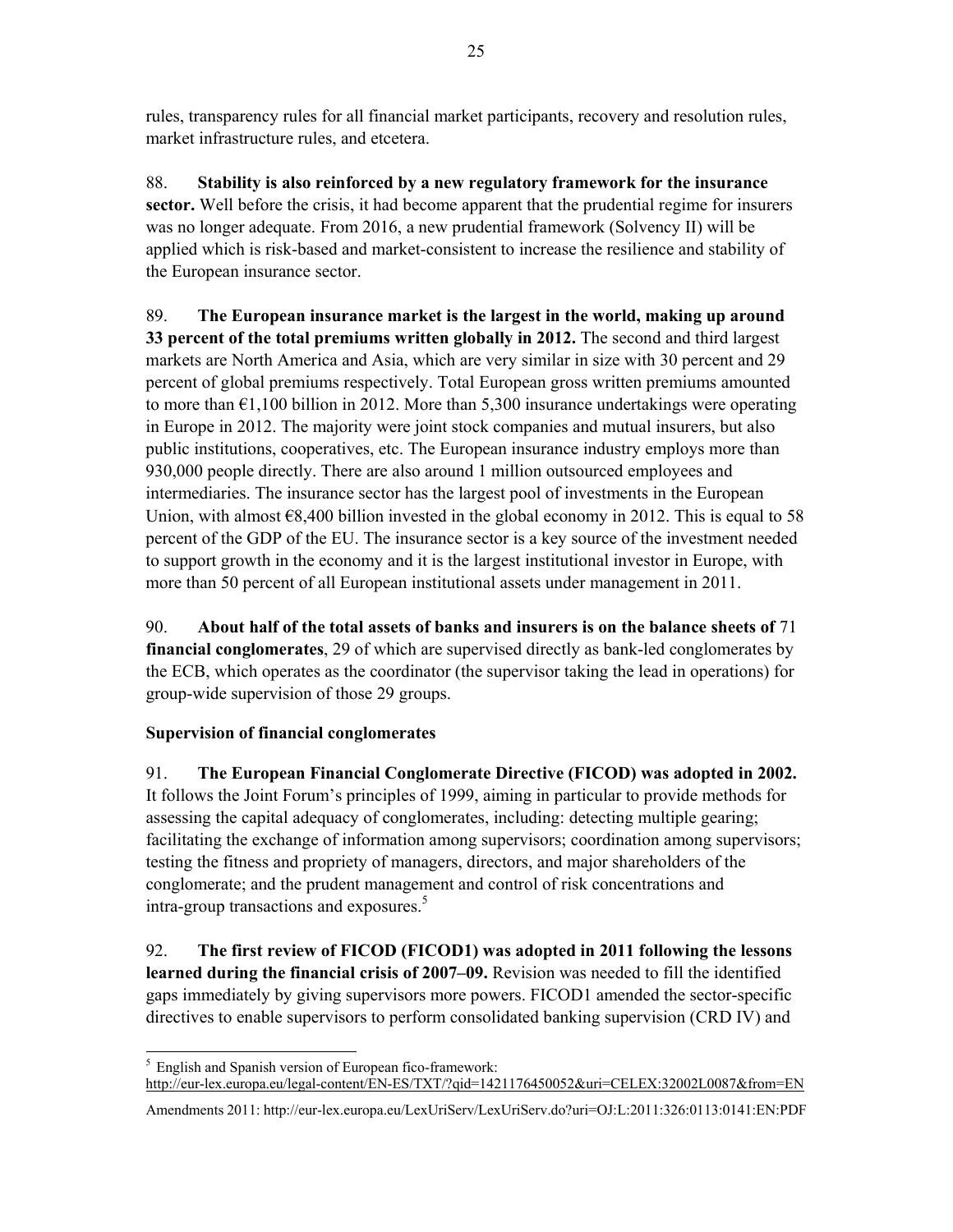insurance group supervision (Solvency II) at the level of the ultimate parent entity, also if that entity was a mixed financial holding company. In addition to that urgently needed solution, FICOD1 introduced a waiver for the smallest conglomerates, added a transparency requirement for a group's legal and operational structures, and brought non-harmonised asset managers (a.o. hedge funds) within the scope of supplementary supervision in the same way as harmonised asset-managers. Another review was carried out to finetune the European financial conglomerates framework with the latest Joint Forum principles in  $2013<sup>6</sup>$ 

93. **The objective of Europe's supplementary supervision of financial conglomerates, on top of sector-specific banking and insurance supervision, is to detect, monitor, manage and control group risks.** The current requirements in FICOD1 concerning capital adequacy (Article 6), risk concentrations (Article 7), intra-group transactions (Article 8) and internal governance (Articles 9 and 13) are meant to achieve this objective. Amongst other criteria, they should be assessed against the need to strengthen the responsibility of the ultimate parent entity of conglomerates, the lack of which was the main conclusion of the latest review. The support of sector-specific supervision with supplementary tools detecting group-wide risks is ensured by a coordinator with clear responsibilities and powers to access information take measures (Articles 10–12 and 14–17).

#### **Scope**

-

94. **Most of the groups operating in the European financial sector have a broad spectrum of authorizations.** Focusing on the supervision of only one type of authorized entity ignores other factors that may have a significant impact on the risk profile of the group as a whole. Fragmented supervisory approaches are not sufficient to cope with the challenges that current group structures pose to supervision. In this respect, the Joint Forum advised to apply supplementary supervision to any group of companies under common control or dominant influence, including any financial holding company, which conducts material financial activities in at least two of the regulated banking, securities or insurance sectors. Moreover, the Joint Forum advised that jurisdictions should consider the application of the Principles to other financial groups which conduct activities in one of these regulated sectors while also conducting material activities in any other financial sector, where these financial activities are not subject to comprehensive group-wide supervision under the sectoral frameworks.

95. **The European supplementary supervision framework for conglomerates is meant to strengthen and complete the full set of rules applicable to financial groups, across sectors and across borders.** However, from a regulatory standpoint, additional layers of supervision have to be avoided when the sectoral requirements already cover all the types of risk that may arise in a group.

96. **To address group risks, which is the original aim of FICOD** and the Joint Forum principles, group supervision should cover all entities in the group which are relevant for the

<sup>&</sup>lt;sup>6</sup>http://ec.europa.eu/internal\_market/financial-conglomerates/docs/121220\_staff-working-document-conglomera tes\_en.pdf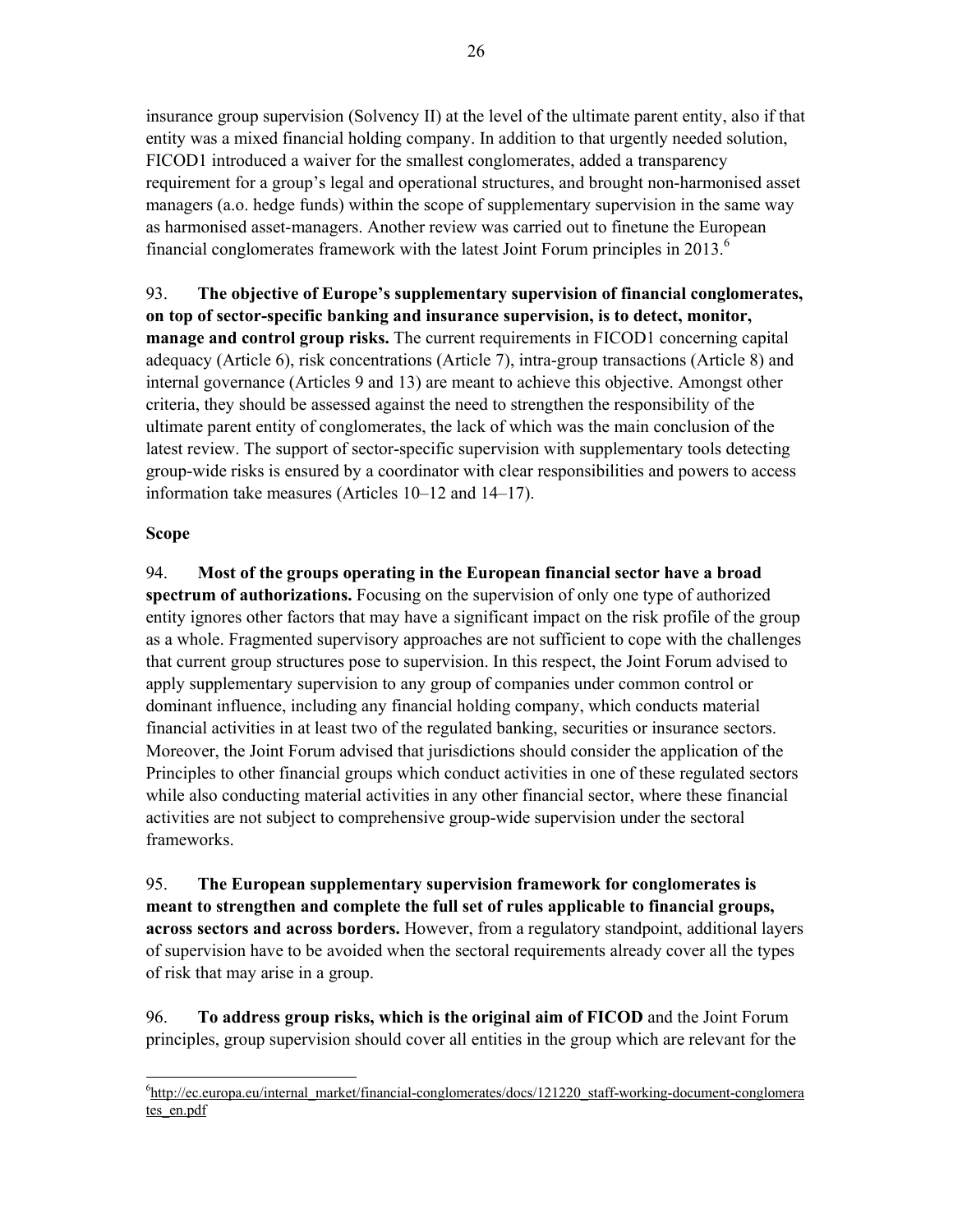risk profile of the regulated entities in the group. This includes any entity not directly prudentially regulated, even if it carries out activities outside the financial sector, including non-regulated holding and parent companies at the top of the group. Each unregulated entity may present different risks to a conglomerate and each may require separate consideration and treatment.

97. **Among unregulated entities, special importance is attached to special purpose entities (SPEs).** The number of SPEs and the complexity of their structures increased significantly before the financial crisis, in conjunction with the growth of markets for securitization and structured finance products, but have declined since then. While the use of SPEs yields benefits and may not be inherently problematic, the crisis has illustrated that poor risk management and a misunderstanding of the risks of SPEs can lead to disruption and failure. The need for enhanced monitoring of intra-group relationships with SPEs was also highlighted in the Joint Forum's 2009 SPE report.<sup>7</sup>

98. **The challenges of supervising conglomerates are most evident for groups whose size, inter-connectedness and complexity make them particularly vulnerable and a source of systemic risk.** Any systemically important financial institution (SIFI) should, in the first place, be subject to more intense supervision through application of the CRD IV and Solvency II framework, both at individual and group/consolidated level. If the SIFI is also a conglomerate, supplementary supervision under FICOD would also be applicable. Although most SIFIs are conglomerates, this is not always the case. Also, systemic risks are not necessarily the same as group risks.

99. **All the issues mentioned above are linked to the definition of a conglomerate and the thresholds for identifying one.** The two thresholds set out in Article 3 of FICOD take into account materiality and proportionality for identifying conglomerates that should be subject to supplementary supervision of group risks. The first threshold restricts supplementary supervision to those conglomerates that carry out business in the financial sector, and the second restricts application to large groups. The combined application of the two thresholds and the use of the available waiver by supervisors have led to a situation where very big banking groups that are also serious players in the European insurance market are not subject to supplementary supervision. Furthermore, the wording of the identification provision may leave room for different ways to determine the significance of cross-sectoral activities. It could be improved to ensure consistent application across sectors and borders.

100. **To ensure legal clarity, it is important to have easily understandable and applicable thresholds.** However, the question remains whether the FICOD's thresholds and the waivers should be amended or complemented to enable supervision in a proportionate and risk-based manner, or whether the tools to detect and correct group risks should be included in the banking rules (CRD), as was done for insurance groups in Solvency II's Title III on group supervision.

 7 http://www.bis.org/publ/joint23.pdf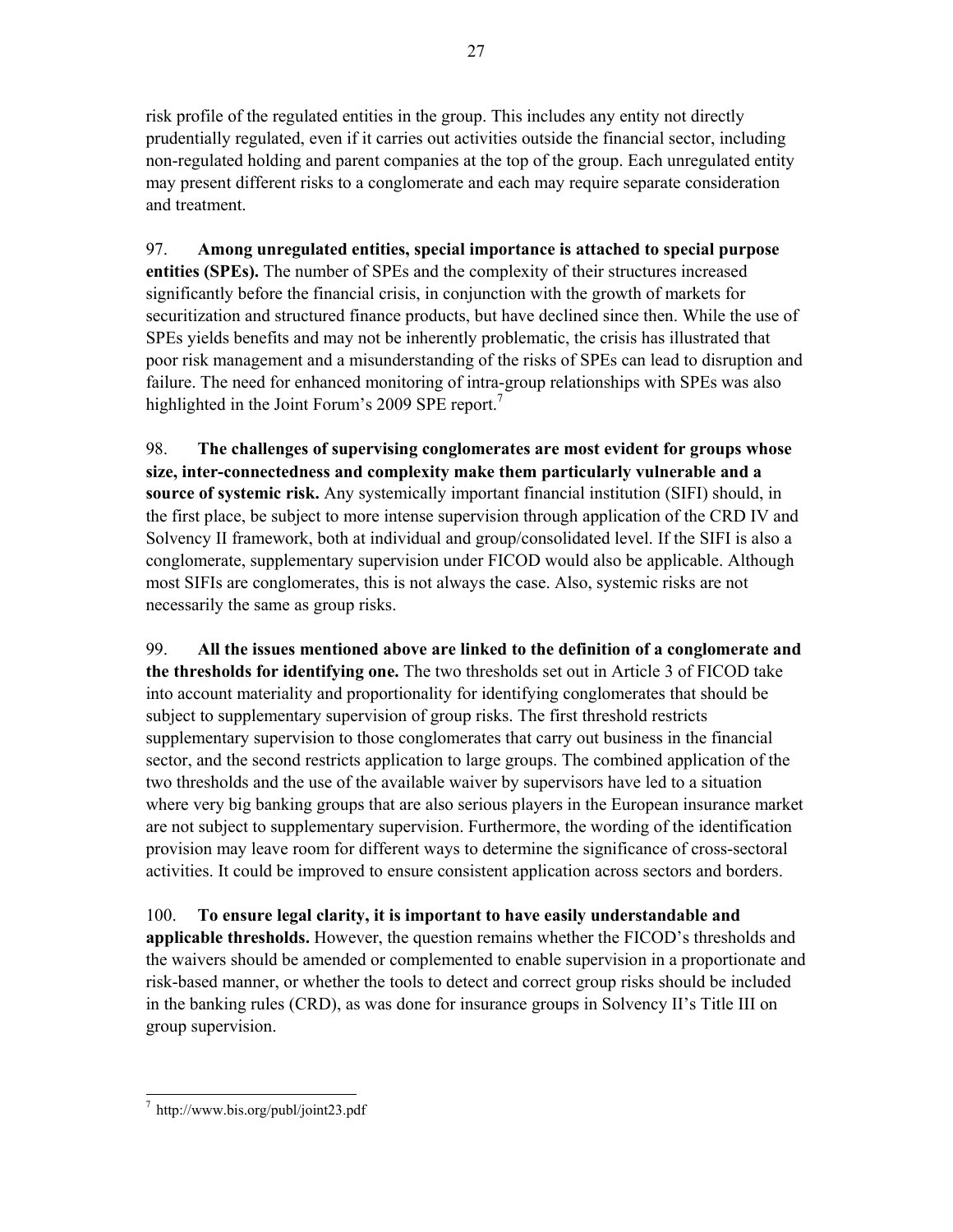## **Joint Forum Principles**

#### *Supervisory Powers*

101. **Observing that the facilitating role of the coordinating supervisor** in the 1999 framework appeared to have played quite a minor part in times of high stress, the Joint Forum suggests in the revised principles that it may be worthwhile exploring whether supervisors should be empowered to approach the head of a financial conglomerate and impose corrective measures if deemed necessary.

102. **In European legislation, supervisory provisions apply to authorized entities, but not to the holding company as a stand-alone entity,** even though this holding company may have an important role as the head of a group of authorized entities, including responsibility for group-wide policies. FICOD1, however, amended both the banking law (CRDIV) and the insurance law (Solvency II), such that consolidated supervision has to be applied at the level of the ultimate parent entity, which made group-wide supervision more effective.

103. **This new power of applying consolidated sector-specific supervision at the level of the ultimate parent emphasized the use of a long existing power** under the FICOD of 2002: access to information of the ultimate parent, also when that is a non-regulated holding company, and the power to take any necessary measure to rectify a situation that potentially jeopardizes the soundness of one or more of the regulated entities in the group.

### *Supervisory Responsibilities*

104. **The Joint Forum observed that the regulatory framework had assumed that the resources, skills and systems of supervisory authorities would be sufficient to implement the agreed rules, e.g. the Basel agreements.** However, the Financial Sector Assessment Programs (FSAPs) carried out by the IMF revealed that countries may be aware of the necessary supervisory programs, but they were not able to implement them sometimes because the basic preconditions were not fulfilled. For example, they had no ready-to-use set of prudential standards against which to assess firms' behavior (other than the capital ratio), including standards for group risks and triggers for corrective action.

105. **In Europe, prudential standards, including those governing supervisory responsibilities, are set out in sectoral legislation and supplemented by FICOD.** Their consistent implementation is ensured by supervisory coordination and common standards and guidelines to be developed by European Supervisory Agencies (ESAs). The recently revised European framework for supervision of banks and insurers explicitly requires member states to provide supervisors with the necessary powers to enforce compliance. The review observes that existing tools could be used more effectively, while noting that an enforcement regime applying to the ultimately responsible entity may need to be established.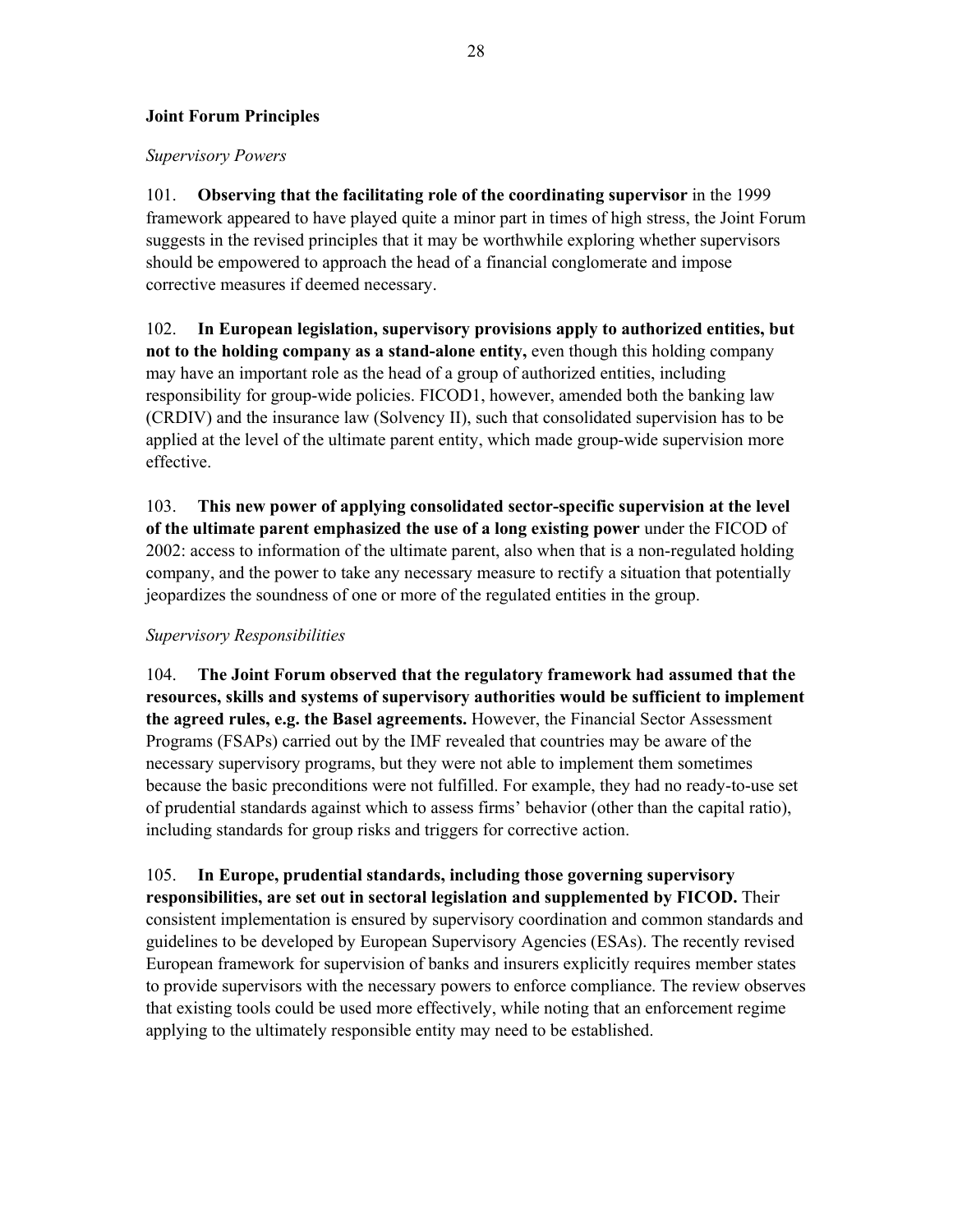106. **The new provisions enforce the use of the existing coordination obligations put on the coordinator of the supervision of a financial conglomerate.** For each financial conglomerate a coordinator is appointed. The list of coordinators of financial conglomerates, together with the collective of relevant competent authorities (other heavily involved supervisors), is published annually and determined following a set of objective criteria concerning ownership and relative size of the regulated entities:<sup>8</sup>

 **To ensure proper supplementary supervision of the regulated entities in a financial conglomerate**, a single coordinator, responsible for coordination and exercise of supplementary supervision, shall be appointed from among the competent authorities of the member states concerned, including authorities of the member state that is home to the mixed financial holding company.

## **The appointment shall be based on the following criteria:**

(a) where a financial conglomerate is headed by a regulated entity, the task of coordinator shall be exercised by the competent authority that has authorized that regulated entity pursuant to the relevant sectoral rules;

(b) where a financial conglomerate is not headed by a regulated entity, the task of coordinator shall be exercised by the competent authority identified in accordance with the following principles:

 (i) where the parent of a regulated entity is a mixed financial holding company, the task of coordinator shall be exercised by the competent authority that has authorized that regulated entity pursuant to the relevant sectoral rules;

(ii) where more than one regulated entity with a head office in the community has as their parent the same mixed financial holding company, and one of these entities has been authorized in the member state that is home to the mixed financial holding company, the task of coordinator shall be exercised by the competent authority of the regulated entity authorized in that member state.

(c) where more than one regulated entity, being active in different financial sectors, has been authorized in the member state in which the mixed financial holding company has its head office, the task of coordinator shall be exercised by the competent authority of the regulated entity active in the most important financial sector.

(d) where the financial conglomerate is headed by more than one mixed financial holding company with a head office in different member states and there is a regulated entity in each of these states, the task of coordinator shall be exercised by the competent authority of the regulated entity with the largest balance sheet total if these entities are in the same financial sector, or by the competent authority of the regulated entity in the most important financial sector;

<sup>-</sup> ${}^{8}$ http://www.esma.europa.eu/system/files/jc 2014 071 list of identified financial conglomerates 2014.pdf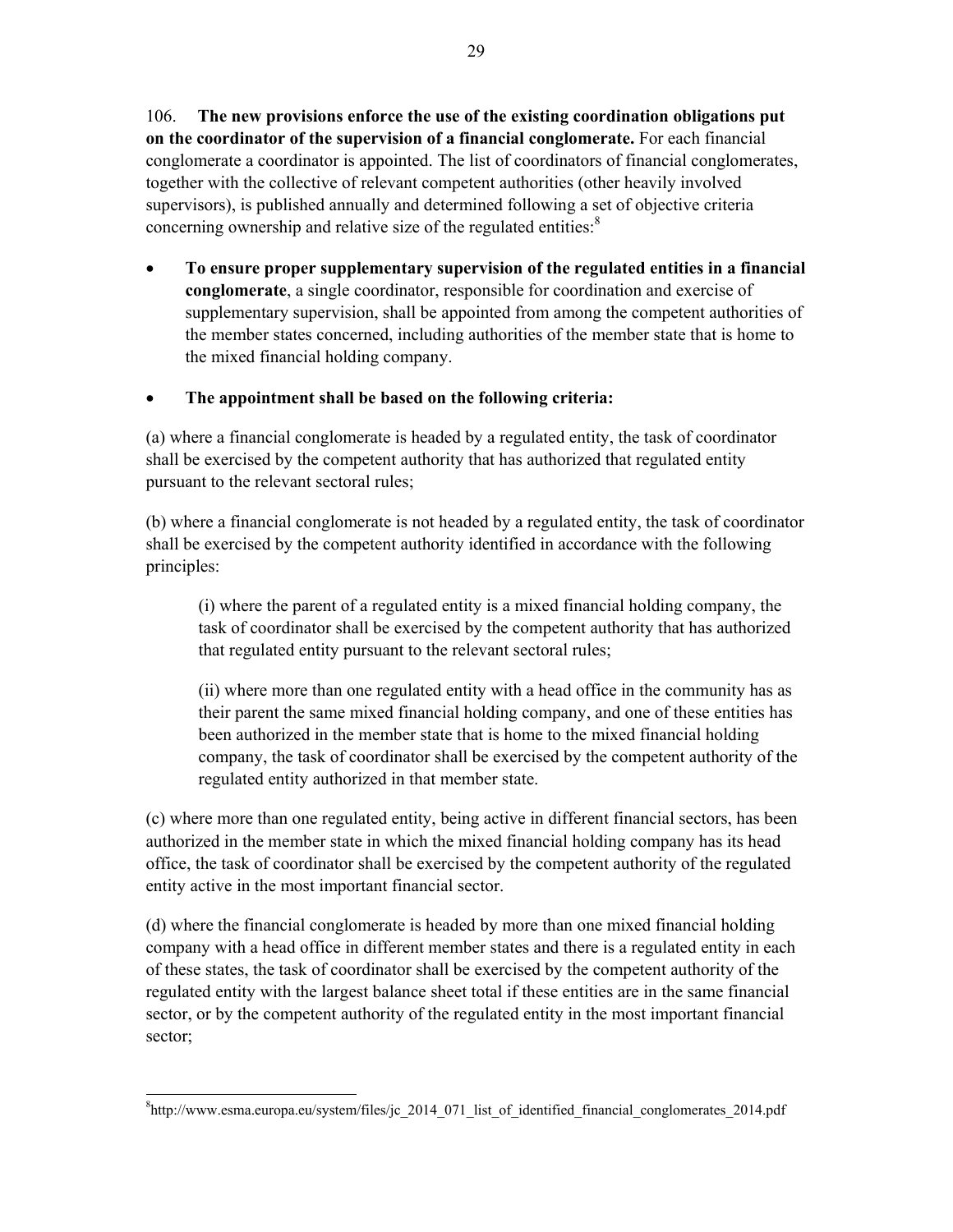(iii) where more than one regulated entity with a head office in the community has as their parent the same mixed financial holding company and none of these entities has been authorized in the member state in which the mixed financial holding company has its head office, the task of coordinator shall be exercised by the competent authority that authorized the regulated entity with the largest balance sheet total in the most important financial sector;

(iv) where the financial conglomerate is a group without a parent entity at the top, or in any other case, the task of coordinator shall be exercised by the competent authority that authorized the regulated entity with the largest balance sheet total in the most important financial sector.

## **The tasks to be carried out by the coordinator with regard to conglomerate supervision include:**

(a) coordination of the gathering and dissemination of relevant or essential information in going concern and emergency situations, including the dissemination of information that is of importance for a competent authority's supervisory task under sectoral rules;

(b) supervisory overview and assessment of the financial condition of a financial conglomerate;

(c) assessment of compliance with the rules on capital adequacy, risk concentration, and intra-group transactions;

(d) assessment of the financial conglomerate's structure, organisation, and internal control system;

(e) planning and coordination of supervisory activities in going concern as well as in emergency situations, in cooperation with the relevant competent authorities involved.

The supervisors responsible for the supervision of regulated entities in a financial conglomerate and the competent authority appointed as the coordinator for that financial conglomerate shall cooperate closely with each other. This cooperation shall at least provide for the gathering and the exchange of information with regard to the following items:

(a) identification of the group's legal structure and the governance and organizational structure, including all regulated entities, non-regulated subsidiaries and significant branches belonging to the financial conglomerate, the holders of qualifying holdings at the ultimate parent level, as well as of the competent authorities of the regulated entities in the group;

(b) the financial conglomerate's strategic policies;

(c) the financial situation of the financial conglomerate, in particular capital adequacy, intra-group transactions, risk concentration, and profitability;

(d) the financial conglomerate's major shareholders and management;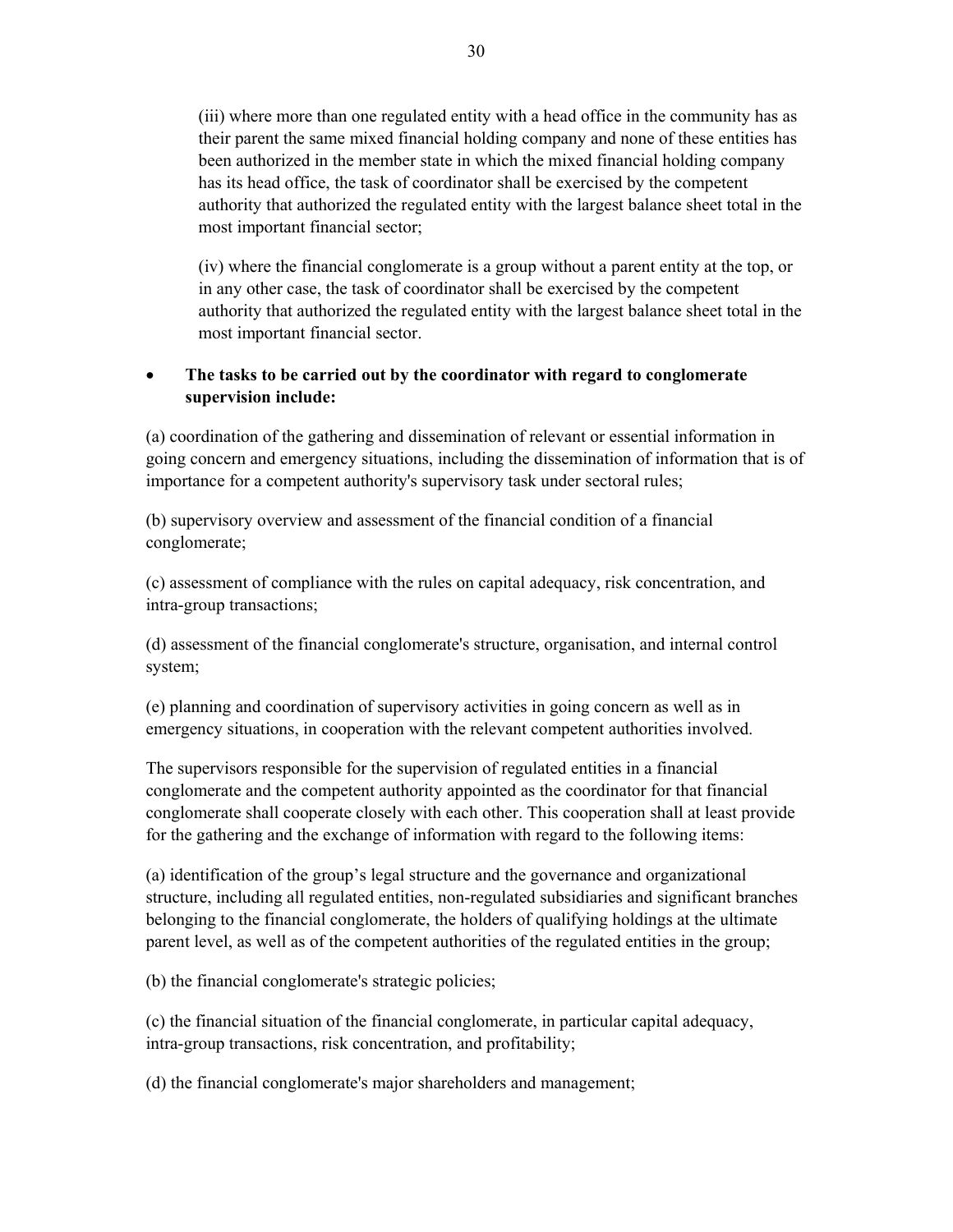(e) the organization, risk management and internal control systems at financial conglomerate level;

(f) procedures for the collection of information from the entities in a financial conglomerate, and verification of this information;

(g) adverse developments in regulated entities or in other entities of the financial conglomerate that could seriously affect the regulated entities;

(h) major sanctions and exceptional measures taken by competent authorities in accordance with sectoral rules or this Directive.

The ESAs further developed internal guidance how colleges of coordinating and cooperating supervisors could be used most effectively, including the interaction with the consolidated supervision carried out on a sector-specifc basis by the home-supervisor of a banking or insurance group, also when they are part of a bigger financial conglomerate.

### *Corporate Governance*

107. **The Joint Forum suggests that a supervisor should be able to require a legal and organizational group structure that is consistent with the group's overall strategy and risk profile** and is well understood by the board and senior management of the head company. Also, the Joint Forum suggests imposing an explicit responsibility on the head of the conglomerate to define and implement a group-wide strategy. Finally, the Joint Forum suggests that the remuneration requirements should no longer be limited to regulated entities only, but should apply to any employee of the financial conglomerate.

108. **Given the inherent complexity of financial conglomerates, corporate governance should carefully consider and balance the combination of interests** of recognized stakeholders of the ultimate parent and the other entities of the group. The governance system should ensure that a common strategy achieves that balance and that regulated entities comply with regulation on an individual and on a group basis.

109. **FICOD, as amended, contains a requirement for conglomerates to have in place adequate risk management processes and internal control mechanisms, a fit and proper requirement** for those who effectively direct the business of mixed financial holding companies, a 'living will' requirement, a transparency requirement for the legal and organizational structures of groups, and a requirement for supervisors to make the best possible use of the available governance requirements in CRD and Solvency II. The regulated entities, at the level of the financial conglomerate, must provide their competent authority with details on their legal structure and governance and organisational structure including all regulated entities, non-regulated subsidiaries and significant branches. Moreover, supervisors require the regulated entities to disclose publicly, at the level of the financial conglomerate, on an annual basis, a description of their legal structure and governance and organisational structure.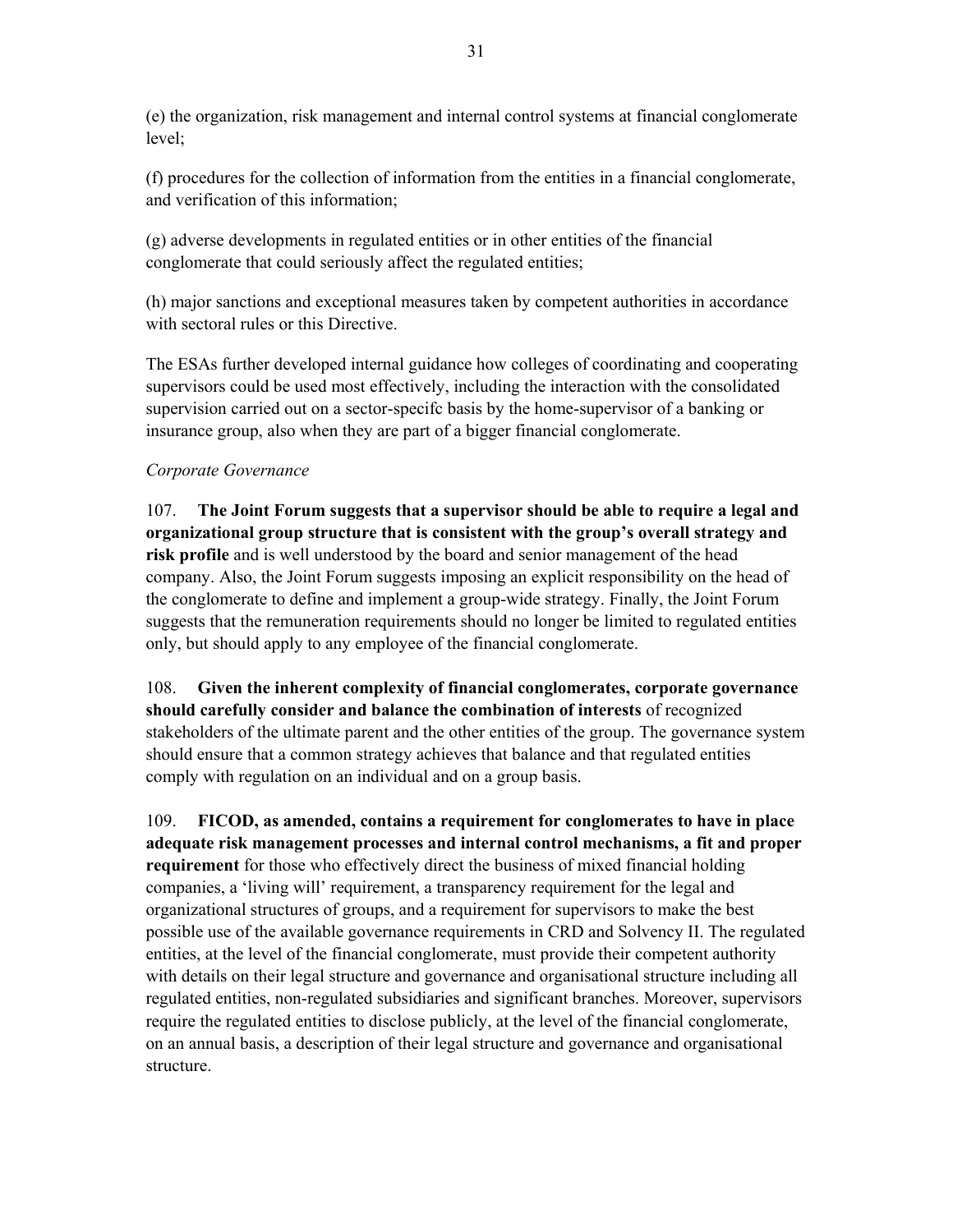110. **CRD IV and Solvency II require further strengthening of corporate governance and remuneration policy in light of the lessons learnt during the crisis.** The living will requirement in FICOD is strengthened by the Bank Recovery and Resolution Framework.

111. **What these frameworks do not yet cover is the enforceable responsibility of the head of the group or the requirement for this legal entity to be ready for any resolution and to ensure a sound group structure and the treatment of conflicts of interest.** The Bank Recovery and Resolution Framework requires the preparation of group resolution plans covering the holding company and the banking group as a whole.

## *Capital Adequacy and Liquidity*

112. **The Joint Forum observes that financial conglomerates should calculate capital adequacy on a group-wide basis** and have in place group-wide capital management policies as well as liquidity management policies.

113. **The European prudential framework stipulates that the level of required capital buffers against sector-specific risks is to be addressed within the sector-specific frameworks.** However, the supplementary framework should ensure that the allocation of capital across the legal entities of the group as a whole is such that the required capital buffer is indeed available at all times when an unexpected loss hits a regulated entity. To this end, the new requirement of publishing the group's legal and business structures, combined with the rule of applying consolidated requirements at the ultimate parent level, will support financial conglomerate supervisors.

114. **The calculation of capital at the ultimate parent level of a financial conglomerate was set out in a regulatory standard of the ESAs in 2014** and as such supports the enforcement of consolidated capital requirements for both sectors at the ultimate parent level.<sup>9</sup> However, the review observes that supervisors sometimes lack insight into the availability of capital at the level of the conglomerate given the complex legal structures. This could be addressed by requiring the reporting and market disclosure of capital on an individual or sub-consolidated basis (currently waived if certain conditions are met) in addition to reporting at the consolidated level of the regulated entity, which is one of the issues alerted in the latest FICOD-review.

115. **Liquidity requirements are in place for banking groups, and Solvency II will set out requirements for undertakings to identify and manage any kind of risks,** including liquidity risks. FICOD's provisions on intra-group transactions also cover a broad spectrum of transactions and exposures, and could therefore capture liquidity swaps and similar potential liquidity problems.

<sup>-</sup>9 Spanish version of financial conglomerate capital calculation standards: http://eur-lex.europa.eu/legal-content/ES/TXT/PDF/?uri=CELEX:32014R0342&from=EN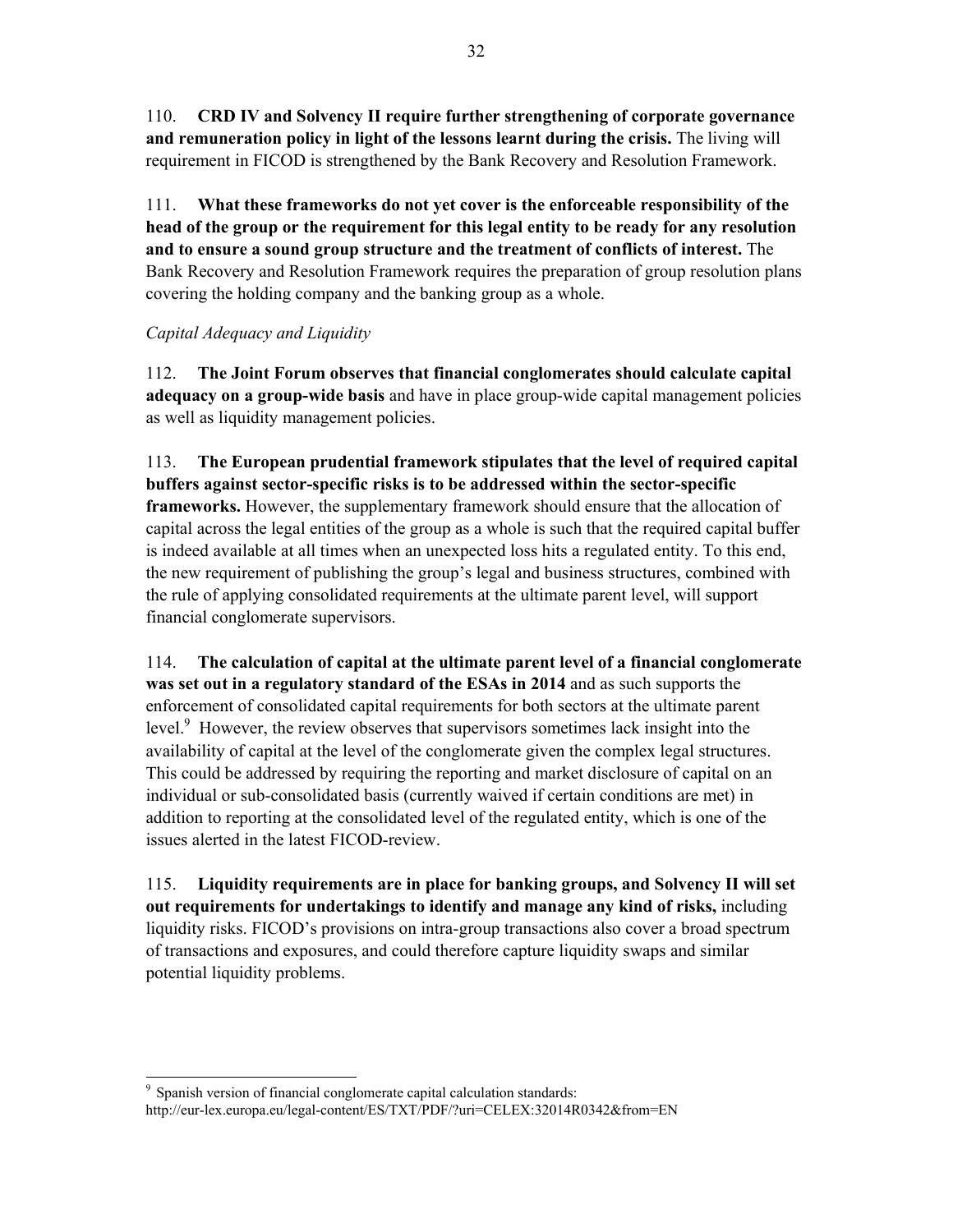#### *Risk Management*

116. **The 1999 Joint Forum framework, as well as the 2002 FICOD, included several provisions to deal with group risks, especially risk concentration and intra-group contagion.** The Joint Forum published many additional analyses and guidelines to illustrate, clarify and strengthen the application of these provisions. The Joint Forum suggested introducing more detailed policy requirements to deal with contagion and risk concentration.

117. **FICOD gives a lot of discretion to supervisors to perform one of the most important functions of FICOD: the detection of an excessive build-up of aggregated risks across the group.** Risk concentrations could take many forms, including exposures to individual counterparties, groups of individual counterparties or related entities, counterparties in specific geographic locations, industry sectors, specific products, and service providers. In addition, specific risk types could build up if aggregated across the group, such as market risk, interest rate risk and operational risk. FICOD is accordingly drafted in a broad manner, enabling supervisors to limit concentrations of risks, including funding risk, whenever they may jeopardize the soundness of the licensed entities in the group.

118. **Two specific powers are worthwhile mentioning.** The power to require stress testing of a conglomerate's exposures for extreme scenarios (Art 12a) allows for the detection and control of risk concentrations building up throughout the conglomerate out of sight of the sector-specific monitoring tools. The power to require the reporting of intra-group transactions (IGT) (Art 8) serves the detection of potential contagion channels, especially when certain entities appear to operate as an IGT-hub for thousands of intra-group flows of funds and cash. This is where FICOD meets the Resolution plan requirements: those entities that serve as a crucial platform for intra-group flows justify more intense supervision under stress.

119. **These powers, combined with the observed need to extend the scope of supervision to unregulated entities and identification of the ultimately responsible entity** for compliance with FICOD requirements, should ensure an adequate framework for the supplementary supervision of risk management.

### **Final observation: supervision of ultimate parent entities**

120. **Imposing requirements at the group level will not ensure compliance unless this is accompanied by clear identification of the entity ultimately responsible in the financial group** for controlling risks on a group-wide basis and for regulatory compliance with group requirements. This would allow more effective enforcement of the requirements by the supervisory authorities. In Europe, this ultimate responsibility may need to be extended to non-operating holding companies at the head of conglomerates, even though a limited scope may be envisaged for those holding companies whose primary activity is not in the financial sector.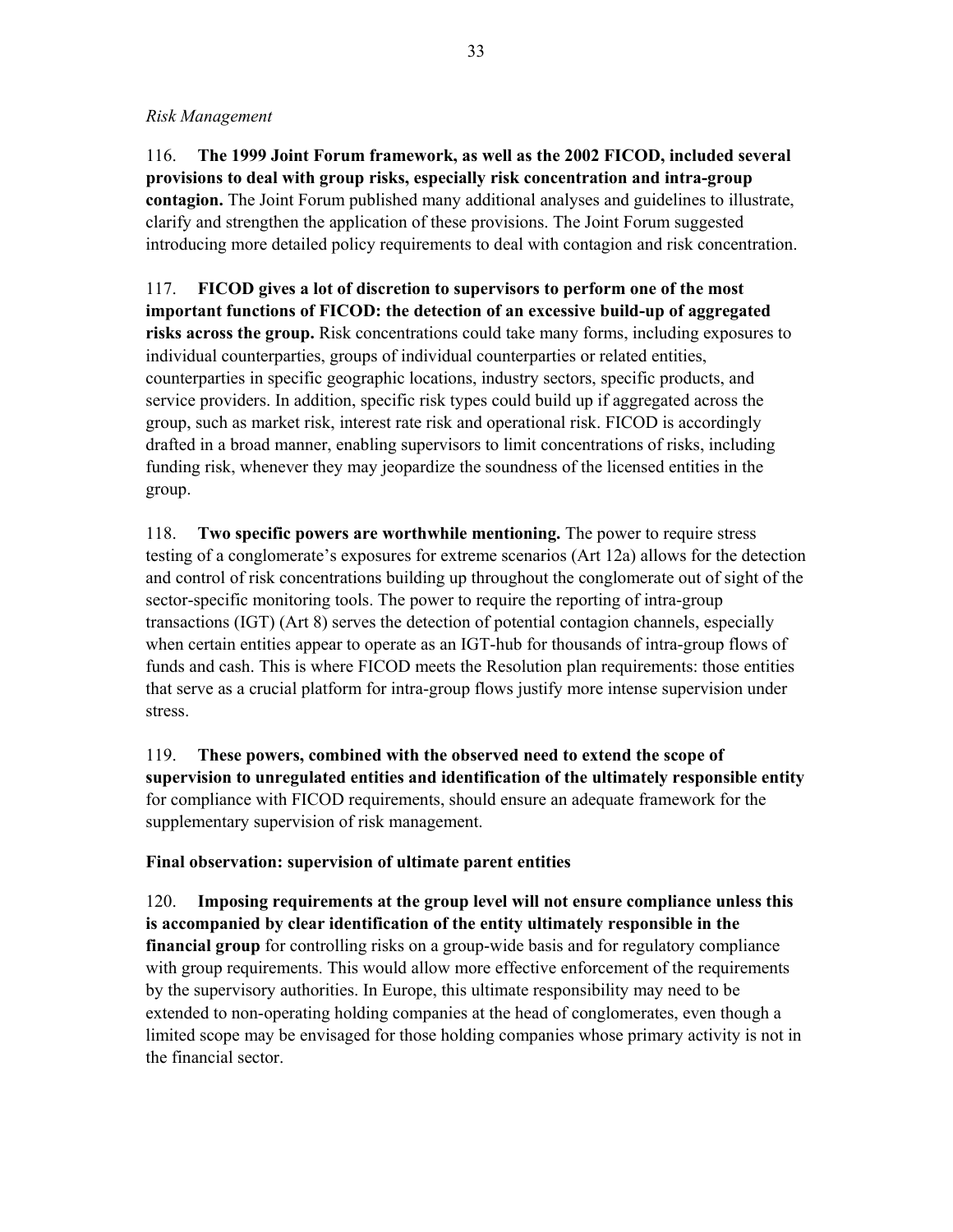121. **The latest review of the European framework for financial conglomerates concluded that the criteria for the definition and identification of a conglomerate,** the identification of the parent entity ultimately responsible for meeting the group-wide requirements and the strengthening of enforcement with respect to that entity are the most relevant issues that could be addressed in a future revision of the financial conglomerates directive. The identification of the responsible parent entity should also enhance the effective application of the existing requirements concerning capital adequacy, risk concentrations, intra-group transactions, and internal governance. However, the regulatory and supervisory environment with regard to credit institutions, insurance undertakings and investment firms is evolving, and the impact of new, sector-specific rules applied at ultimate parent level may already significantly enhance group-wide supervision as meant in FICOD. Therefore, the European Commission will keep the situation under constant review to determine an appropriate timing for a legislative revision, if deemed necessary.

#### **IV. JAPAN**

#### **Landscape of the Financial Sector**

1

122. **The Japanese financial system represents almost 600 percent of GDP and is predominantly bank-oriented**. Banks hold approximately 60 percent of all financial sector assets. A small number of large financial group dominate the banking and insurance sectors. There are about 2,000 deposit-taking institutions but a few banks dominate the sector. Five city banks<sup>10</sup> are large commercial banks, three of which respectively belong to the three major banking groups ("megabanks"), holding about half of Japan's banking sector assets. The shareholders of these groups are fragmented in the financial market and financial groups owned by the industrial companies (mixed conglomerates) exist only in the margin. Sixteen trust banks offer both commercial and trust banking, including asset management services for large (often export-oriented) corporations. About 100 of regional banks are typically based in the principal city of prefectures and finance mainly local enterprises and governments. Foreign banks have traditionally played a minor role in the domestic market. Japan Post Bank  $(IPB)^{11}$  represents about 10 percent of all deposit taking institutions' assets (including banks) and cooperative financial institutions), and is the largest deposit-taker in the world. Japan Post Bank mostly invests in Japanese Government Bonds (JGBs). Most of the others are cooperative style financial institutions.

123. **As of end-2010, the total assets of the insurance sector represented 78 percent of GDP, with a large majority of these assets (close to 80 percent) being in the life insurance sector.** About one-third of assets in the life insurance sector are held by Japan Post Insurance  $(JPI)$ ,<sup>12</sup> the largest life insurer in the world, and the balance held by a few large

<sup>&</sup>lt;sup>10</sup> The headquarters of city banks are located in a large city such as Tokyo. They also have business network across regions.

<sup>&</sup>lt;sup>11</sup> JPB is a subsidiary of Japan Post Holding which is 100 percent owned by the government. It has already been programmed to be privatized by September, 2017.

 $12$  JPI is also a subsidiary of Japan Post Holding, and to be privatized by September, 2017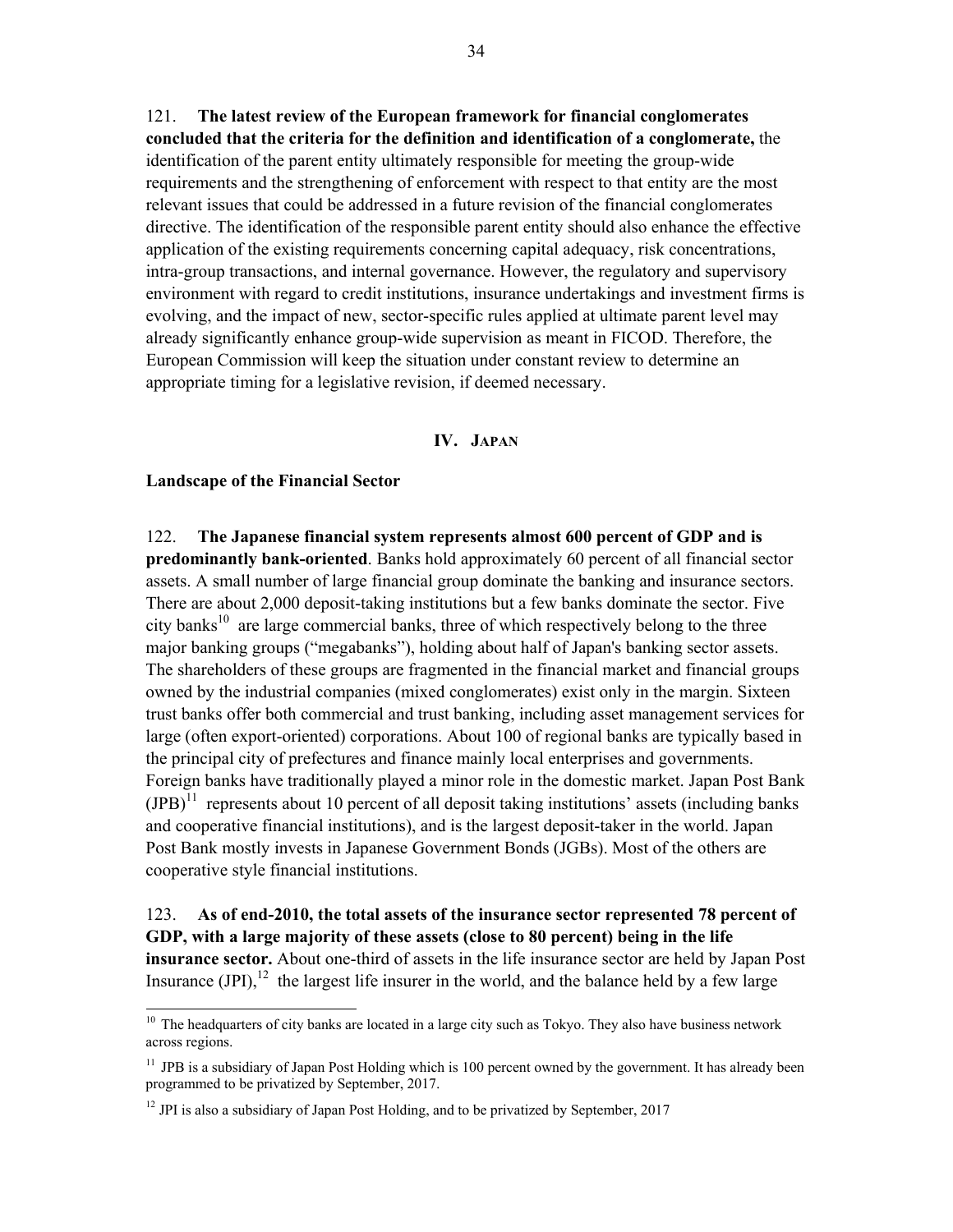insurance companies. The nonlife sector is dominated by motor insurance (nearly two thirds of the market). About 6 percent of nonlife business and less than 2 percent of the life business is reinsured, primarily in the local market, and the large insurers have capacity to retain most risks. Overall, less than 1 percent of the insurance business is reinsured abroad, and less than 1 percent of the premiums of Japanese insurers relate to reinsurance of foreign risks.

124. **High public sector indebtedness and slow growth are two central risks.** Growing risks to fiscal sustainability have heightened concerns about possible feedback to financial stability. Gross public debt reached 240 percent of GDP (end-FY2013), the highest ratio globally. An increasing share of the financial system's balance sheet is invested in JGBs. However, household and corporate balance sheets appear sound, and continued supply of bank deposits has provided indirect support for government debt markets. Profitability is low across sectors, reflecting slow growth and weak borrowing demand. In seeking new sources of profit, megabanks are increasingly shifting their lending and other activities abroad, particularly to emerging economies in Asia. Both risks are considerable especially to regional banks. The latest FSAP in 2012 recommends reconstruction of these regional banks through consolidation.

#### **Brief History About Financial Conglomerates**

125. **Strong firewalls across sectors were established just after the end of WWII and those were maintained until 1990s.** Following the war, the government was under the control of the General Headquarters of the Allied Forces (GHQ). The GHQ saw the very large mixed conglomerates as one of the driving forces behind the war, and forced their dissolution. In 1947, the Anti-Monopoly Act was established and it prohibited the establishment of a holding company. In the same year, the Securities and Exchange Act stipulated the separation of banking and securities business, referring to the Glass Steagall Act. This separation was smoothly accepted mainly because Japan itself experienced a series of financial crises during 1920s. Firewalls between banking, insurance and security were in place basically until the 1990s. Although there were a few entries into insurance business from industrial sectors, such movement occurred only in the margin of the financial sector.

126. **During the 1990s, in response to global trend and requests from financial institutions seeking more opportunities, MoF, later FSA, gradually removed those firewalls.** The first step came in 1993 with the lifting of the ban on the mutual business entries through subsidiaries between banks and securities. In 1996, the ban on mutual business entries through subsidiaries between life and non-life insurance companies was removed. In 1998, the Anti-Monopoly Act lifted the ban on holding companies. Following this lifting, the Banking Act and Insurance Business Act respectively established the legal framework of Banking Holding Company (BHC) and Insurance Holding Company (IHC), both of which are allowed to hold banks, insurance companies and securities companies. In response to these regulatory changes, major banks and insurance companies re-organized themselves as BHCs and IHCs, respectively. Mutual entries between banking and security also increased. However, the major players in these two sectors did not enter the insurance business. Some restrictions between security and bank/insurance, including the ban on tying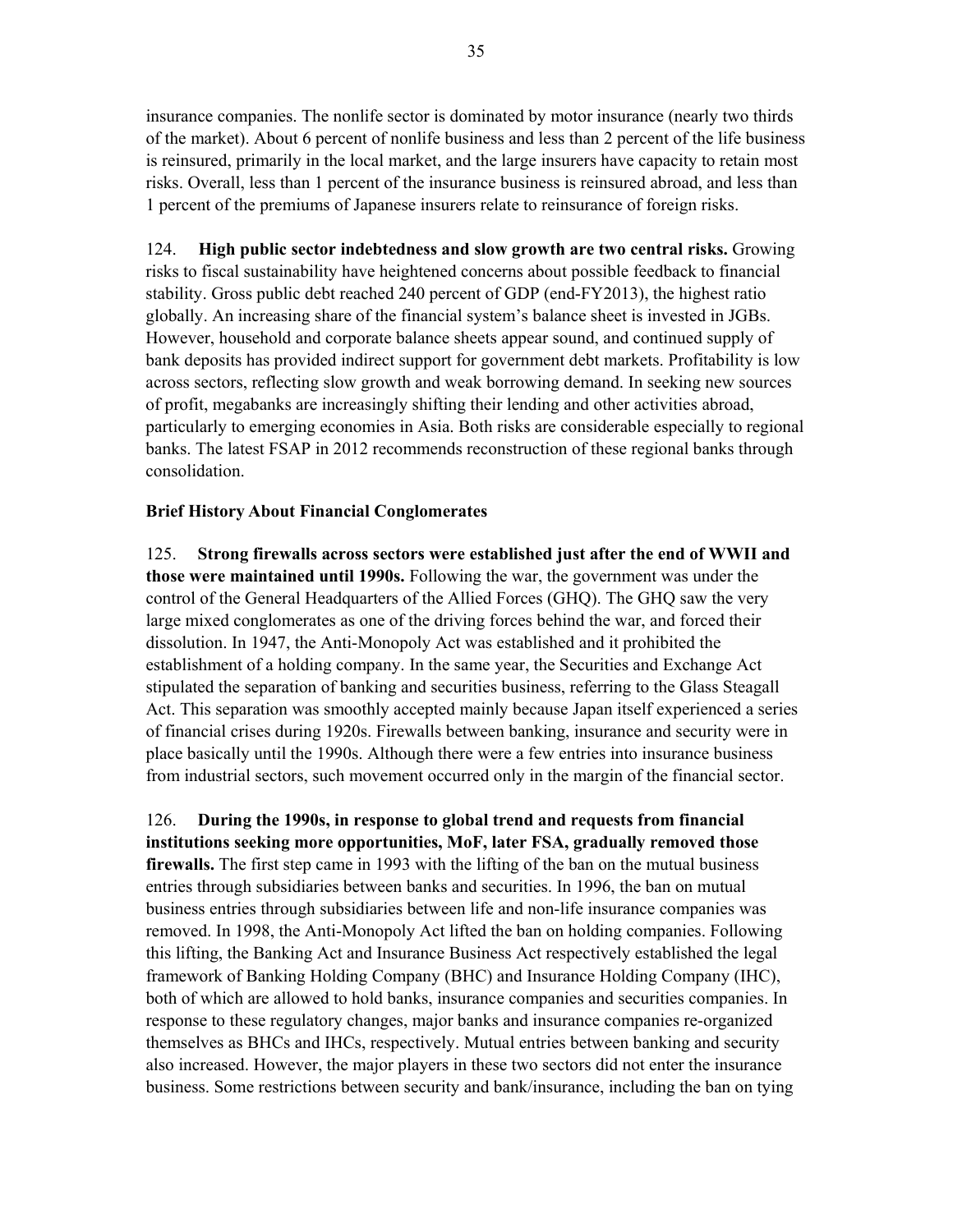arrangement and the restriction of concurrent positions of directors have been maintained, others were gradually loosened.

127. **After the global financial crisis, the supervision and resolution framework of systemically important institutions, including insurance- and security-led financial conglomerates, has been strengthened.** Before the crisis, consolidated capital requirement was only applied to BHCs. Given that insurance- or security-led groups could also trigger systemic risks, capital requirements on IHC and security-led groups were set up and their supervision tools were strengthened in 2012. Also, cross-sector resolution framework in systemic risk situation was established under the Deposit Insurance Act, which, before the crisis, had provided a legal resolution framework only for banks.

### **Joint Forum Principles**

#### *Financial supervisory powers and authority*

128. **Since its establishment in 2000, the Financial Supervisory Authority (FSA) has been an integrated regulator for the banking, security and insurance sectors.** Financial supervision was conducted by Ministry of Finance (MoF) until the late 1990s, and then separated from MoF during 1998-2000. The latest Financial Sector Assessment Program (FSAP) made some recommendations, including to strengthen the JSA's legal framework and budgetary autonomy. The current total number of FSA staff is approximately 1,100. Even though the FSA is an integrated regulator, supervision of local financial institutions has been delegated to MoF's local branches comprising of about 1,500 staff. On-site monitoring of security companies is delegated to the Securities and Exchange Surveillance Commission (SESC). Based on the results of its inspection, the SESC may make a recommendation on enforcement actions to the FSA. The BoJ also undertakes on-site examinations in the context of its function as lender of last resort for financial institutions including banks and securities companies.

129. **The FSA also has the authority to plan and draft proposals and legislation for financial supervision and financial stability including crisis resolution.** Major laws under the jurisdiction of the FSA include the Banking Act (BA), the Insurance Business Act (IBA), and the Financial and Exchange Instruments Act (FEIA, into which Securities and Exchange Act and other related laws were integrated in 2008). The FSA shares regulatory responsibility with other government ministries and agencies in certain areas. For example, the Deposit Insurance Act is under the joint jurisdiction of the FSA and MoF. The Financial Instruments Sales Law is under joint jurisdiction of the FSA and the Consumer Affairs Agency.

130. **As an integrated regulator, the FSA gives particular importance to information sharing and harmonization of regulations across sectors.** The functional bureau structure has facilitated cross-sector regulatory coordination within the FSA. The FSA has three bureaus: (i) Planning and Coordination Bureau; (ii) Supervisory Bureau (Off-site monitoring); and (iii) Inspection Bureau (On-site monitoring). Senior officials in each bureau almost automatically engage in regulation and supervision and communications across sectors.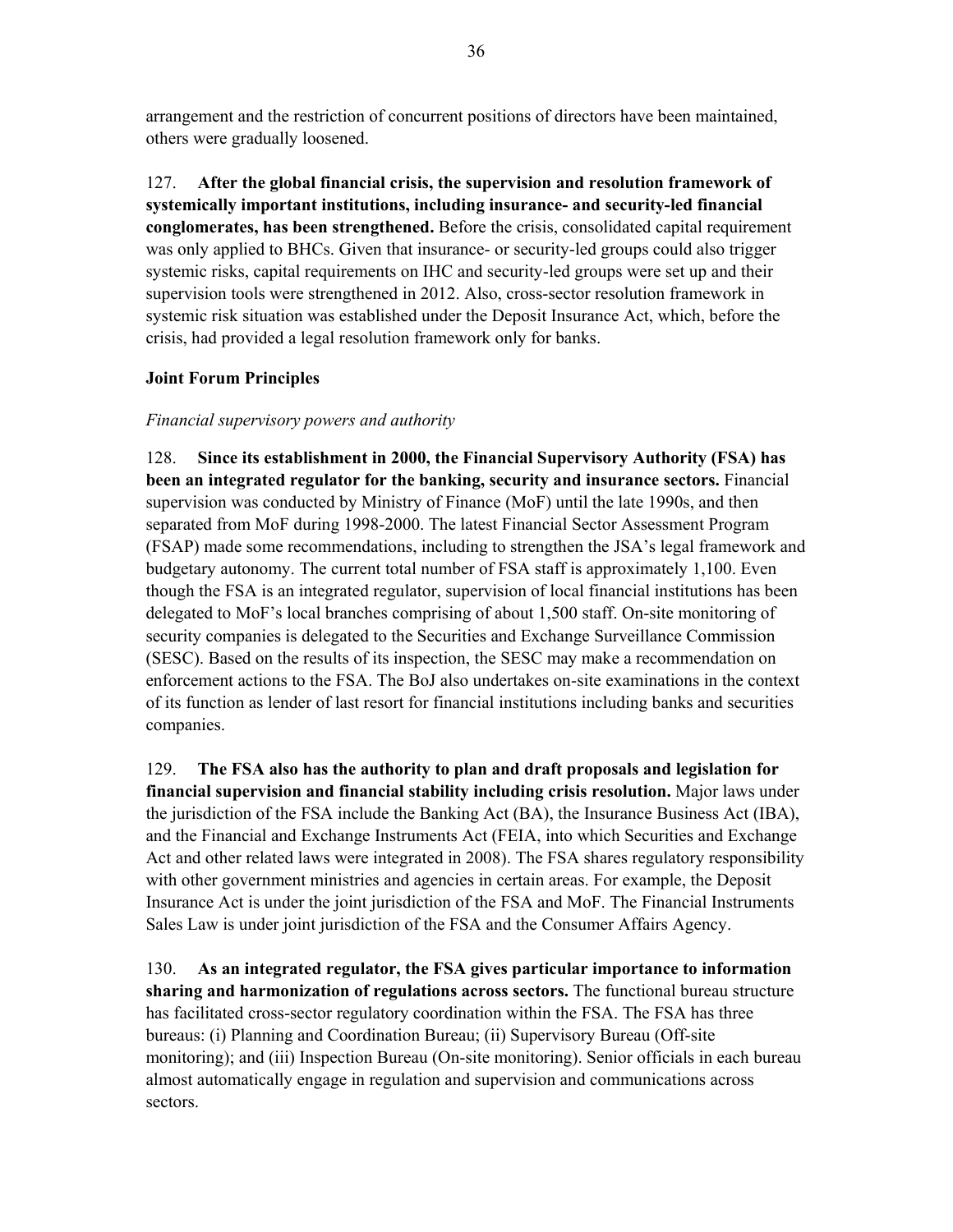131. **The FSA, however, faces challenges.** This is particularly the case in maintaining expertise in the insurance and security sectors and integrating and harmonizing of off-site and on-site monitoring. As a result of the priority on the banking sector, the FSA has faced difficulty in retaining expertise in the insurance and security sectors. Though the FSA aggressively tries to hire external professionals, it often ends employing short-term experts since it is difficult for the FSA to offer adequate level of compensation because of the remuneration limits as a public entity. The difference in the organizational culture between supervision (off-site monitoring) bureau and inspection (on-site monitoring) bureau is considerable. The supervision bureau focuses on policy issues, but is not always familiar with financial practice in detail, while the inspection bureau concentrates on the workings of the financial market but tends to lack broader views. Personnel exchanges partly mitigate the negative impact. In this context, information sharing and policy coordination are still ongoing challenges.

#### *Supervisory Responsibility*

132. **The FSA is an integrated regulator of financial conglomerates.** While there is no comprehensive definition of financial holding company, Japan has two legal frameworks for financial conglomerates: The Bank Holding Company Act (BHA) and the Insurance Holding Company Act (IHA). A holding company owning both a bank and an insurance company can be BHC and IHC at the same time. The Anti-Monopoly Act, in general, defines a holding company as (i) a company holding other companies as subsidiaries (more than 50 percent of the total voting rights) and (ii) the ratio of the total acquired shares of its subsidiaries to the whole assets of the company is more than 50 percent. The BA follows this definition and further stipulates the disposition of BHC, which is a holding company owning (a) bank(s) as subsidiary. The activities of the BHC are limited to management and control of its subsidiaries and incidental issues. A person or legal entity seeking to establish or acquire a BHC needs prior authorization from the FSA. In the review of the application, the FSA examines the applicant based on the following points: (i) good prospects for balancing income and expenditure; (ii) adequacy of equity capital; (iii) knowledge and experience to carry out the business management of its subsidiary bank; and (iv) social credibility. An almost identical framework is applied in the case of an application for an IHC.

133. **The FSA counts with a set of regulatory tools for the BHCs and IHCs that are equivalent to the tools for solo banks and insurance companies.** As indicated above, the FSA closely examines the qualification of BHCs and IHCs in the authorization process. To ensure the soundness and appropriateness of the business of these institutions and their financial subsidiaries, the FSA has the authority to directly conduct off- and on-site monitoring. Holding companies are required to report to the FSA and also disclose basic information of the company, including consolidated financial statements and governance and risk management framework. They are also required to respond to the FSA's ad-hoc request for information sharing. The FSA may require them to submit a corrective action plan to remedy or improve their business situations.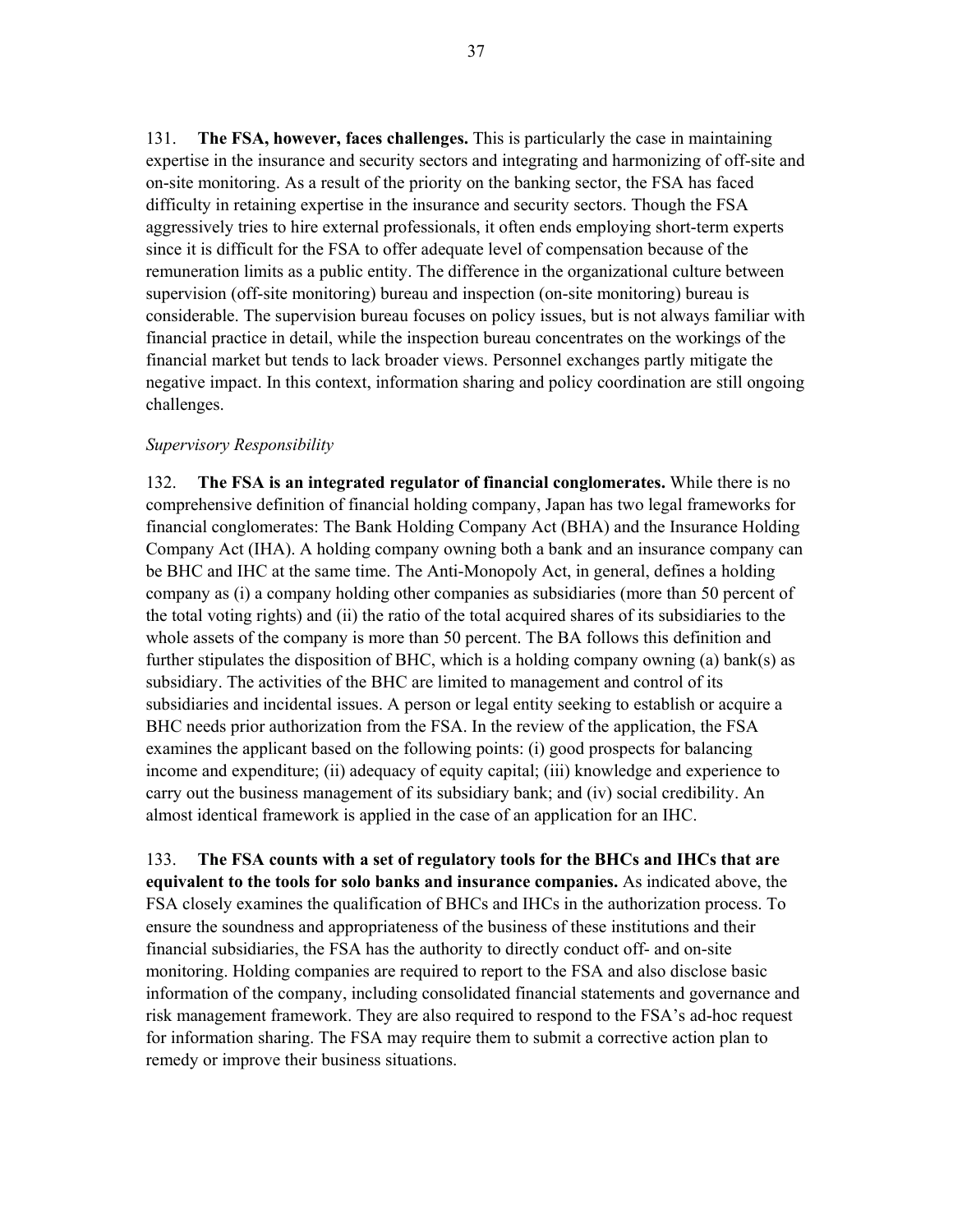134. **In addition to BHCs and IHCs, the major shareholders of banks and insurance companies also come under the direct supervision of the FSA.** The basic regulatory framework of major shareholders was established in 2002 in response to the increasing number of financial business entries by industrial companies. The determination of major shareholders is not only based upon direct ownership, but also indirect ownership such as the ultimate beneficiary owners that could control a bank's voting rights.

- Shareholders who have 5 percent or more of the voting rights are required to notify to the FSA. Relevant financial institutions are required to disclose a list of these shareholders.
- Shareholders who seek to acquire 20 percent or more of the voting rights are required to get prior authorization by the FSA. To ensure the soundness and appropriateness of the business of the relevant financial institutions, the FSA examines the applicant on the basis of a set of principles that comprise: (i) purpose of shareholding and financing; (ii) good prospects for balancing income and expenditure; (iii) sufficient understanding of the public nature of the business; and (iv) social credibility. The FSA may require them to report and submit the documents related with the relevant financial institutions. The FSA may also conduct on-site inspection.
- Shareholders who have 50 percent or more of the voting rights are required to be directly responsible for the sound and appropriate business of subsidiary banks or insurance companies. They need to submit a business improvement plan of the subsidiary banks or insurance companies, in response to the FSA's request. The FSA may also order them to recapitalize subsidiaries.

135. **The FSA has also strengthened supervision of security-led financial conglomerates, based on lessons learned from the global financial crisis.** Large security companies and security-led groups are required to satisfy the capital requirement on a consolidated basis. Shareholders who own more than 50 percent of the total voting rights are required to submit a business improvement plan of the relevant security company, in response to the FSA's request.

### *Corporate Governance*

136. **The BHCs, IHCs and security groups are required to be stock issuing companies as stipulated by the Company Act (CA).** Based on the CA, BA, IBA, FIEA, and related administrative orders, these entities are required to have Board of Directors and internal company auditors. They are also required to establish their own corporate governance framework, including internal audit unit well aligned with the size and scope of their business. The corporate governance framework and its substantial implementation are checked through off- and on-site monitoring. The qualification of those senior management staff is reviewed by FSA. They are also required to have their consolidated balance sheets audited by external independent auditors.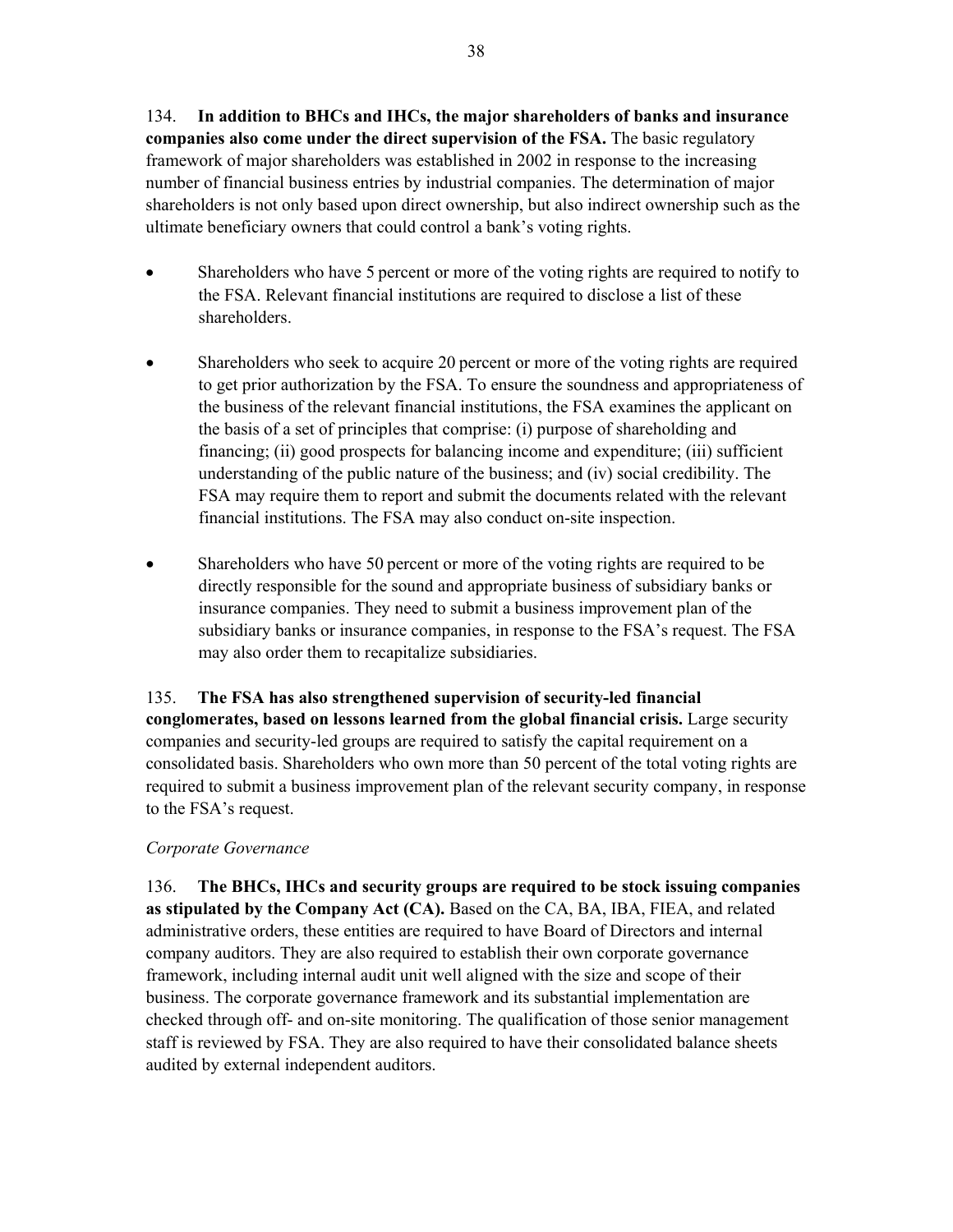#### 137. **Governance firewalls within conglomerates have been gradually loosened.**

- Restrictions of concurrent holding of board of directorships. Directors engaging in the ordinary business of a bank or an insurance company are not allowed to engage in other business except when authorized by the FSA. Directors engaging in the ordinary business of a BHC are not allowed to engage in other business except when authorized by the FSA. The FSA may grant an authorization if it does not see a risk to the sound and appropriate management of the subsidiary bank.
- Other firewalls. In general, conglomerates are required to establish the management system to address conflict of interests in the group. Although restrictions on sharing computers and branch office space were abolished in 2006 and 2002, respectively, restrictions on sharing confidential customer information across subsidiaries are still in place.

#### *Capital Adequacy and Liquidity*

138. **The BHCs, IHCs, and FIBGs are required to prepare consolidated financial statements and satisfy respective consolidated capital requirements.** Subsidiary banks, insurance companies and large security companies, together with their consolidating subsidiaries, are also required to satisfy capital requirements on solo basis. The adequacy of capital, governance framework of capital assessment process and its implementation are subject to both off- and on-site monitoring. If the level of capital is inadequate or there is a flaw in the capital assessment process, the FSA can order them to restore the capital level and improve their assessment framework. The FSA, in cooperation with the BoJ, assesses the adequacy of liquidity and assessment framework.

139. **For banks and BHCs, there are two different capital requirements, depending on whether or not they have international activities.** The coverage of consolidation includes (i) subsidiary banks; (ii) security companies; and (iii) other related business companies. Subsidiary insurance companies are deducted in the process of consolidation.

- Banks and BHCs with international business activities are required to have capital equivalent to 8 percent of risk weighted assets. The capital calculation framework draws from Basel II. The transition to Basel III, which kicked off in 2013, is expected to be completed by 2019.
- Other banks and BHCs (non-internationally active banks) are required to have capital equivalent to 4 percent of risk weighted assets again on the basis of Basel II. Though the level itself will remain unchanged, the calculation framework is envisaged to be updated following a step-by-step process within the context of the Basel III framework. The latest FSAP called for the reconsideration of the distinction between international and non-international operations. Even so, the FSA considers that non-internationally active banks engage in community based businesses and, thus, their minimum capital ratios should reflect a balance between the two objectives of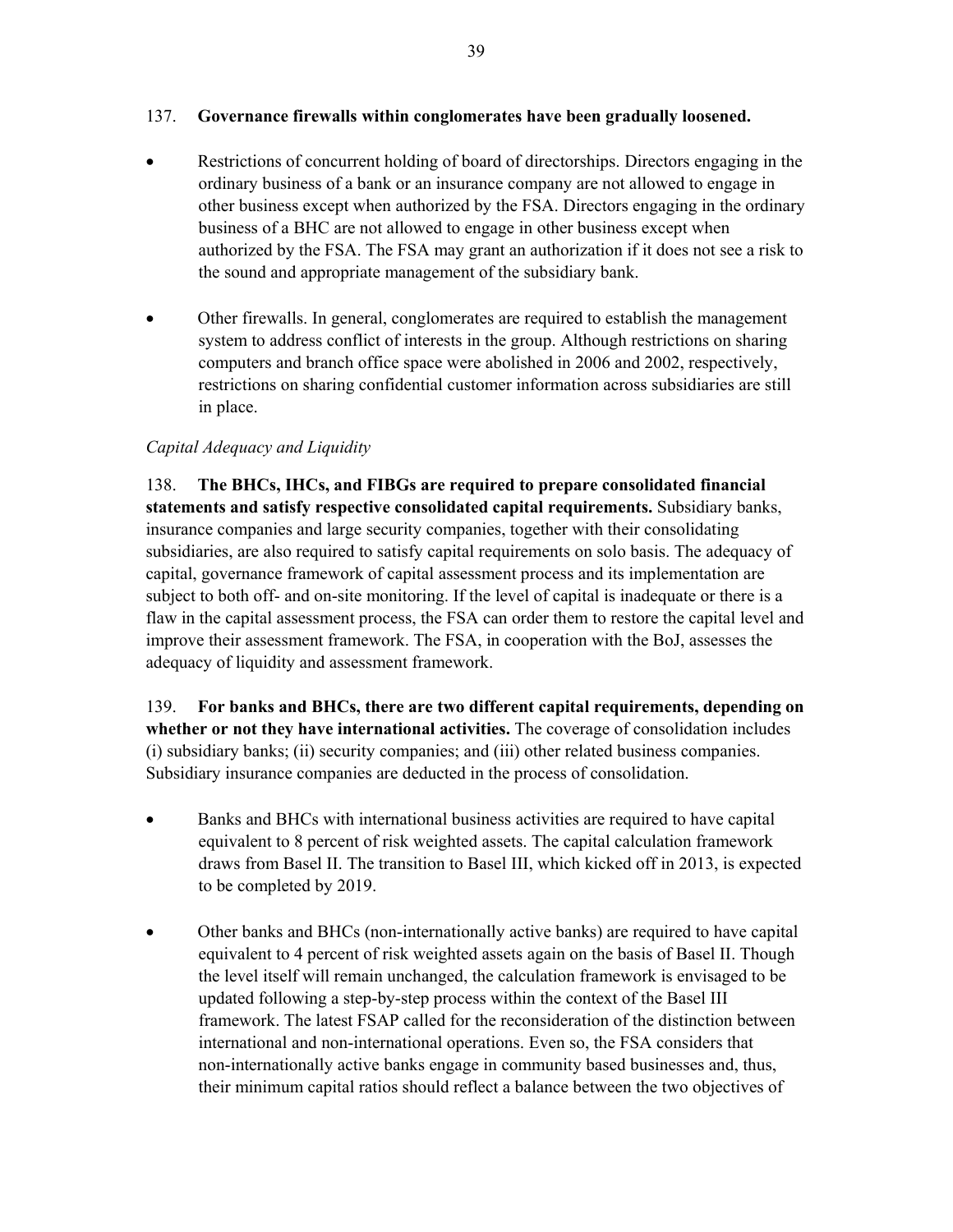facilitating financial intermediation in different regions and ensuring safety and soundness of financial institutions.

140. **One standard is applied to all the insurance companies and IHCs.** The solvency margin should be more than 200 percent. Most insurance companies and IHCs have a solvency margin well above 200 percent. The coverage of consolidation includes subsidiary insurance companies, banks and security firms. Consequently, a financial conglomerate that owns a bank and an insurance company is required to satisfy two different capital standards, the consolidated equity capital ratio and consolidated solvency margin.

## 141. **Large security firms and security-led conglomerates are required to satisfy consolidated capital requirement.**

- Security companies holding more than a certain level of total assets (currently 1 trillion yen, determined by FSA) are specified as Designated Financial Instrument Business Operator (DFIBO). DFIBOs are required to satisfy capital requirements on a consolidated basis. Although the number of DFIBO is only 5 percent of that of total security companies, the assets of DFIBO are approximately 90 percent of total security companies' assets.
- The FSA, when necessary, can classify a group, including a DFIBO, as Designated Parent Company (DPC). DPCs are required to satisfy consolidated capital requirement. To avoid regulatory duplication, the BHCs and IHCs are not specified as DPC.
- The coverage of a DFIBO and DPC for consolidation purposes includes subsidiary banks, security companies and related business companies. Subsidiary insurance companies are not included in the consolidation.

142. **In case industrial companies hold banks or insurance companies, the FSA uses the legal framework of major shareholders to ensure the independence,** soundness and appropriateness of the business of subsidiary banks or insurance companies. Quantitative capital requirement is not applied to the industrial companies.

- In the context of the preauthorization and subsequent monitoring process, the FSA closely examines the qualification of industrial companies as major shareholders. For example, shareholding for short-term trading purpose, purchase and holding relying on excessive borrowing, inadequate cash flow, and concurrent position of directors and employees are typical reasons why the FSA may reject their major shareholder status.
- The FSA also requires the industrial companies to establish measures to protect banks and insurance companies from their industrial business risks. The FSA examines the effectiveness and appropriateness of those measures. The measures should at least include following components: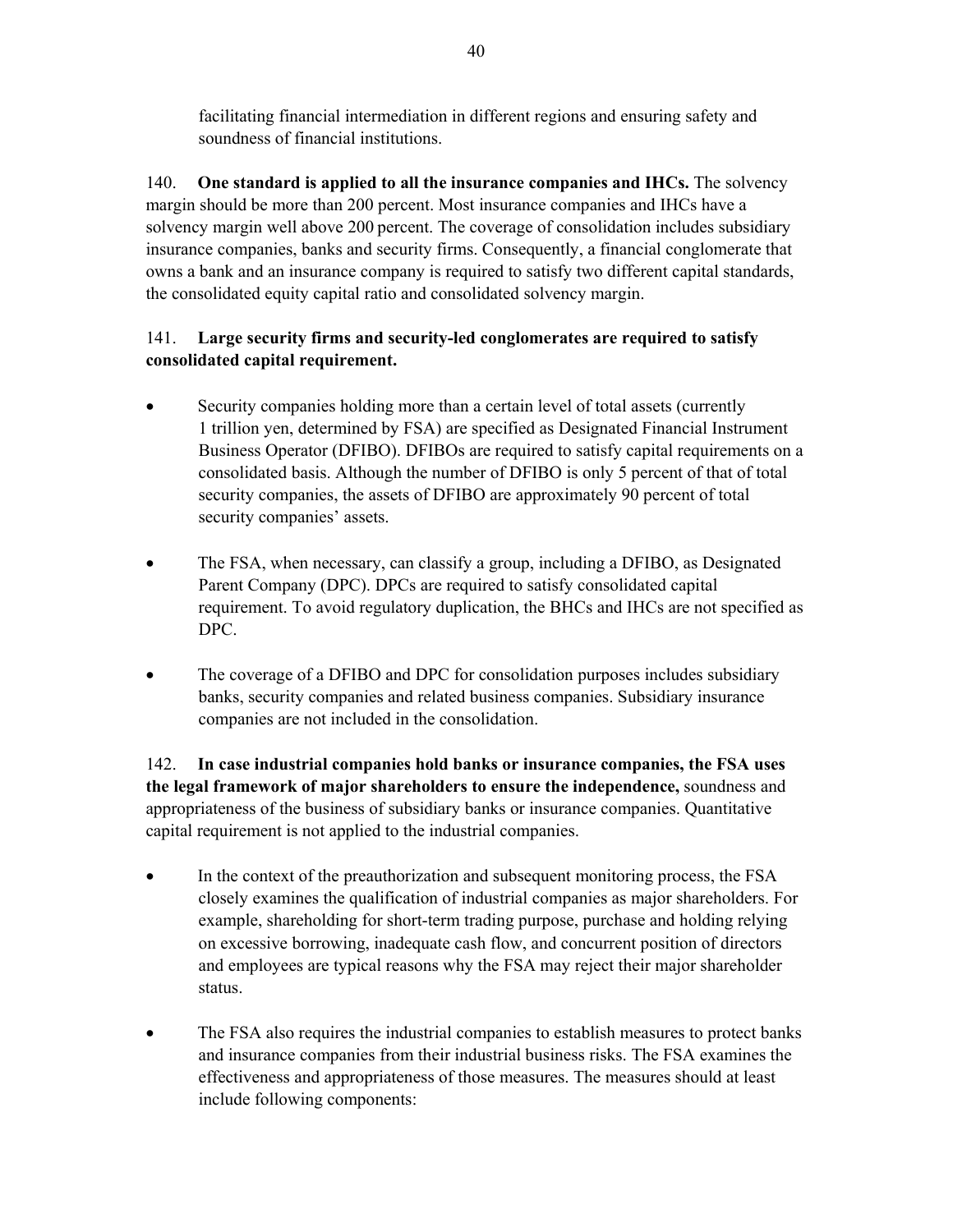- $\circ$  Industrial companies will not receive financial support from subsidiary banks or insurance companies when their business conditions have deteriorated.
- o Industrial companies are required to take into consideration various risks, including reputational risks to their subsidiary banks or insurance companies stemming from their industrial business, and establish mitigating strategies. These risks, for example, could include the deterioration of their industrial business, sales of shares of financial subsidiaries, or drawing down of deposits. The mitigating strategies could include measures for (i) securing their revenue stream; (ii) securing their funding sources; and (iii) strengthening their capital base. In particular, when the financial subsidiaries share branch office with the industrial companies, a business continuity plan is required in case of the bankruptcy of the industrial company.

#### *Risk management*

143. **Based on the BA, IBA, FIEA and related administrative orders, the BHCs, IHCs and FIBGs are required to establish effective governance framework of risk management at the group level.** The framework and practice are regularly checked through on- and off-site monitoring. The latest FSAP generally points out that (i) the roles of company auditors could be expanded; (ii) their de-facto independence and function should be strengthened; and (iii) practice of stress testing could be much more sophisticated and integrated into business management of financial institutions.

## 144. **Financial activities of banks and insurance activities are restricted in various ways to ensure appropriate risk taking.**

- Exposure limit is applied in both solo and group basis. Banks or BHCs' exposure to an entity or group is limited up to a maximum 25 percent of equity capital. Insurance company or IHCs' exposure is limited to a maximum of 10 percent of total assets.
- Related party transactions are also regulated in both solo and group basis. Related parties include subsidiaries, BHCs/IHCs, other subsidiaries of BHCs/IHCs, and major shareholders are at least included in related party. Unless authorized by FSA, transactions, which could be harmful or undermine the soundness and appropriatness of subsidiaries' businesses, are prohibited.
- Stock holdings of industrial companies are restricted. Banks, insurance companies, and BHCs are only allowed to own up to 5 percent, 10 percent and 15 percent, respectively, of total voting rights of an industrial company. The prototype of these restrictions was originally established in 1940s. These regulations seek not only to regulate risk taking of banks and insurance companies but also to curb their direct influence over industrial companies.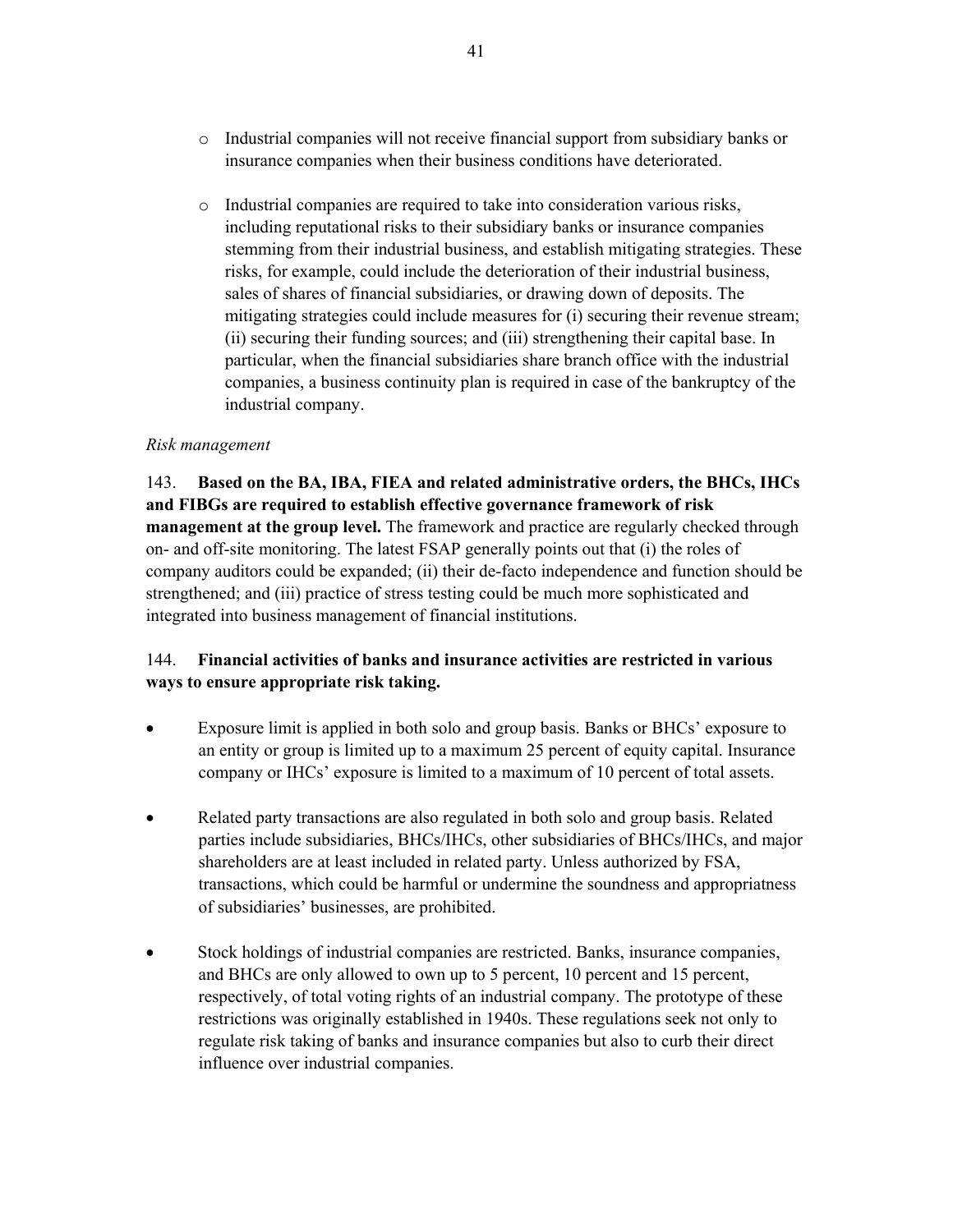Banks' stock holding is limited up to Tier1 capital. This limitation, which was established in 2002 based on the severe experience of the financial crisis during the late 1990s, aims to protect banks' balance sheets from sharp declines in stock prices.

#### **V. REPUBLIC OF KOREA**

#### **Financial Sector Landscape**

145. **Korea's financial sector is large and diversified.** The assets of banking and nonbanking institutions amounted to 310 percent of GDP as of end-2012. Since the mid-1990s, the financial sector has increasingly diversified while primarily dominated by the banking sector. The banking sector is composed of commercial, specialized banks and two foreign-owned banks, and accounted for 48 percent of the aggregate financial sector assets as of end-2012. Lending activities contributed 73 percent of the commercial bank's total assets, which was above the average percentage for other advanced Asian countries. The nonbank sector has experienced a strong growth in recent years, representing 52 percent of the total assets of the financial sector as of end-2012, up from 41 percent at end-2000. The nonbanking sector is composed of depository and non-depository institutions. The former includes credit cooperatives, accounting for about 11 percent of aggregate financial sector assets at end-2012. Non-depository institutions mainly comprise insurance companies, asset management companies, and securities companies, accounting for 19 percent, 8 percent, and 7 percent of aggregate financial sector assets, respectively.

146. **Local capital markets are comparatively mature in size.** The bond market is among the largest in Asia, with outstanding securities accounting for 123 percent of GDP at end-2012. Growth in the bond market is driven by the corporate bond segment, one of the largest in the world. The derivatives market is also large, with trading activity concentrated in exchange-traded derivatives. Daily turnover of equity-linked derivatives at the Korea Exchange was the second highest globally, only behind the Chicago Mercantile Exchange (CME). Trading of foreign exchange (FX) and interest rate derivatives is also very active.

147. **The financial system is dominated by 13 financial holding companies (FHCs) constituting 55 percent of the financial sector assets at end-2013.** The FHCs have steadily increased their market share in total financial sector assets from about 39 percent at end-2010. The FHCs have 87 percent of their consolidated assets in banking (accounting for about 70 percent of the banking sector assets). Among the 18 commercial and specialized banks in Korea, 11 are operating under bank holding companies, which have a total of 316 subsidiaries. The financial companies under the bank holding companies operate across a broad cross-section of the financial sector. In particular, the trend has accelerated since the onset of the global financial crisis in 2008 as nine financial holding companies are newly established.

#### **Financial Groups**

148. **There are three types of financial groups in Korea.** The first type is a financial holding company, the second type is a parent-subsidiary model, and the third is a mixed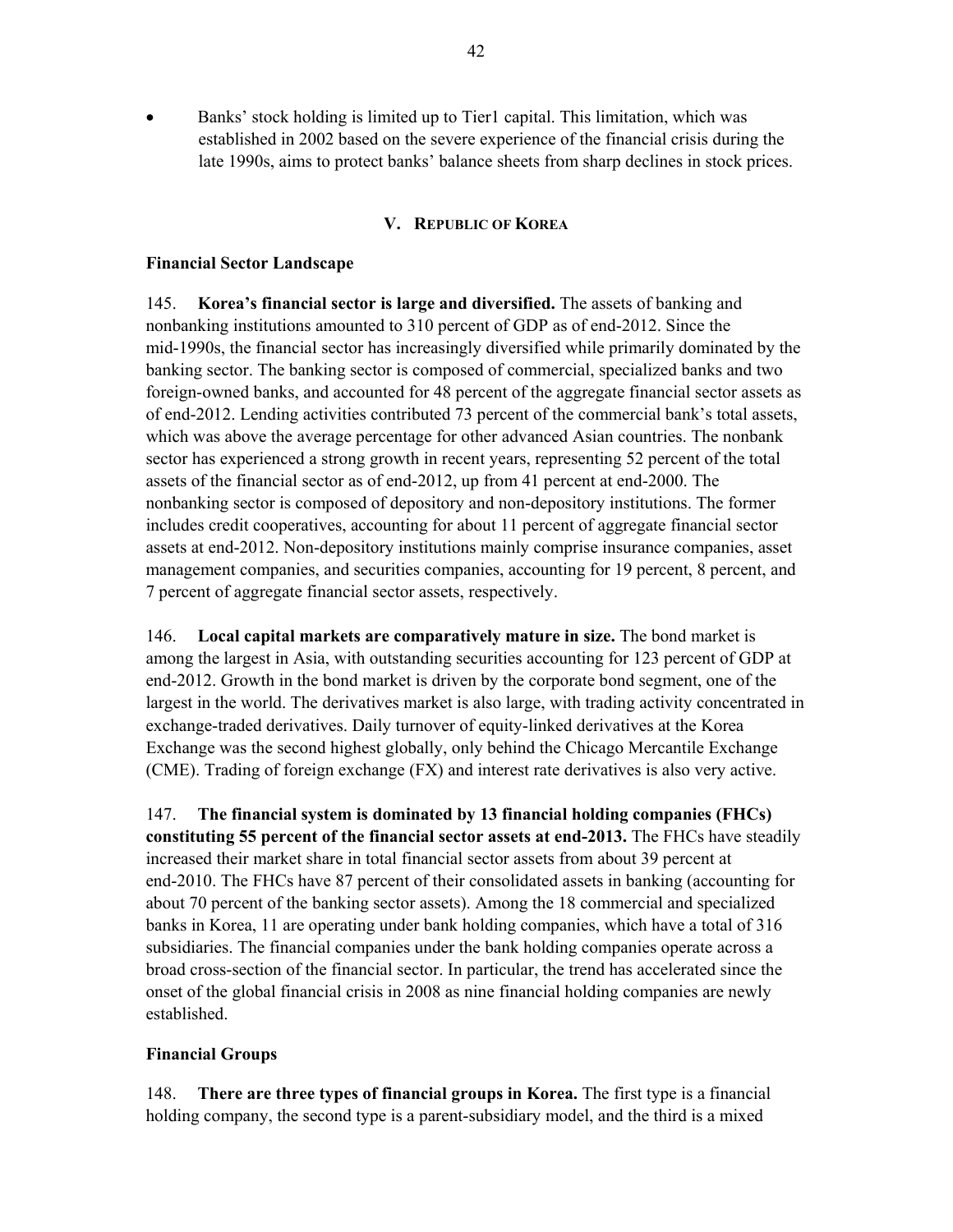conglomerate. Financial holding companies are subject to consolidated supervision, which includes group-wide regulatory guidance. Financial firms under the parent-subsidiary model and the mixed conglomerate structure are only subject to individual supervision. They are not subject to direct group-wide regulations on risk management, capital adequacy, intra-group transactions, or limits on credit exposure.

149. **Korea had only two kinds of financial groups before the Asian Financial Crisis in 1997.** One is the 'financial conglomerate' whose businesses were exclusively in financial activities. Its structure took the form of a parent-subsidiary model. The financial firms with this type of structural form were prohibited from establishing financial holding companies, in order to keep those entities from monopoly and other anti-competitive behaviors. However, Korea later adopted the law that allows the creation of financial holding companies following the crisis as a part of the government's restructuring efforts.

150. **The other form is "mixed conglomerate."** The mixed conglomerate is composed of a group of businesses at least one of which is a regulated nonbank financial institution (NBFI). Many NBFIs are owned by the 'chaebols' (large family-owned conglomerates). According to the Fair Trade Commission, the amount of assets for 10 largest mixed conglomerates totaled to about 1,240 trillion won (US\$1.13 trillion) as of September 2014.

151. **Korea's regulations and supervision of financial holding companies significantly evolved after the 1997 Asian Financial Crisis.** The holding company structure was first introduced in February 1999 as a part of the amendment of the Monopoly Regulation and Fair Trade Act (Monopoly Act). A holding company is defined as a company that holds ownership of its subsidiaries by holding their shares.

152. **In addition to the aforementioned amendments, the Financial Holding Companies Act (the FHC Act) was enacted in 2000 to enable financial institutions to adopt the structure of a holding company.** The Monopoly Act is the mother law of the FHC Act, but it was insufficient to adequately oversee the financial firms as it was designed to regulate the general holding companies. The FHC Act provided a ground for the necessary rules on financial businesses such as restrictions on bank ownership and requirements for the authorization of financial businesses. Financial holding companies were recognized and specified as different from general holding companies. The enactment of the FHC Act was a result of an effort to restructure the financial industry in the wake of the 1997 Asian Financial Crisis by increasing transparency in ownership and governance of financial companies, and also was a response to the trend of financial conglomerates for further growth and diversification.

153. **The number of holding companies under the Monopoly Act has been on the rise since its establishment in February 1999.** Only 25 holding companies existed in 2005, but the number increased to 115 by September 2014. The continued increase in holding companies is due to an improvement of the financial regulation, such as relaxation of the requirements for minimum share ratio of affiliates, which facilitated an establishment or a change to a holding company. In addition, the market gave a positive assessment of the holding company system for the simpler and the more transparent form of ownership or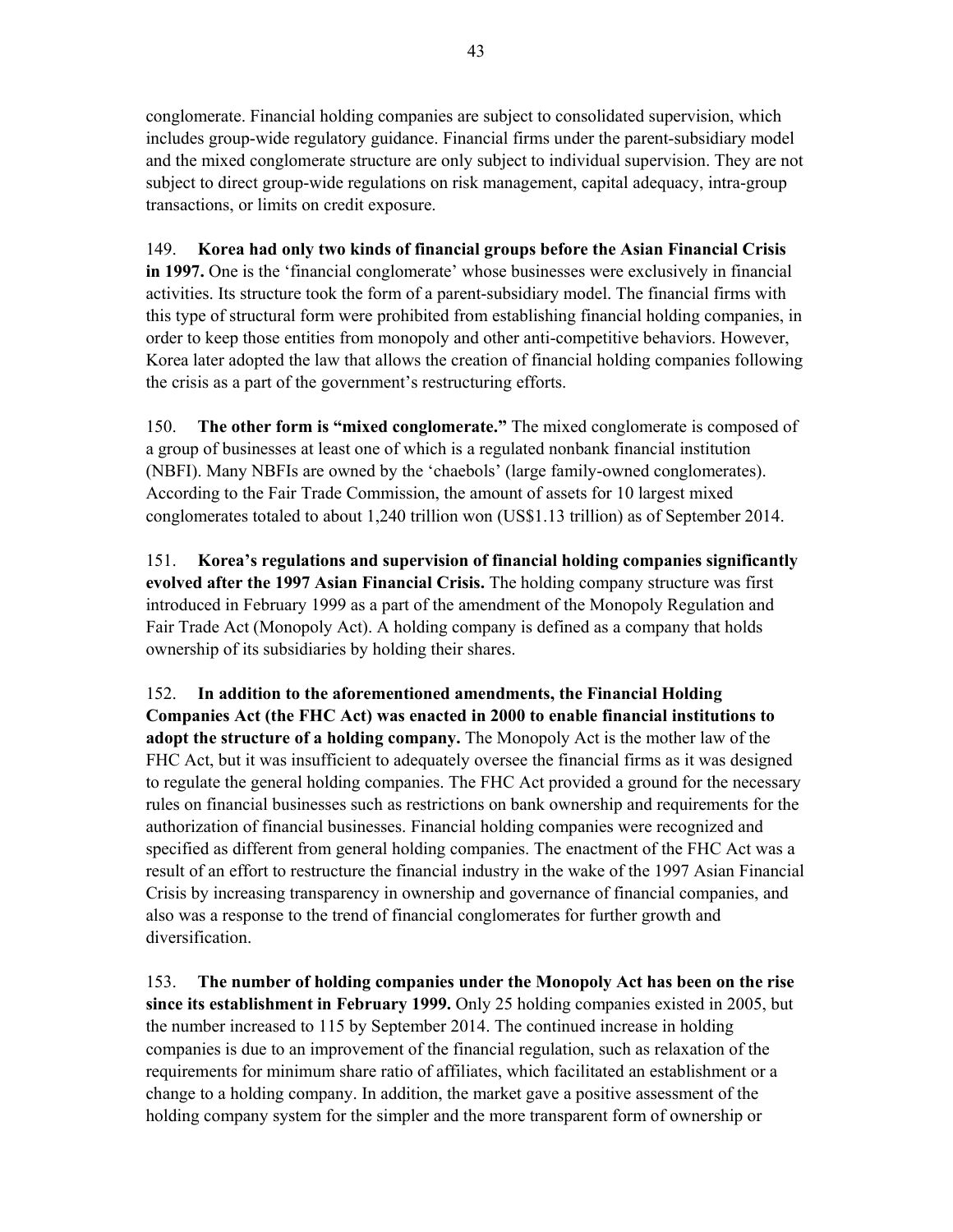governance, and more companies joined the flow of transformation towards the holding company structure.

154. **Some key rules are commonly applied to general holding companies and financial holding companies.** The first one is the prohibition of simultaneous ownership in financial and nonfinancial subsidiaries. A general holding company may not control financial firms as its subsidiaries, and a financial holding company also may not own non-financial firms as its subsidiaries. This is based on the principle of separation of finance and commerce. The second one is the prohibition of a subsidiary of a holding company to own stocks in other subsidiaries or the holding company. Such restriction is to prevent the unfavorable effects from the circular or mutual investment, including the spread of risk among group affiliates.

155. **However, there are some differences between these two types of holding** 

**companies.** The first difference depends on whether or not a holding company conducts other businesses in addition to the control of its subsidiaries, which can be distinguished between an operating holding company and a pure holding company. Financial holding firms may found only pure holding companies, which exclusively control the subsidiaries. General holding companies are allowed to establish both.

156. **The second difference is the establishment procedures.** General holding companies must register with the Fair Trade Commission (FTC) upon their establishment while financial holding companies must seek an approval from the Financial Services Commission (FSC) prior to its establishment.

157. **The third difference is the transactions among subsidiaries such as the granting of credit are restricted.** This is to prevent widespread risk among subsidiaries under a single financial holding company. The granting of credit among subsidiaries are limited up to 10 percent of the equity capital, and other types of appropriate security bonds such as government bonds must be procured. The granting of credit from subsidiaries to financial holding companies and the trading of classified assets among subsidiaries and financial holding companies are prohibited. The establishment of lower-tier subsidiaries is allowed only in exceptional cases such as when they are related to the subsidiaries' businesses. Second-tier subsidiaries are not eligible to get such permission.

158. **Financial holding companies are subject to a variety of restrictions, but there are clearly benefits.** First, customer information such as transactions and credit may be shared within affiliated financial firms with the same financial holding company. Second, the concurrent holding of executive positions at a holding company and at a subsidiary is widely accepted. Considerable exceptions are allowed such as the ban on keeping an executive officer from holding more than one office, depending on the specific regulations that oversee the business concerned. Executives and staff members of a holding company may concurrently hold executive positions at subsidiaries while executives at subsidiaries may concurrently hold executive positions at other subsidiaries in the same category of business. Third, tax benefits, such as deferred taxes on gains from equity transfer, are possible.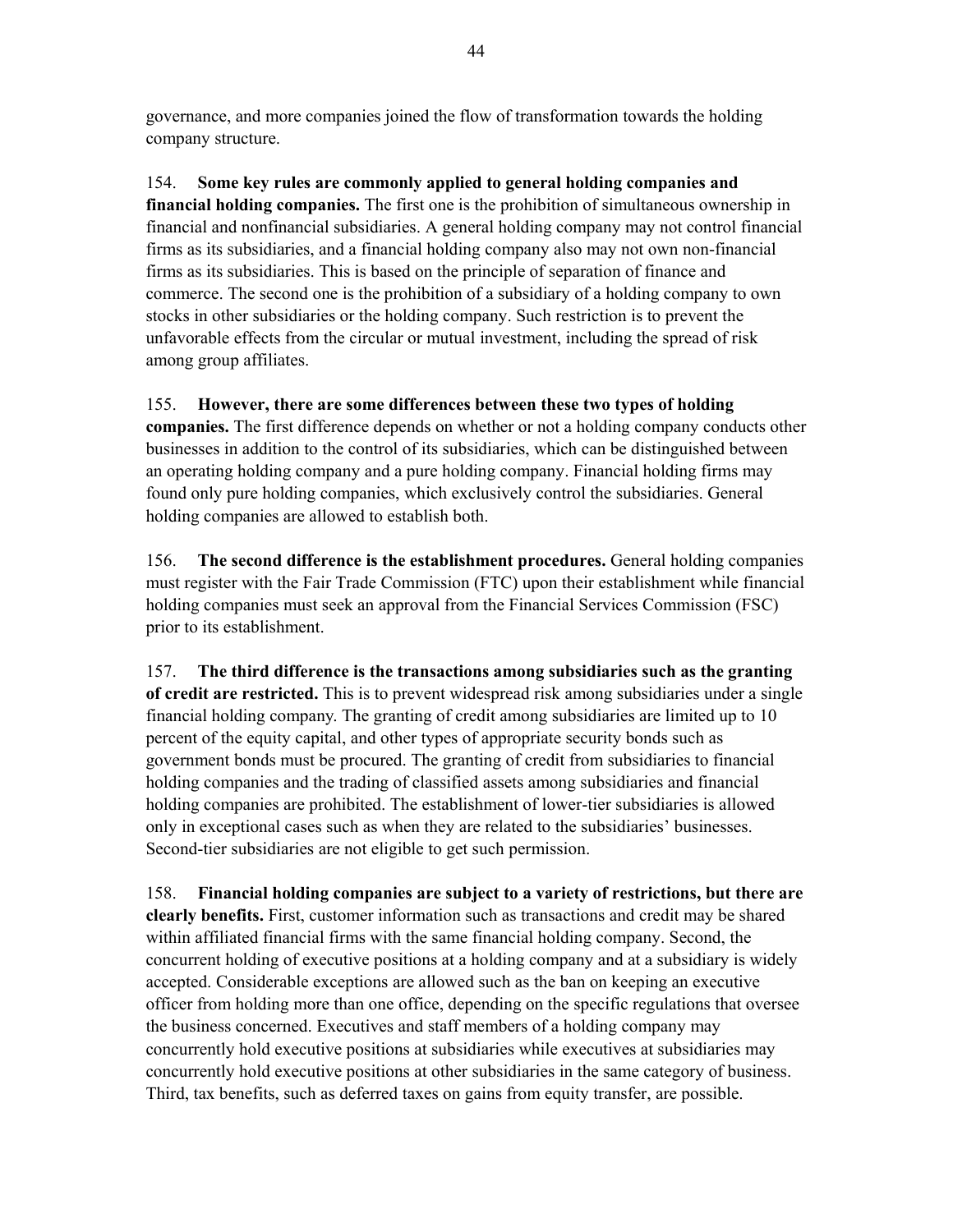## **Supervisory Framework and Characteristics of Financial Holding Companies**

159. **As mentioned above, the regulation and supervision of financial conglomerates in Korea is primarily based on the FHC Act.** The FHC Act governs financial conglomerates within the financial holding company structure. More precisely, the FHC Act oversees financial holding companies and their interaction, or interconnectedness, with their affiliates, while the financial business affiliates are primarily governed by the relevant financial laws. In comparison, a bank is regulated under the Banking Act. The FHC Act encompasses a number of regulatory aspects that are essential to effective regulation and supervision of FHCs.

160. **The FHC Act defines the criteria of a financial holding company.** A financial holding company is a company, the primary business of which is to control other companies closely related to the operation of financial business through the ownership of their stocks according to the standards prescribed by Presidential Decree. This decree should meet all the following items:

- (a) It shall control at least one financial institution;
- (b) Its total assets shall be not less than 100 million won; and
- (c) It shall obtain authorization from the Financial Services Commission.

161. **The FHC Act stipulates three types of financial holding companies.** These are bank holding company, insurance holding company, and financial investment holding company.

162. **The supervisory framework for FHCs is essentially similar to that for banks.** But as FHCs are financial groups consisting of a number of financial units, they are supervised on a consolidated basis. Regulations of FHCs seek to minimize potential FHC-related vulnerabilities, including by prohibiting FHCs to control nonfinancial subsidiaries. Group-wide supervision is based on the monitoring of consolidated financials and on assessments on the internal control over management of the various businesses. Group monitoring focuses on the banking side through stand-alone supervision, given its relevance to the activities of the FHCs.

163. **Restriction on ownership of a financial holding company is the key feature of the FHC Act.** Under the Financial Holding Companies Act, a financial institution may not control a financial holding company. For a bank holding company that controls nationwide banks, any single shareholder or person who has a special relationship with the business may acquire beneficial ownership of no more than10 percent of the total issued and outstanding shares of voting rights.<sup>13</sup> However, "non-financial business group companies"<sup>14</sup> may not

<sup>-</sup> $13$  The Korean government and the KDIC are not subject to this limit.

<sup>&</sup>lt;sup>14</sup> "No-financial business group companies" as defined under the FHC Act include: (i) any same shareholder group where the aggregate net assets of all nonfinancial business companies belonging to that group equals or exceeds 25 percent of the aggregate net assets of all members of that group; (ii) any same shareholder group where the aggregate assets of all nonfinancial business companies belonging to that group equals or exceeds 2 trillion won; or (iii) any mutual fund where a same shareholder group identified in (i) or (ii) above owns more than 4 percent of the total issued and outstanding shares of that mutual fund.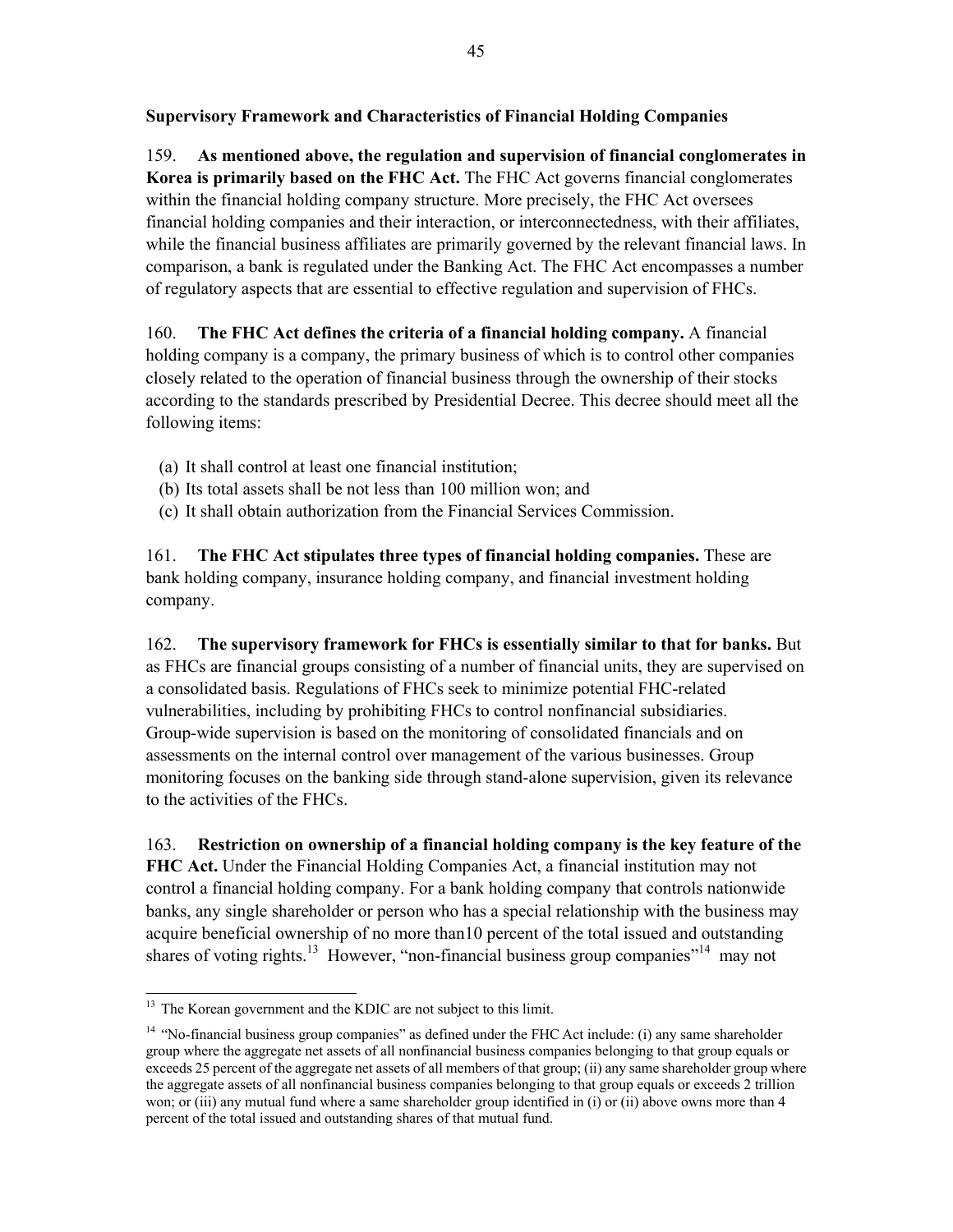acquire the beneficial ownership of shares of a bank holding company controlling nationwide banks in excess of 4 percent of that bank holding company's outstanding voting shares, unless they obtain the approval of the Financial Services Commission and agree not to exercise voting rights in respect of shares exceeding the 4 percent limit. In this case, they may acquire beneficial ownership of up to 10 percent. Any other person (regardless of the nationality) may acquire no more than 10 percent of total voting shares issued and outstanding of a bank holding company that controls nationwide banks, unless they obtain an approval from the Financial Services Commission that allows the total holding will exceed 10 percent, 25 percent, or 33 percent of the total voting shares issued and outstanding of that bank holding company controlling nationwide banks.<sup>15</sup>

### **Joint Forum Principles**

-

### *Supervisory Powers and Authority*

164. **The FHC Act clearly sets out the responsibilities, objectives and authority related to the supervision of a financial holding company.** The Act provides a comprehensive range of supervisory tools including the prior approval and standards of authorization, criteria for controlling ownership of subsidiaries, permissible activities, capital adequacy, prompt corrective action (PCA), restrictions on intergroup transactions, and information sharing among others. The current legal framework effectively authorizes financial holding companies to conduct the necessary supervision, to ensure compliance with laws and to undertake corrective actions for safe and sound financial transactions.

165. **The Act establishing the Financial Services Commission (the Establishment Act) provides the FSC-FSS with the authority and power for coordination, and information sharing for group-wide supervision.** The FSC-FSS shares an authority to require financial holding companies and banks to submit information on both a standalone and a consolidated basis. There are several formal and informal mechanisms that secure efficient and effective cooperation, coordination, and information sharing among the FSC, the Financial Supervisory Service (FSS), Ministry of Strategy and Finance (MOSF), Bank of Korea (BOK), and Korea Deposit Insurance Corporation (KDIC) stipulated in either various laws or MOUs among the authorities. At the international level, the FSC-FSS has the legal basis to ensure the exchange of information with foreign financial supervisory authorities in the securities sector. The FSC-FSS is signatory of the IOSCO MMoU.

166. **Compared to the Joint Forum principles, however, the FHC Act and the Establishment Act have their limitations.** Unlike the Joint Forum Principles, the FSC and FSS are not clearly mandated to require the structural transparency of financial conglomerates. Also, the Financial Sector Assessment Program (FSAP) 2013 states that the responsibilities particularly linked to fair financial transactions and consumer protection, often required by the FSC and FSS, can create a conflict between the "developmental"

<sup>&</sup>lt;sup>15</sup> The same concepts and restrictions apply to the ownership of banks under the Banking Law in Korea.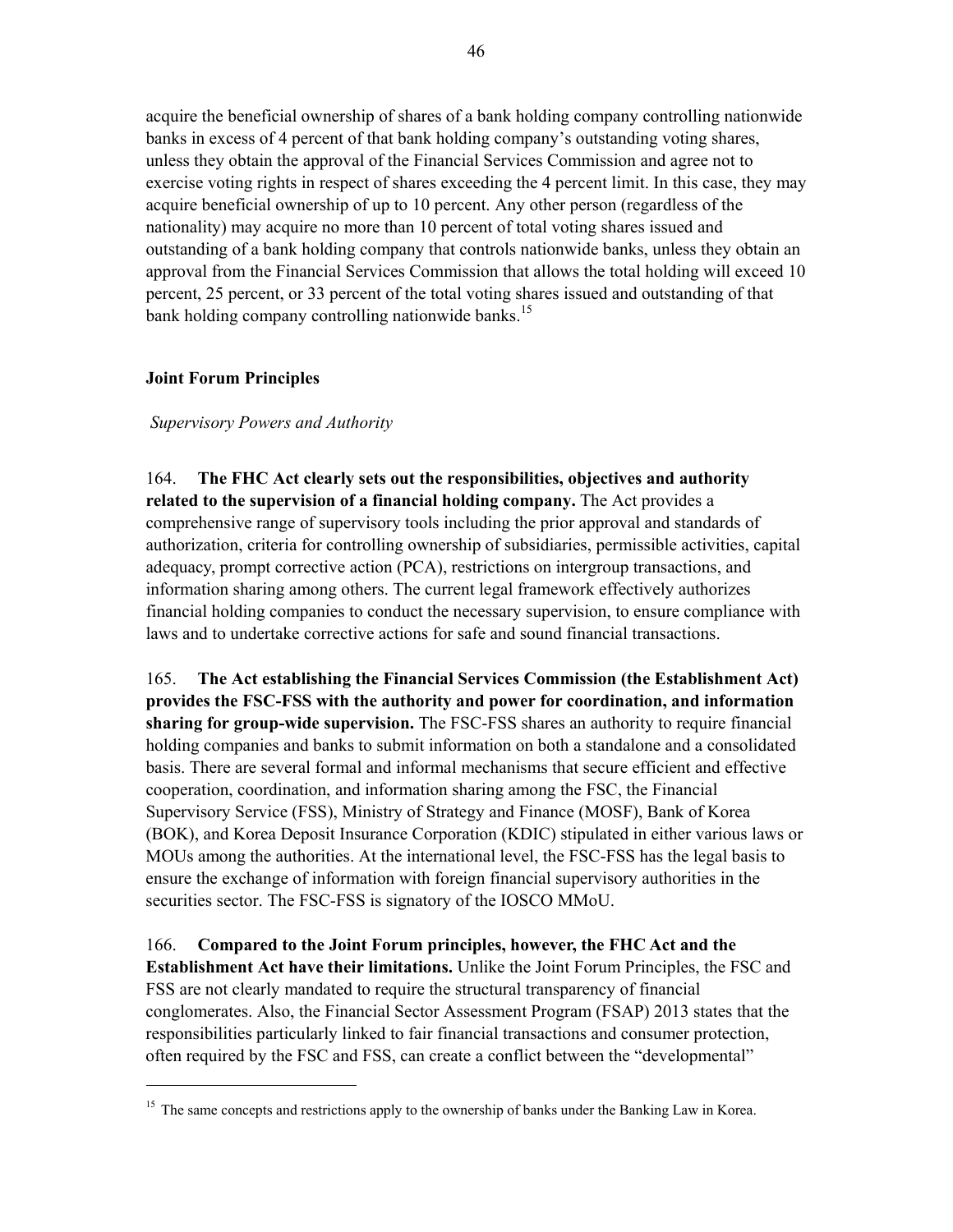objective and the safety-and-soundness objective. Further limitation of the FSC-FSS comes from a lack of power to increase the prudential requirements for individual banks and banking groups based on their risk profile and systemic importance.<sup>16</sup>

167. **The 2013 FSAP saw the need to further strengthen the independence of the FSC-FSS from the political processes to facilitate greater focus on promoting the safety and soundness of the banking sector.** The legal status of the FSC within the Government structure as a Ministerial agency can potentially grant the FSC additional means to exercise its independence in comparison to structures where the supervisory agency is within the authority of the Ministry of Finance. There are also checks and balances in the FSC and the FSS through various vehicles including its internal audit, audit from the Board of Audit and Inspection of Korea (BAI) as well as the investigations by the Parliamentary Assembly. Nevertheless, legal protection for these regulatory bodies needs to improve as the current setup can potentially jeopardize effective supervision.

168. **The FSAP also noted that offsite supervision of the group is conducted through a dedicated FSS team, which focuses principally on banking issues and in liaison with subject matter experts.** The assessment recognized that there should be a better coordination between the teams responsible for offsite supervision in identifying risk exposures among group affiliates.

#### *Supervisory Responsibility*

169. **The FSC-FSS oversees all financial services firms including financial holding companies, as the integrated supervisor as mandated by the Establishment Act.** The FSC-FSS monitors how group-wide consolidated risks are managed from an internal control and operational management perspective. In addition, surveillance of the consolidated balance sheet of banks is performed through the use of the CAMEL, to the extent that refers to consolidated entities. Full-scope examinations of the large banks, which are conducted every two years, encompass a module related to the FHC, resulting in an RFI (Risk Management, Financial Condition and Potential Impact). According to the 2013 FSAP, however, there are currently no procedures in place for overall monitoring/assessing relative to contagion and reputation risk that may jeopardize the safety and soundness of the bank and the banking system.

170. **The FSC-FSS maintains an integrated financial information analysis system to collect and manage data from banks both on a monthly and a quarterly basis.** The data include information about banking operations and financials, regarding regulatory compliance. The BOK and KDIC can request the FSS to undertake joint examinations of regulated entities and share examination reports. Following joint BOK/FSS examinations, the BOK may request the FSS to take any necessary corrective measures in areas under its mandate.

<sup>-</sup><sup>16</sup> The FSAP 2013 could be applied to, or at a minimum provide hints on the assessment of the conglomerate supervision in Korea.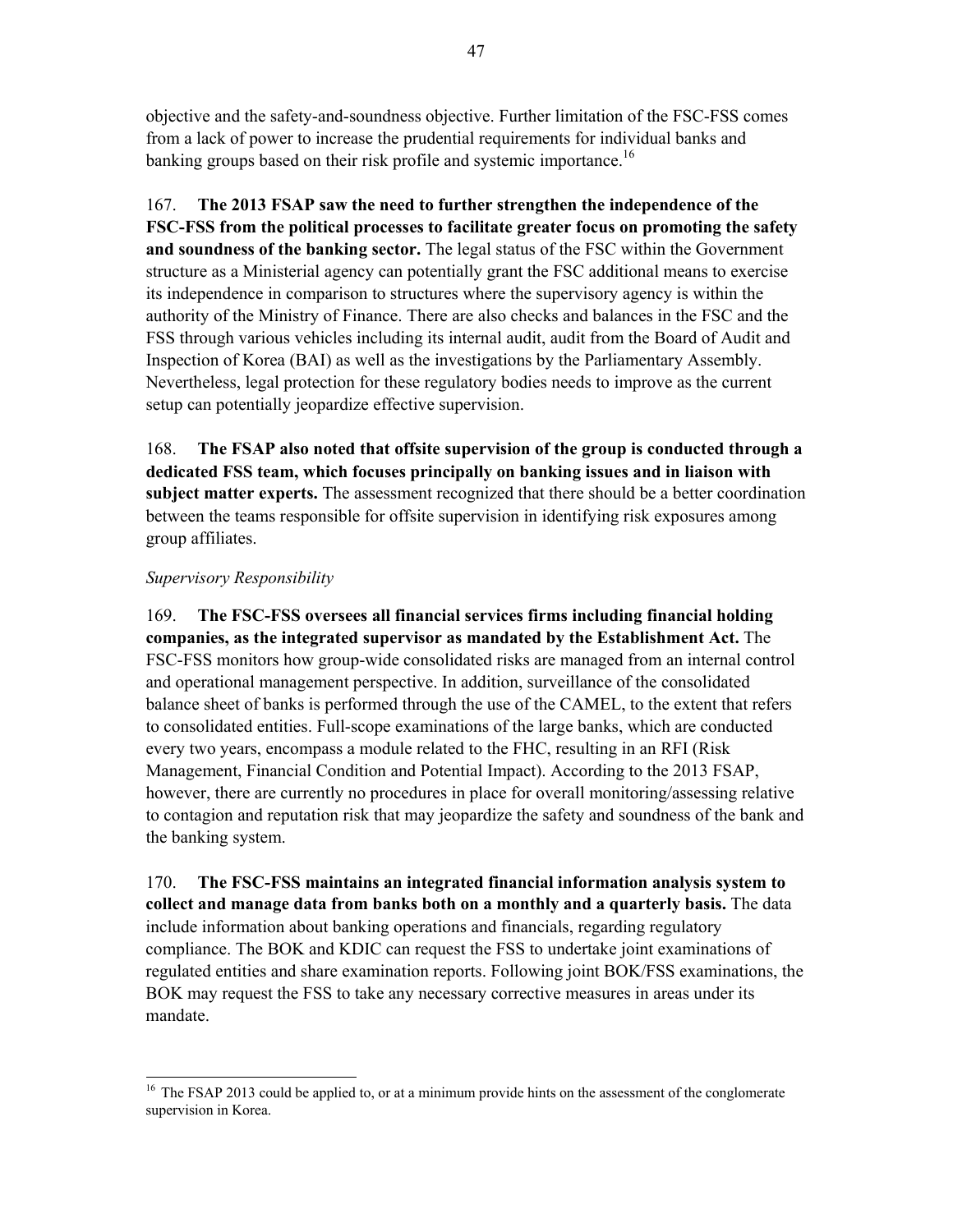171. **Under the FHC Act, FHCs have specific prudential standards and limits applied on a consolidated basis.** These encompass capital adequacy (8 percent), large exposures (25 percent), and lending to major shareholders (25 percent). Banks are also required to apply prudential standards on a consolidated basis. Exceptions to large exposures and lending limits to related parties include special circumstances due to national economic reasons or reductions in capital of the FHCs (in case of the latter, the FHC will have a year to comply with the lending limit). Lending of over 1 percent or 5 billion won up to 25 percent of regulatory capital can be granted by a unanimous approval of the Board of Directors, followed by communication to the FSC.

172. **Monitoring and supervision are conducted at various stages as provided under** 

**the FHC Act.** A fit and proper test is required for the promoters of a bank or FHC under the licensing process but not for all large shareholders or senior management of parent companies. During the authorization process, the FHC Act requires the largest shareholder and major shareholders (holdings of 10 percent or more), its related parties as well as shareholder(s) which is deemed to exercise "de facto" influence to have "adequate investment capacity, financial soundness and social credibility". There is no requirement regarding senior management of parent companies. The FSC-FSS also monitors soundness and the management of the FHCs and their subsidiaries through periodic evaluations of the overall management performance. The management performance evaluations take into consideration the following three components: Risk management  $(R)$ , Financial condition  $(F)$ , and Impact  $(I)$ .<sup>17</sup>

173. **The FHC Act has supervisory tools to compel timely adjustment.** Where an FHC falls under each of the criteria for prompt corrective actions, the FSC/FSS recommends it to take necessary measures; (i) Management Improvement Recommendations; (ii) Management Improvement Requirements; or (iii) Management Improvement Order. (Table 1)

#### *Corporate Governance*

-

174. **The FHC Act has several provisions on corporate governance requirement.** It includes an audit committee, independent outside directors, and internal controls for executives/employees performing multiple functions as well as delegation/outsourcing of functions within a financial conglomerate. The number of outside directors of an FHC should be at least 3 and represent 50 percent of the total number of board members, if the total assets of the FHC exceed 100 billion won. An FHC is required to set up a recommendation

 $17$  The evaluation ratings consist of five ratings: Rating 1 (Strong); rating 2 (Satisfactory); rating 3 (Less Than Satisfactory); rating 4 (Deficient); and rating 5 (Critically Deficient).

<sup>(</sup>R) is rated based upon an assessment of four evaluation factors: i) board and senior management oversight; ii) risk management policies, procedures, and limits; iii) risk monitoring and reporting; and iv) internal controls;

<sup>(</sup>F) is rated based upon an assessment of four evaluation factors: i) capital adequacy; ii) asset quality; iii) earnings; and iv) liquidity; and

<sup>(</sup>I) rating reflects the potential impact of the FHC and its other subsidiaries on its leading subsidiary. The leading subsidiary is the one which takes up the largest part of the business. The impact component is rated based upon an assessment of three evaluation factors: i) business strategies, oversight of subsidiaries, subsidiaries' dividend policies, asset quality, cash flows and leverage; ii) the latest composite ratings of subsidiaries; and iii) intra-group transactions.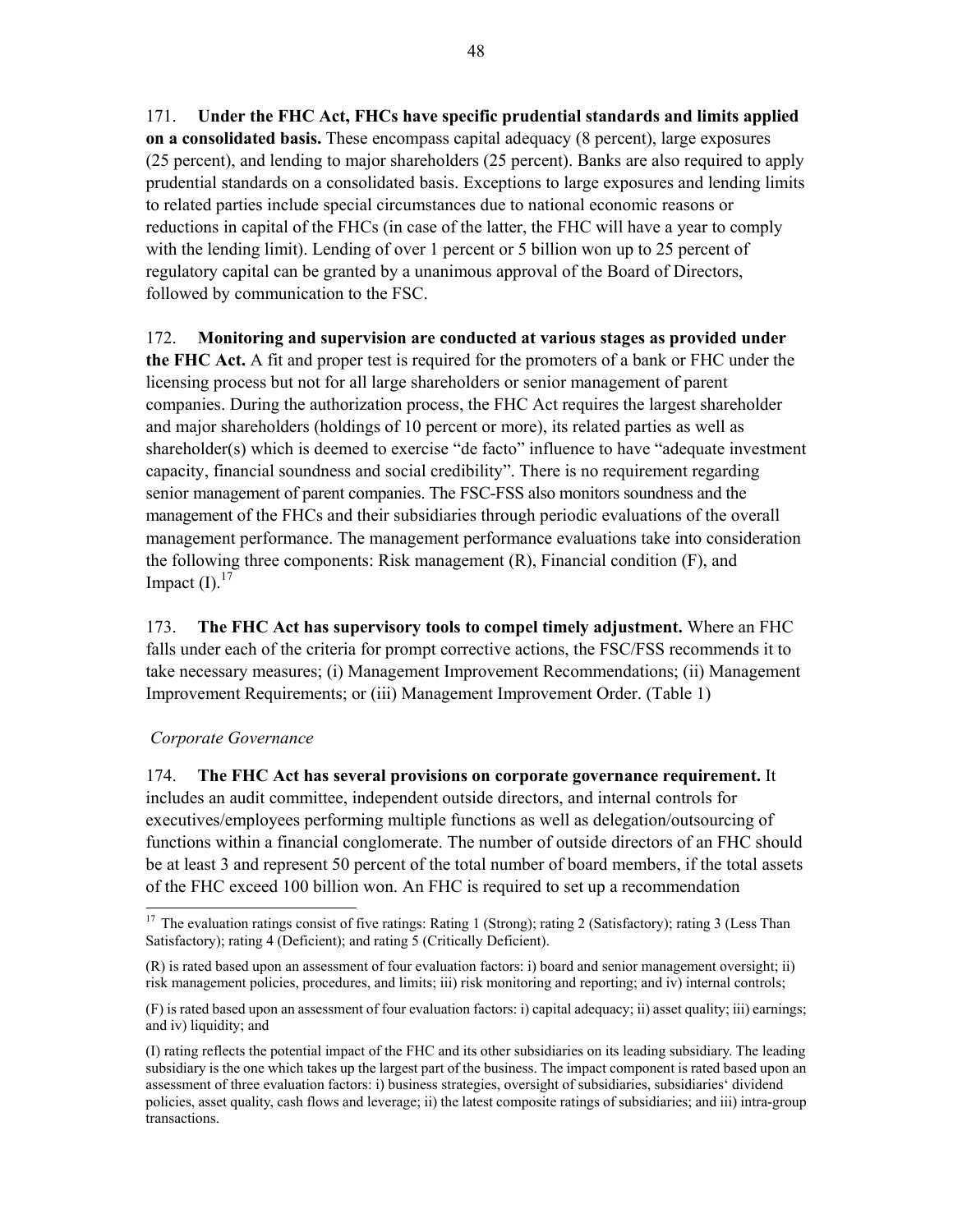committee for outside directors to recommend candidates to be selected and appointed by the shareholders at the general meeting. An FHC should also form an audit committee, of which not less than two-thirds must consist of outside directors. At least one of the members should be an expert in accounting or finance.

## 175. **An FHC should disclose the balance sheet, the income statement, and**

**consolidated financial statements as required under the FHC Act.** During an external audit, companies must disclose the information within 3 months from the end of a fiscal year. For any document that cannot be disclosed within this period due to unavoidable reasons, the disclosure deadline may be extended upon approval of the FSC. Also, every financial holding company should disclose matters necessary to protect depositors and investors of its subsidiaries on a regular basis.

### *Capital Adequacy and Liquidity*

176. **Certain restrictions apply to the capital adequacy of FHCs to prevent "double gearing."** These restrictions are to prevent mutual capital contributions among affiliates of the FHC and to ensure that the characteristics of capital structure for each subsidiary are appropriately reflected. The ratio of aggregate net equity capital to aggregate requisite capital must be 100 percent or higher for a nonbank holding company. For a bank holding company, the BIS capital ratio must be 8 percent or higher on a consolidated basis.

177. **Liquidity requirements for FHCs are not applied on a consolidated basis.** The won-denominated liquidity ratio (assets to liabilities) must be 100 percent or higher, and the foreign currency denominated liquidity ratio must be 80 percent or higher. In order to prevent foreign currency maturity imbalance, the ratio of the difference between assets and liabilities to assets must be positive if the maturity is less than 7 days, and better than *minus 10* percent if the maturity is less than a month. However, the foreign currency liquidity restriction is not applicable to an FHC whose ratio of foreign currency debts to total assets is less than 1 percent.

178. **In December 2013, Korea's supervisory authorities introduced Basel III for banks and bank holding companies.** This move complies with the decision by the Basel Committee on Banking Supervision to start the implementation of Basel III, the newly enhanced capital regulations. Bank holding companies and their subsidiaries are subject to capital regulation as a standalone entity and maintain group-wide risk management systems. In addition, the higher-quality capital that the new framework requires is expected to keep banks from yielding to excessive dividend demands and encourage more prudent capital management.

### *Risk Management*

179. **FHCs are required to have a group-wide risk management system under the FHC Act.** The system would enable the FHCs to set risk limits and tolerances for each subsidiary, department, and business and measure and manage credit risk, market risk, liquidity risk, and all other risks on a group-wide basis. The risk management of an FHC is rated based on the assessment of four evaluation factors: (i) board and senior management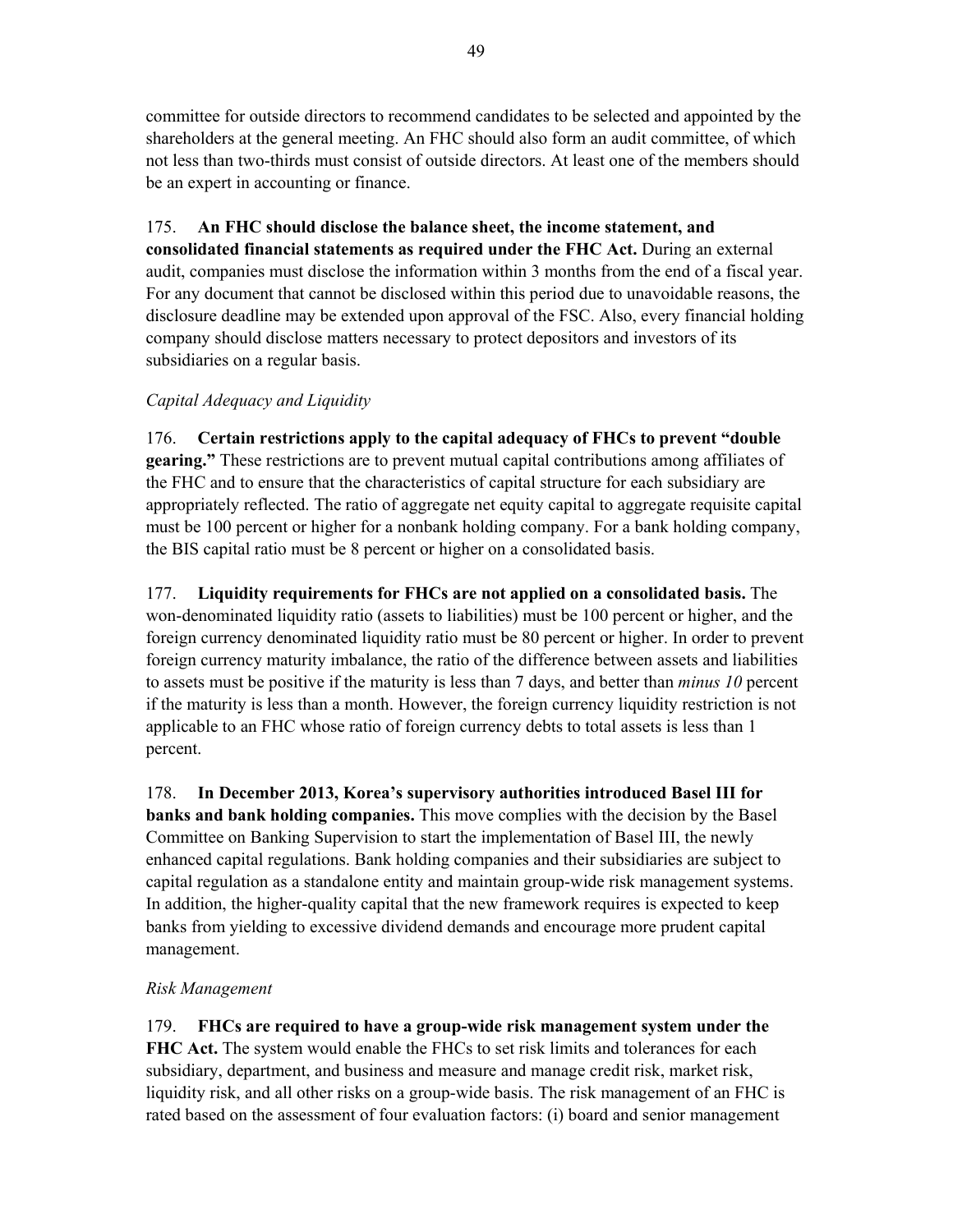oversight; (ii) risk management policies, procedures, and limits; (iii) risk monitoring and reporting; and (iv) internal controls.

180. **The FHC Act includes a number of safeguards to prevent significant risks from intra-group transactions exposure.** The safeguard measures include: (i) the subsidiaries may not invest in or extend credit to the FHC; (ii) the subsidiaries also may not invest in other subsidiaries of the FHC; (iii) there is a credit ceiling among FHC subsidiaries: for each subsidiary, the credit extended should be within 10 percent of equity capital and in total, within 20 percent of equity capital; (iv) extension of credit to other subsidiaries by a subsidiary of an FHC will be secured by collateral appraised at fair market value; and (v) FHCs and their subsidiaries, are barred from acquiring low quality assets (categorized as "precautionary" or below) from each other.

181. **The law specifies the FHCs' types of activities that a consolidated group may conduct to financial activities or financial related activities.** The restrictions include the following: (i) an FHC may hold stocks issued by another company that is not its subsidiary within 5 percent limit of the total number of stocks issued by such company; (ii) a bank holding company may not invest more than 1 percent of its capital in stocks issued by a large shareholder (0.5 percent in a non-listed stock). A weighted average limit is applied to a nonbank holding company; (iii) an FHC is prohibited from holding stocks issued by its subsidiaries in excess of its equity capital, provided that this does not apply to a capital increase for improving the financial standing of the subsidiary; and (iv) an FHC should accumulate not less than 10 percent of its net earnings into the reserve account until the reserve amount has reached the total amount of legal capital.

182. **Lending limit on a single borrower is provided under the Act as well.** There are a number of restrictions on lending to a single borrower, such as: (i) the total amount of credits that can be extended by an FHC (including its subsidiaries) to a single borrower may not exceed 20 percent of the total capital of the bank holding group; (ii) the amount of credit to a large shareholder holding more than 10 percent of the total voting shares is restricted to the lower of either (a) 25 percent of the capital or (b) the amount corresponding to the shareholder's capital contribution in the bank holding company; and (iii) a weighted average limit is applied for a nonbank holding company.

### *Institutional Arrangements for Financial Supervision*

183. **Financial regulation and supervision in Korea is based on an integrated supervisory approach through the FSC and the FSS.** The FSC and the FSS, established in 1999, have different supervisory functions. The FSC does a macro supervision of the overall financial industry and sets out the general financial policies. The FSS does the micro supervision that regulates and monitors the financial market and institutions, under the direction of the FSC. Unlike the FSC, the FSS is staffed by non-civil servants and headed by the Governor. The FSS consolidated the former four financial supervisory authorities—the Office of Bank Supervision (OBS), the Securities Supervisory Board (SSB), the Insurance Supervisory Board (ISB), and the Nonbank Supervisory Authority (NSA). In 2008, the Financial Supervisory Commission was integrated with the Financial Policy Bureau of the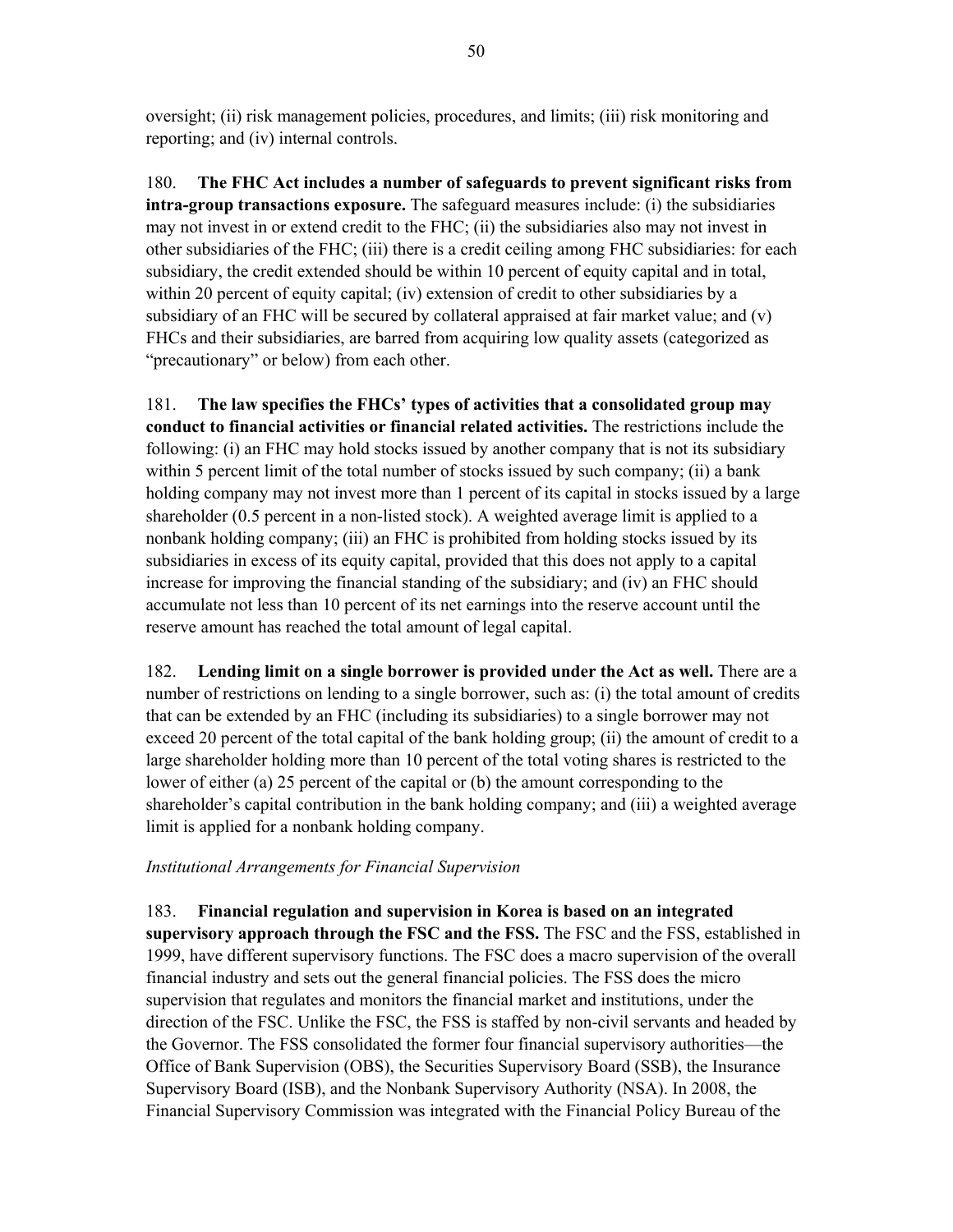former Ministry of Finance and Economy—currently the Ministry of Strategy and Finance (MOSF) to compose the present Financial Services Commission.

184. **The institutional arrangements, however, still involve multiple government agencies.** These agencies include: (i) the MOSF which is responsible for FX policies and financial and economic coordination; (ii) the FSC which is responsible for financial sector policy, prudential policy, supervision, enforcement, sanctions, and financial institution resolution;<sup>18</sup> (iii) the FSS which is responsible for the inspection and supervision of financial institutions under the guidance and oversight of the FSC; (iv) the Korea Deposit Insurance corporate (KDIC) which operates the deposit insurance and resolution functions under the guidance and oversight of the FSC; and (v) the Korea Financial Intelligence Unit (KOFIU) which was established under the oversight of the FSC, which performs the financial intelligence function.<sup>19</sup>

185. **Formal and informal inter-agency mechanisms have been established to facilitate policy coordination, licensing, sanctions and resolution, and cross-representation at top decision-making level and multiple government agencies.** The formal inter-agency mechanisms are stipulated in various laws that include: (i) the Financial Services Committee, chaired by the FSC Chairman and composed of nine members including the MOSF, BOK, FSS, KDIC, plays a decision-making role for all the important policy, regulation, supervision and enforcement issues; and (ii) the BOK and KDIC can enforce requests from the FSS to undertake joint examinations of regulated entities and share examination reports. Following joint BOK/FSS examinations, the BOK may request the FSS to take any necessary measures in the areas under its jurisdictional mandate. The BOK's Monetary Policy Committee (MPC) may also request that the FSC reconsider its decision if it bears upon monetary and credit policies. Also, several informal mechanisms are in place where an MOU has been signed among the BOK, FSS, and KDIC that provides a venue for sharing periodic and non-scheduled financial information submitted by financial institutions to the BOK, FSS, and KDIC.

186. **Macroprudential policy in Korea is coordinated at various levels and through a range of interagency meetings.** The systemic risk assessments and policy measures are discussed during a Macroeconomic and Finance Meeting (MEFM), which is conducted at least quarterly at the deputy level. The meeting is composed of the FSC, the FSS, the BOK, and the MOSF, which chairs and prepares the agenda. The coverage of the meeting is broad enough to cover all aspects of macroeconomic and financial policy. The interagency coordination is not confined to the MEFM and is also very active at working level especially among the MOSF, the FSC, and the FSS. A revised Memorandum of Understanding signed in 2009 has helped improve information exchange among these agencies, especially in the sharing of supervisory data.

-

 $18$  The Securities and Futures Commission (SFC) is established within the FSC: responsible for monitoring, supervising and investigating capital market activities. The SFC has a separate Board but no staff or secretariat of its own and relies on access to staff from the FSC as needed to fulfill its individual mandate.

<sup>&</sup>lt;sup>19</sup> Joint examinations between the BOK and FSS are also possible.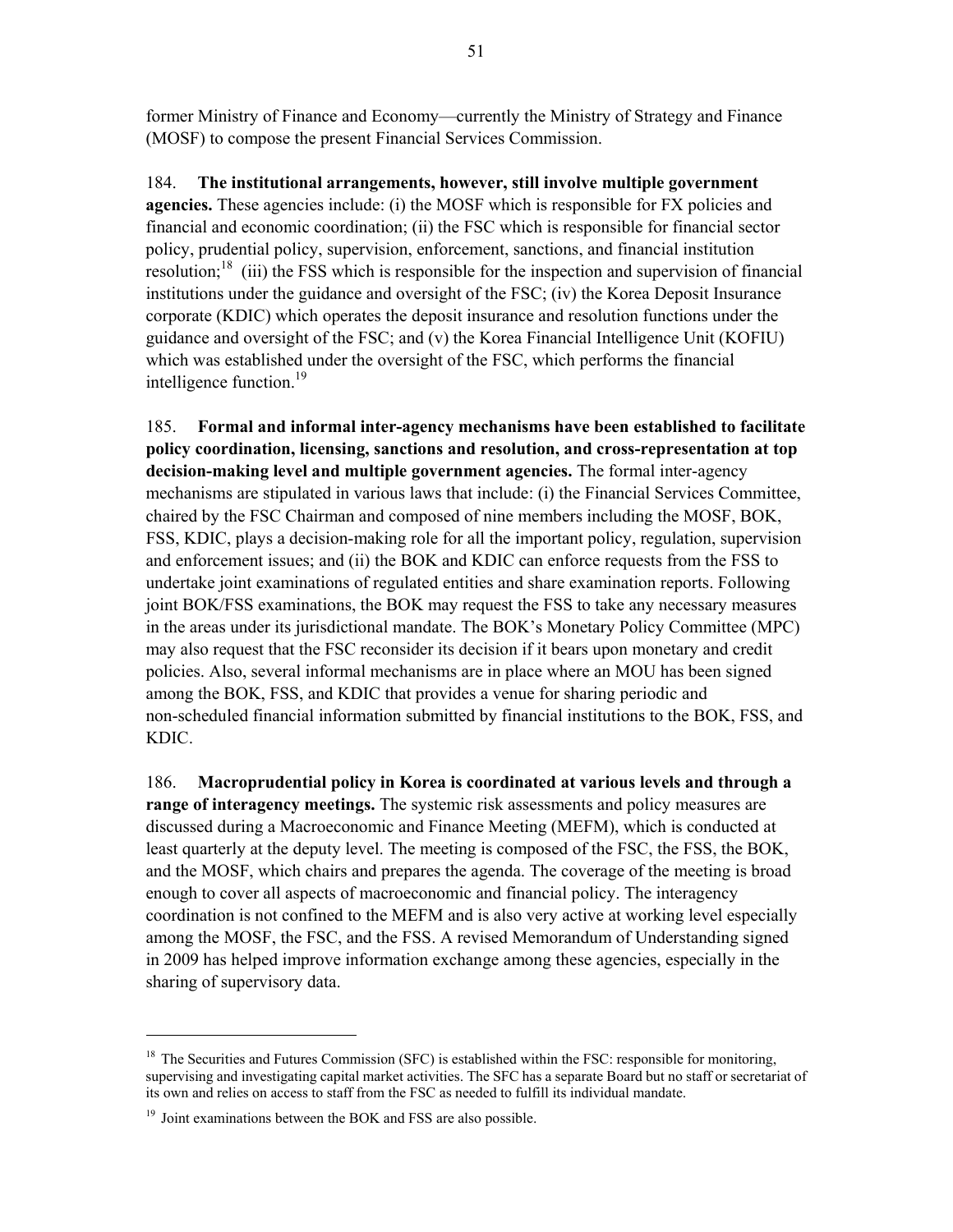187. **The legal framework has also established a special resolution regime for distressed financial institutions in Korea and identified the roles and responsibilities of different authorities with clear mandates.** The Act on Structural Improvement of the Financial Industry (ASIFI) identifies the FSC and KDIC as the key resolution authorities, with the FSC taking on the leadership. Although the BOK is not a resolution authority, it still plays a key role in providing financial assistance through its participation in funding the KDIC or public funds. The special resolution regime for entities under the financial sector, the ASIFI and the Depositor Protection Act (DPA) extends to banks (except the specialized banks), the Industrial Bank, investment traders, brokers, collective investment business entities, investment advisory business entities, discretionary investment business entities, insurance companies, mutual savings banks, trust business entities, merchant banks, and financial holding companies.

188. **A broad range of resolution tools is available to the resolution authorities.** The resolution tools include merger and acquisition, purchase and assumption, bridge banks, funding by government and other relevant authorities (including the KDIC), and liquidation. The FSC can appoint an administrator (management supervisor), who undertakes the necessary resolution procedures when an insolvent bank fails to comply with prompt corrective actions. The DPA mandates an application of the least cost test in the choice of a resolution method adopted by the KDIC. For this purpose, the Korea Resolution and Collection (KR&C) was established as a separate and independent entity for the conduct of resolution proceedings.

#### **Final Remark**

189. **Korean authorities have developed a framework for consolidated supervision by enacting the FHC Act in 2000.** Further effort is being made to achieve effective consolidated supervision of mixed conglomerates. The focus of supervision of mixed conglomerates is to gain consolidated view of the risks from linkages within the organizational structure and inter-group transactions.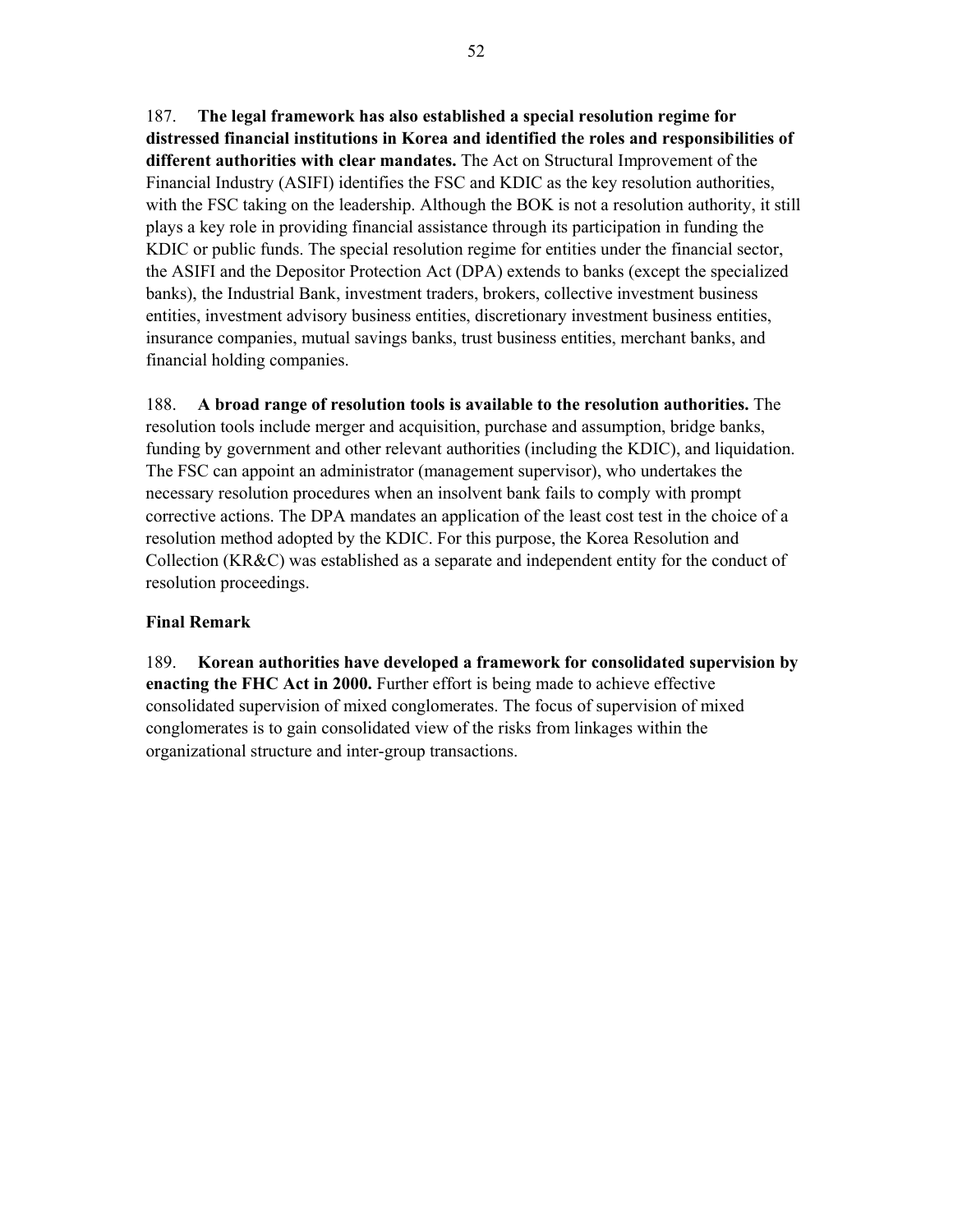| <b>Measures</b>                              | <b>Conditions</b>                                                                                                                                                                                                                                                                                                                                                                                                                                                                                                                                                                             | <b>Detailed Measures</b>                                                                                                                                                                                                                                                                                                                                                                                             |
|----------------------------------------------|-----------------------------------------------------------------------------------------------------------------------------------------------------------------------------------------------------------------------------------------------------------------------------------------------------------------------------------------------------------------------------------------------------------------------------------------------------------------------------------------------------------------------------------------------------------------------------------------------|----------------------------------------------------------------------------------------------------------------------------------------------------------------------------------------------------------------------------------------------------------------------------------------------------------------------------------------------------------------------------------------------------------------------|
| Management<br>Improvement<br>Recommendations | • The ratio of equity capital to the requisite<br>capital falls under 100 percent for a<br>nonbank holding company (For a bank<br>holding company, the BIS capital ratio<br>falls under 8 percent on a consolidated<br>basis);<br>• The composite rating is 3 or higher but<br>the rating for capital adequacy is 4 or<br>lower;<br>• Financial irregularity or nonperforming<br>loans of significant gravity or magnitude<br>occurs.                                                                                                                                                         | • Improvement in personnel<br>management and organizational<br>operation;<br>• Cost reduction; Restrictions on new<br>asset acquisition and new business<br>expansion;<br>• Restrictions on investment in new<br>subsidiaries:<br>• Disposition of bad assets;<br>• Increase or reduction in shareholder<br>contributed capital; Restrictions on<br>dividend distribution;<br>• Special provisioning for loan losses |
| Management<br>Improvement<br>Requirement     | • The ratio of equity capital to the requisite<br>capital falls under 75 percent for a<br>nonbank holding company (For a bank<br>holding company, the BIS capital ratio<br>falls under 6 percent on a consolidated<br>basis);<br>• The composite rating is 4 or lower;<br>• The FHC is judged to be below the<br>standards mentioned in the above two<br>items due to serious financial accidents<br>or nonperforming loans;<br>• The FHC subject to the management<br>improvement recommendation fails to<br>satisfactorily implement its management<br>improvement plans.                   | • Downsizing of organization;<br>• Restriction on the holding of risky<br>assets and disposal of assets;<br>• Replacement of executive officer(s);<br>• Partial suspension of business<br>operations;<br>· Divestitures of subsidiaries, etc.;<br>• Drafting plan(s) for merger, third-party<br>takeover, or transfer of business<br>entirely or partially                                                           |
| Management<br>Improvement<br>Orders          | • The FHC becomes an ailing financial<br>institution as defined in the Act on the<br>Structural Improvement of the Financial<br>Industry;<br>• When the ratio of equity capital to the<br>requisite capital falls under 25 percent for<br>a nonbank holding company (For a bank<br>holding company, the BIS capital ratio<br>falls under 2 percent on a consolidated<br>basis);<br>• When the normal operation of an FHC<br>subject to management improvement<br>requirement seems to be in serious<br>difficulties because the FHC fails to<br>implement its management improvement<br>plan. | • Retirement of all or parts of outstanding<br>stocks;<br>• Suspension of duties of executive<br>officers and appointment of<br>administrator(s);<br>• Full or partial transfer of business<br>operation;<br>• Third-party take-over of the FHC;<br>• Suspension of business operations for<br>less than six months;<br>• Merger; Full or partial transfer of<br>contracts.                                          |

**Table 1. Prompt Corrective Actions for Financial Holding Companies**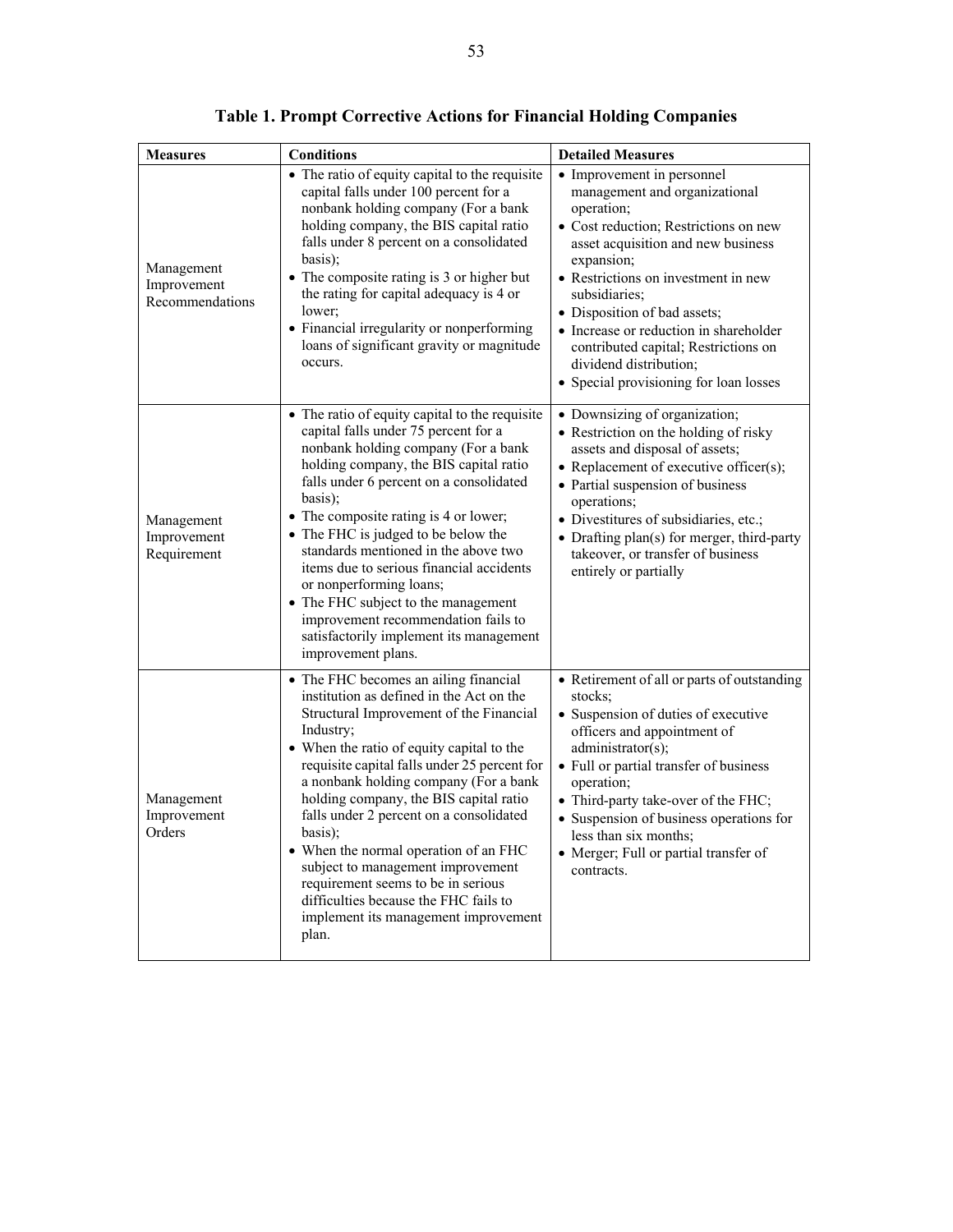#### **VI. UNITED STATES OF AMERICA**

#### **Financial Sector Structure**<sup>20</sup>

1

190. **The U.S. financial sector is complex, with many financial institutions and regulators with distinct, but sometimes overlapping responsibilities.** The structure of the financial system and its oversight continue to evolve, due in part to the sweeping changes that were required by the Dodd-Frank Act of 2010. New regulations, along with regulatory structural changes, were intended to help strengthen the financial system. However, these changes did not reduce complexity of the U.S. financial system.

191. **The primary regulatory structural changes from Dodd-Frank resulted in creation of several new bodies, closure of one regulatory agency, and expansion of scope for several existing regulatory bodies.** Two changes had the most profound effect on the supervision and regulation of financial conglomerates.

- *Financial Stability Oversight Council (FSOC––*New; formed in 2011). Powers include the responsibility to designate a nonbank as systemically important, thus being subject to oversight by the Federal Reserve Bank (FRB). FSOC is chaired by the U.S. Treasury Secretary. It is comprised of nine additional voting and five nonvoting members from banking, securities and insurance related bodies with financial sector oversight responsibilities.
- Office of Thrift Supervision (OTS)––Dissolved in 2011. Supervised entities were transferred to other regulators. Supervision of Savings & Loan Holding Companies (SLHC) was transferred to the FRB, while supervision of the licensed subsidiaries under SLHCs was transferred to other federal regulators.<sup>21</sup>

Combined, these two changes expanded the supervisory scope of the FRB from only bank holding company-lead conglomerates to nonbank financial institutions.

192. **The United States does not have a definition of a financial conglomerate, although financial conglomerates exist in many forms.** Using the traditional demarcations of banking, insurance and securities, by asset size most financial conglomerates are under a bank- or insurance-led model. Mixed conglomerates exist, but they are not prevalent in the United States compared to the total asset size or number of financial institutions in the United States; albeit one mixed conglomerate owns a financial subsidiary that FSOC has designated as systemically important.

<sup>&</sup>lt;sup>20</sup> A detailed description of the U.S. financial sector can be found in the IMF's Detailed Assessment of Observance (DARs) reports for U.S. banking, insurance and securities, along with the self-assessments for each of these sectors. The self-assessments can be found at

www.treasury.gov/resource-center/international/Pages/us-fsap.aspx#2015. The DARs and other IMF assessment documents will be posted to this web site also.

 $21$  Office of the Comptroller of the Currency, Federal Deposit Insurance Corporation.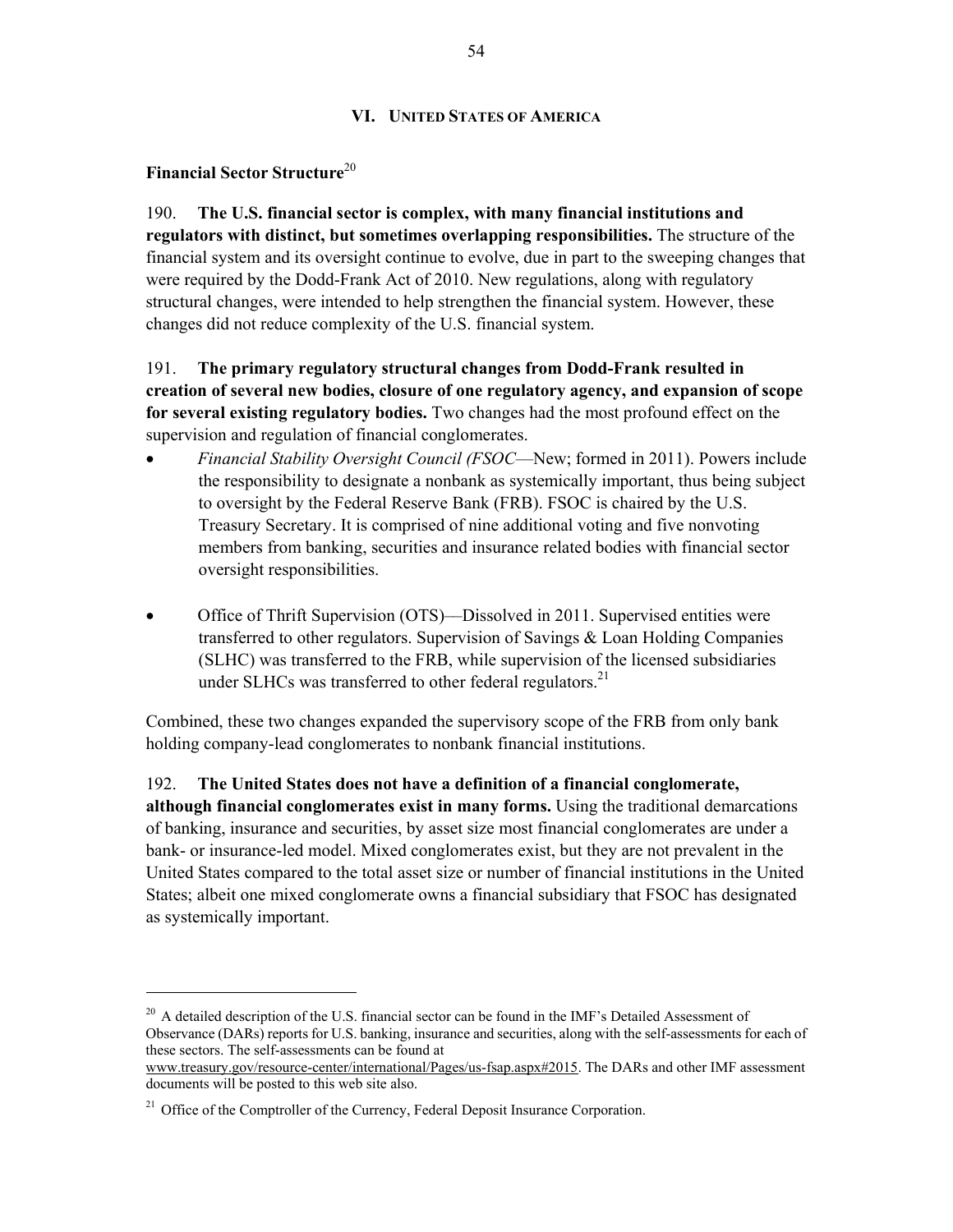193. **The bank/insurance/investment banking financial conglomerate model faded with the sale of Citigroup's insurance business in 2002 (property and casualty) and 2005 (life).** Shedding of the Travelers insurance units was attributed to their lower growth rates and the synergies with other business units not being realized to produce the desired returns.

## 194. **Of banks/insurance/investment banking, combinations of two of these three exist in the U.S. financial system.**

- *Bank/broker-dealer––*The largest broker-dealers in the United States are full-fledged investment banks and are under bank holding companies (BHCs). This is a structural change that was a result of the 2008 financial crisis, where the largest investment banks either failed (Lehman Brothers), were acquired (Bear Stern/JPMorgan, Merrill Lynch/Bank of America) or became BHCs (Goldman Sachs, Morgan Stanley). Additionally, about a dozen SLHCs have broker-dealers, although they are not considered full-fledged investment banks.
- *Insurance/broker-dealer––*In the prevalent structure, the broker-dealer is part of an insurance company. One reason an insurance company has a broker-dealer is because variable annuities are considered securities. To sell these products, insurance companies need a broker-dealer. These broker-dealers are generally not among the largest.
- *Bank/insurance––*There are no BHCs in the United States that include a bank and an insurance company. However, U.S. banks sell insurance products. There are about 15 SLHCs that include at least one deposit-taking institution and an insurance company.

195. **Structures differ with respect to mixed conglomerates, where a financial institution is affiliated with a nonfinancial company.** As noted above, the regulated institutions that are part of a mixed conglomerate are not large in comparison to the total size of the U.S. financial system, although data on this makes citing exact figures a challenge. Below is a general description of the types of models.

- *SLHC—–*Most only hold thrift depository institutions, with a few holding insurance companies and broker-dealers. A handful of SLHCs are commercial firms holding deposit-taking institutions or the SLHC is a financial subsidiary that is part of a commercial firm. Examples include John Deere (equipment manufacturing), Macy's and Nordstrom (both department stores). All SLHCs became subject to FRB supervision with the closing of the OTS in 2011.
- *FSOC designated––* General Electric Credit Corporation (GECC), the financial subsidiary of General Electric, has been designated as systemically important. Thus, GECC is subject to higher prudential standards that are in the process of being established by the FRB.<sup>22</sup>

<sup>-</sup> $^{22}$  See the request for public comment on the FRB's proposed supervision and regulation standards for GECC at www.federalreserve.gov/newsevents/press/bcreg/20141125b.htm.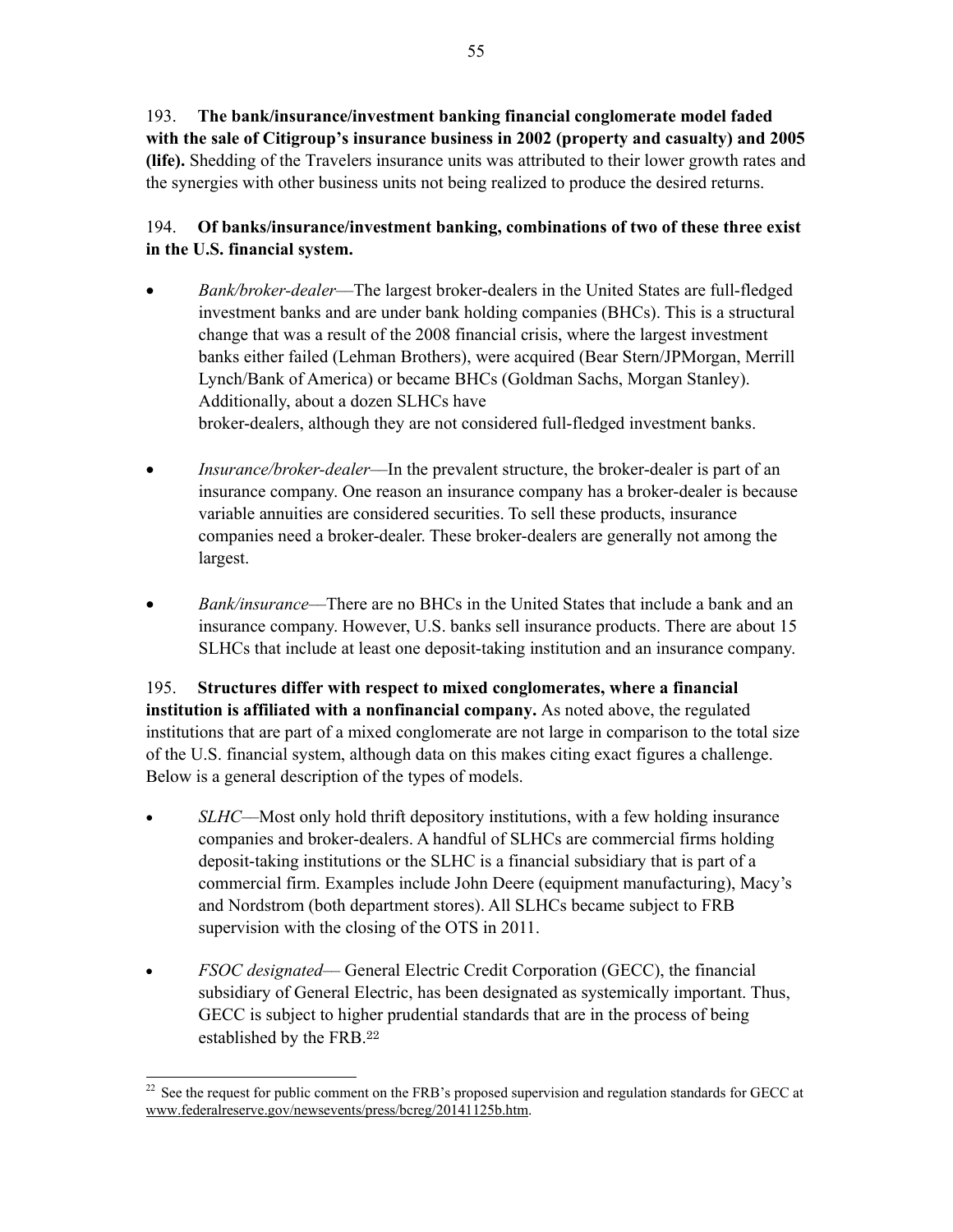- *Industrial Loan Companies and Trust Companies ––*U.S. law contains provisions expressly permitting any type of company to control a credit card bank or industrial loan company  $(ILC)$ <sup>23</sup> While the total size by number and assets is small relative to the total U.S. financial system, companies they are affiliated with can be large (e.g., Target, BMW, Toyota, Talbots). The licensed credit card bank or ILC is supervised at the entity level by banking regulators. Both types have FDIC insurance coverage, but are limited in the types of deposits they can accept. There was a moratorium on new ILCs starting in 2006, although this ended in 2013.
- *Other* ––These companies have regulated financial entities with nonfinancial entities and there is not a consolidated supervisor over all of the regulated financial entities (e.g., Berkshire Hathaway). There are other types, such as large asset management companies (e.g., Fidelity) that do not have a consolidated supervisor. The extent to which this diverse range of financial related companies will be subject to a different supervision model will be sorted out over the next several years. This would occur through the FSOC designation process, i.e., designating a nonbank financial company as systemically important.

196. **One distinguishing characteristic of the U.S. financial system is the large number of supervisors and other entities with some level of oversight responsibility.** Depending on the type of financial institution, its location, activities, products and services, it could be supervised and regulated by any combination of federal agencies (FRB, FDIC, OCC, NCUA, SEC, CFTC, CFPB<sup>24</sup> state agencies (50 states with bank, insurance and securities regulators) and other entities (e.g., FINRA, OFAC, FINCEN, attorneys general).<sup>25</sup> One U.S. bank holding company with foreign operations reports having several hundred regulators in the United States and abroad.

197. **Only BHCs, SLHCs, and FSOC-designated systemically important nonbanks are subject to a strong consolidated supervision model.** The consolidated supervisor in these cases is the FRB. The FRB's new mandate to supervise SLHCs and FSOC-designated systemically important nonbanks has made approximately one-third of the insurance industry subject to consolidated supervision. This reflects the fact that several SLHCs have insurance companies and three large insurance companies have been designated as systemically important nonbanks. The remainder of the insurance industry is not subject to supervision by a federal regulator. Rather, insurance is supervised at the legal entity/state level, although there is more focus at the group level. Broker-dealers are supervised at the legal entity level by the Securities and Exchange Commission (SEC).

1

<sup>&</sup>lt;sup>23</sup> For additional background, see www.gao.gov/assets/590/587830.pdf.

<sup>&</sup>lt;sup>24</sup> FRB-Federal Reserve Board, OCC-Office of the Comptroller of the Currency, FDIC-Federal Deposit Insurance Corporation, NCUA-National Credit Union Association, SEC-Securities and Exchange Commission, CFTC-Commodity Futures Trading Commission, CFPB-Consumer Financial Protection Board.

<sup>&</sup>lt;sup>25</sup> FINRA-Financial Industry Regulatory Authority, OFAC-Office of Foreign Assets Control, FINCEN-Financial Crimes Enforcement Network.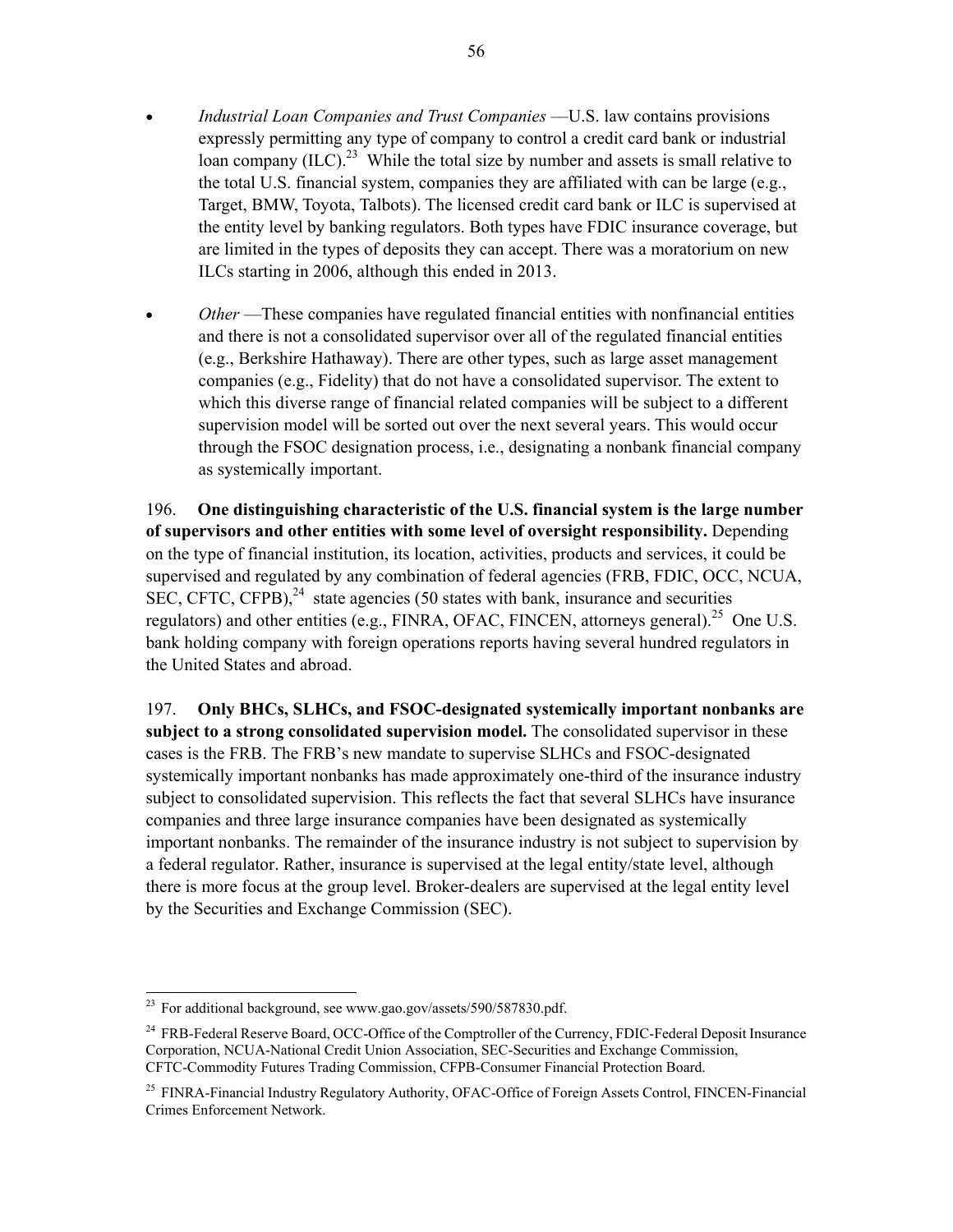198. **FSOC's role to designate nonbanks as systemically important is evolving and could have a major impact on financial conglomerates oversight.** To date, FSOC has designated three insurance companies and a subsidiary of a mixed company (GE) as systemically important. Additional nonbanks could be designated as systemically important and thus come under the FRB's consolidated supervisory regime and requirements for enhanced prudential standards.<sup>26</sup> FSOC has published the criteria to be used in deciding whether a nonbank firm should receive further evaluation.<sup>27</sup>

199. **Given the complexity of the U.S. financial system and its fragmented regulatory regime, strong communication and coordination among regulators are key to ensuring oversight is effective and contributes to the financial stability of the United States.** Much behind the scenes work is being done to improve cooperation and coordination among the regulatory agencies. However, this will remain an ongoing key challenge for the U.S. regulators.

## **Joint Forum Principles**

#### *Supervisory Powers and Authority*

200. **BHCs are subject to strong consolidated supervision**. The legal framework provides the FRB with the necessary powers and authority to perform comprehensive group-wide supervision. In accomplishing this, the FRB must rely heavily on many other supervisors who have mandates to regulate and supervise the subsidiaries of a bank holding company. The majority of bank holding company subsidiaries are supervised by other regulators.

201. **SLHCs and FSOC designated nonbanks are subject to the same strong consolidated supervision by the FRB as banks are, but supervision for those that are insurance-led is evolving.** For those SLHCs that are insurance dominated and for the FSOC-designated nonbanks that are insurance companies, the FRB is in the process of establishing its supervisory regime.<sup>28</sup>As in banking, the FRB must rely on the primary supervisor of the insurance holding company subsidiary. The FRB has taken a bank-like approach to the insurance holding company to date; however, there is not yet a regulated framework on capital rules nor a formal rating system. For these two reasons, the U.S.

-

<sup>&</sup>lt;sup>26</sup> The Dodd-Frank Act requires that the FRB establish heightened prudential standards for designated nonbank financial companies. These heightened standards must be more stringent that the standards that apply to other nonbank financial companies and BHC that do not pose similar risk to the financial system. In particular, these heightened standards must include risk-based capital and leverage requirements, liquidity requirements, overall risk management requirements, concentration limits, along with living will and credit exposure reporting requirements, along with other prudential standards as deemed appropriate.

 $27$  FSOC designations and process can be found at

www.treasury.gov/initiatives/fsoc/designations/Pages/default.aspx.

<sup>&</sup>lt;sup>28</sup> For example, the FRB announced September, 2014 that it is conducting a quantitative impact study to better understand how to design a capital framework for insurance holding companies it supervises. www.federalreserve.gov/newsevents/press/bcreg/20140930a.htm. For General Electric Credit Corporation, see the request for public comment on the FRB's proposed supervision and regulation standards www.federalreserve.gov/newsevents/press/bcreg/20141125b.htm.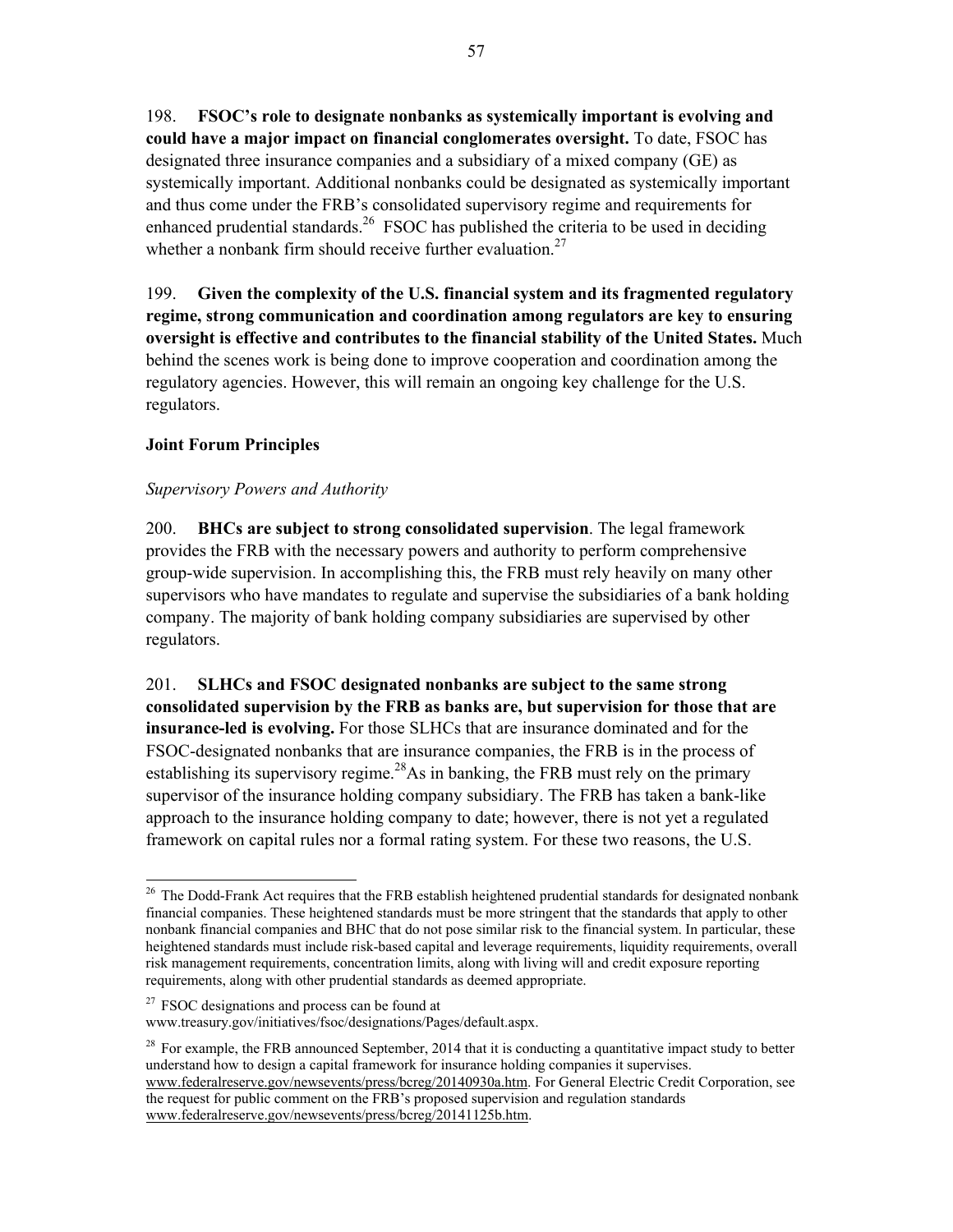banking regulators were deemed largely compliant with the banking consolidated supervision principle.29

202. **For insurance holding companies that are not subject to new FRB consolidated supervision, the supervision is based on a weaker state-based model.** State insurance supervisors lack direct legal authority over the insurance holding company, and, thus, insurance supervision has historically been at the state licensed entity level. By one estimate, when measured by insurance premiums, 70 percent of the insurance industry is under a state based supervision model. However, the ability to supervise groups is improving and strengthening (e.g., lead state concept for coordination at the entity level, power to obtain information from a holding company, prior approval of transitions between regulated entity and the insurance holding company). Because of weaknesses, the insurance group-wide supervision principle for the United States is only considered partially observed.<sup>30</sup>

### 203. **Broker-dealers are not subject to consolidated supervision by their regulator**

**(SEC).** Broker-dealers are supervised at the licensed/registered entity level. The SEC uses a risk-based approach to determine where to focus its resources for approximately 4,000 broker-dealers. Large broker-dealers that are under BHCs and other broker-dealers who hold customer assets and engage in proprietary trading receive higher focus. Onsite visits occur for larger firms, with most firms being subject to off-site review.

204. **The source of strength doctrine was strengthened under the Dodd-Frank Act; banking regulators are in the process of writing joint rules to carry out the requirement.**<sup>31</sup>

205. **The Dodd-Frank Act defines "source of financial strength" to mean "the ability of a company that directly or indirectly owns or controls an insured** depository institution to provide financial assistance to such insured depository institution in the event of the financial distress of the insured depository institution." The definition of financial distress and what actions the parent companies must take to support distressed subsidiaries will be addressed in the proposed rule, expected to be released in 2015. The insured depository institutions to be addressed in the rule include ILCs and credit card banks that are owned by commercial firms.<sup>32</sup>

## 206. **The Dodd-Frank Act contains several provisions designed to preserve the traditional separation of banking and commercial activities, related to the FRB's new powers to supervise and regulate SLHCs.**

1

<sup>&</sup>lt;sup>29</sup> Principle 12 of the Basel Core Principles for Effective Banking Supervision.

<sup>30</sup> Principle 23 of the Insurance Core Principles.

<sup>&</sup>lt;sup>31</sup> Section 616(d) of the Dodd-Frank Act requires that certain parent companies serve as sources of financial strength to their depository institution subsidiaries. The Dodd-Frank Act also requires that the OCC, FDIC, and FRB jointly issue rules carrying out this requirement.

<sup>&</sup>lt;sup>32</sup> Also, the banking agencies are empowered to require the company serving as a source of strength to submit reports to the appropriate federal banking agency regarding its financial health.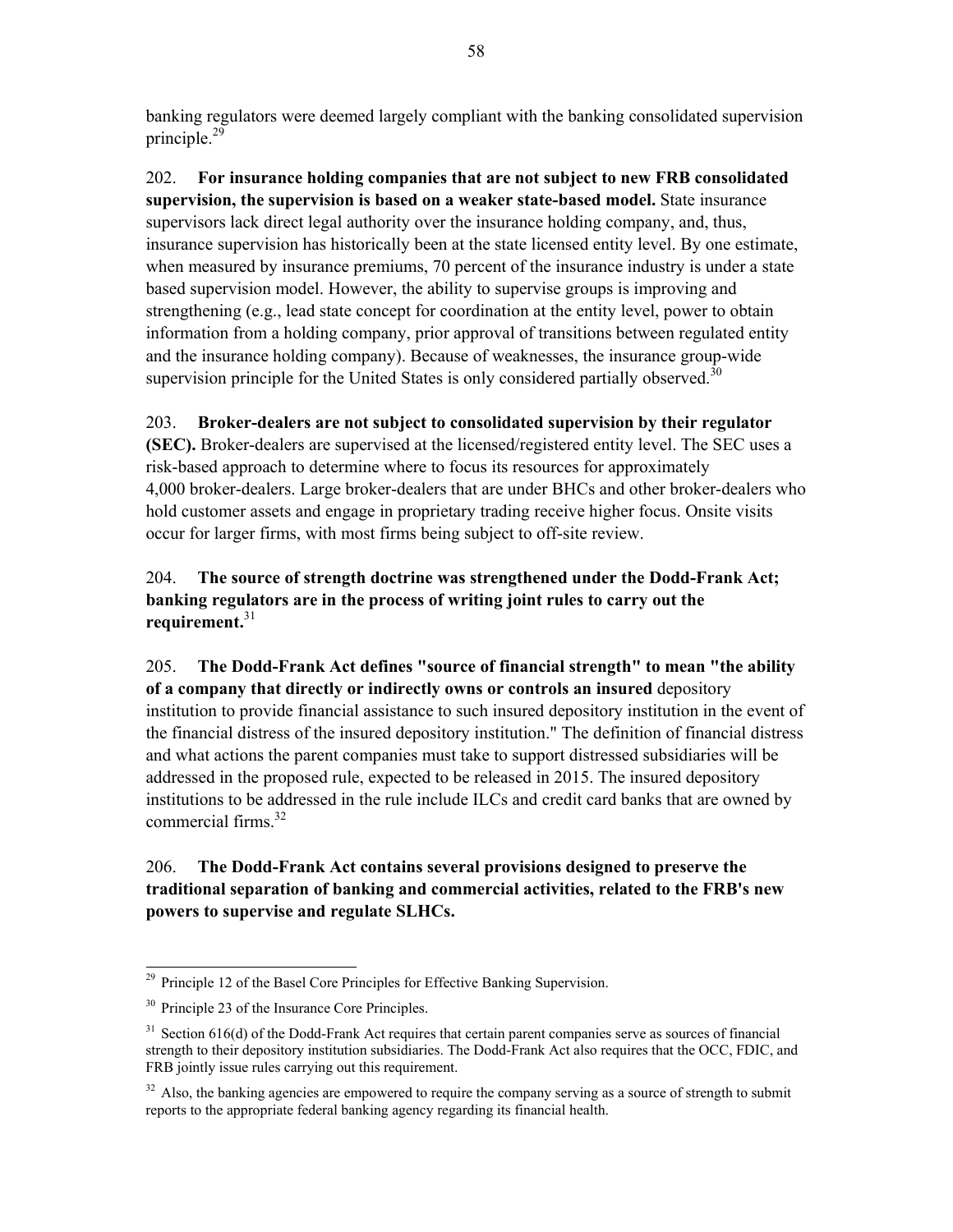- Since 1999, for a BHC to engage in a broader array of financial activities, including securities, insurance and merchant banking, it must meet the enhanced capital and managerial standards to become a Financial Holding Company (FHC).<sup>33</sup> The Dodd-Frank Act provides for an SLHC to conduct expanded activities permissible to an FHC, such as insurance underwriting, only if such SLHC satisfies the same capital, managerial, and other criteria that govern whether a BHC qualifies as an FHC.
- The Dodd-Frank Act also requires the FRB to establish criteria for determining when certain SLHCs that engages in commercial activities must form an intermediate holding company (IHC) through which to conduct its financial activities. The FRB may do so if it determines that it is necessary to appropriately supervise the SLHC's financial activities and to ensure that its supervision does not extend to activities that are not financial in nature. Such IHCs would be subject to FRB supervision as an SLHC, and the FRB may promulgate regulations to restrict or limit transactions between the IHC and any affiliate.

207. **An important change in the oversight of systemically important financial institutions concerns crisis management**. BHC over US\$50 billion and nonbanks designated as systemically important by FSOC are required to prepare plans for an orderly winding-up in the event of material financial distress or failure. These plans are reviewed by regulators and a portion of the plans are made public.<sup>34</sup> A benefit of this is that the regulators have increased significantly their understanding of financial institution structures and the interrelationships that create contagion risk. The effort to simplify structures for resolution purposes is another benefit.

## 208. **All U.S. regulators have a comprehensive range of supervisory tools that can be used to ensure timely corrective actions of their respective supervised entities.**  Coordinating supervisory responses when issues are found in a financial institution subject to multiple supervisors can be a challenge. This is also the case when a matter of concern is horizontal, such as when loan underwriting standards are weakening and supervisors want to send a coordinated message to industry.<sup>35</sup>

209. **The requirements of the Dodd-Frank Act have stretched supervisory resources due primarily to increased mandates and rule writing responsibilities.** Federal banking supervisors do not rely on funding from Congress; they set their own budget and are required to pay employees comparable wages to the banking sector. Their increased resource needs have been met in part by shifting of priorities as opposed to a material increase in funding. While stretched, they are generally considered to have adequate resources. Additionally, with new powers over insurance, the FRB has had to hire additional staff with expertise in that area. It is challenging to make a conclusion about the adequacy of resources for state

1

<sup>&</sup>lt;sup>33</sup>Required by the Gramm-Leach-Bliley Act of 1999.

<sup>&</sup>lt;sup>34</sup> For the portion of recovery plans that are made public, see www.federalreserve.gov/bankinforeg/resolution-plans.htm.

<sup>&</sup>lt;sup>35</sup> One example relates to the federal banking regulators' guidance and examination of leverage lending, which can be found at www.occ.gov/news-issuances/news-releases/2014/nr-ia-2014-153.html.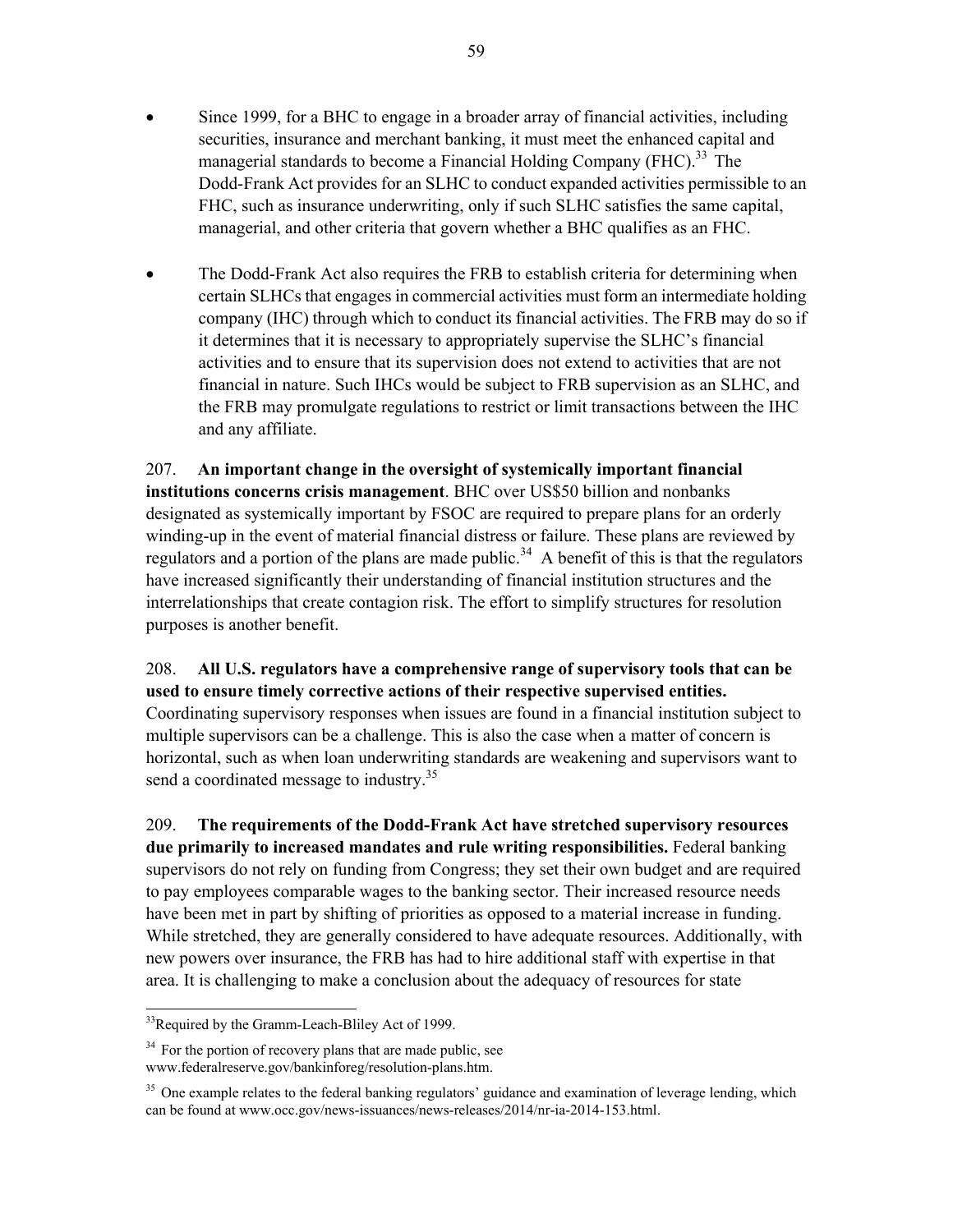60

insurance supervisors, as they are state-based and funding models vary. The federal securities regulators (SEC, CFTC) rely on funding appropriated by elected officials (i.e., Congress). This has led to underfunding of resources the securities regulators need to meet new obligations imposed by law. The SEC has expanded use of an SRO (FINRA) in response.

## *Supervisory Responsibility*

210. **As noted above, not all U.S. insurance and broker-dealers are subject to consolidated supervision, although some are if they are part of a bank holding company, SLHC, or are designated as a systemically important nonbank by FSOC.** The FRB serves as the group-level supervisor over BHCs, SLHCs, and FSOC-designated systemically important nonbanks. The FRB is the group-level supervisor for insurance-led SLHCs and insurance holding companies; however, for other insurance holding companies, state supervisors do not have direct legal authority. Broker-dealers are not subject to consolidated supervision unless they are under a bank holding company.

211. **Because of the number of supervisors and their overlapping responsibilities, effective cooperation, coordination and information sharing is critical for effective supervision in the United States.** Since the crisis, all U.S. regulators have increased their efforts to cooperate and coordinate. For some agencies, a "tone at the top" has been set that has had a major impact (i.e., the agency and all staff will coordinate and cooperate with other agencies). However, challenges will always persist.

212. **In general, there are no legal impediments to sharing supervisory information among banking, insurance and securities regulators.** Impediments exist that are in part cultural between the sector regulators. Each agency has either formal or informal policies, procedures and delegated authorities established for information sharing.

213. **Coordination and information sharing of supervisory information among the federal banking agencies is well established.** Agencies share exam reports and other supervisory material through a shared data base. Bank supervisors at all levels of their respective agencies know their counterparts and have no restrictions from "picking up the phone" to discuss issues with their counterparts. Annual supervisory exam plans for the largest banking groups are now being more closely coordinated. Prior to the crisis, sharing of supervisory strategies existed. However, due in part to differing supervisory planning cycles, input and coordination among the bank-lead supervisors was not high. Banking supervisors are participating in each other's exams more often.

214. **The Federal Financial Institutions Council (FFIEC) was formed in 1979, in part to improve coordination among banking regulators.** FFIEC plays a role in developing uniform approaches in setting policy, e.g., cybersecurity. It also develops and provides training. In addition, the FFIEC maintains a public database on financial and structural banking information. The FFIEC does not have a central role in coordinating direct supervision.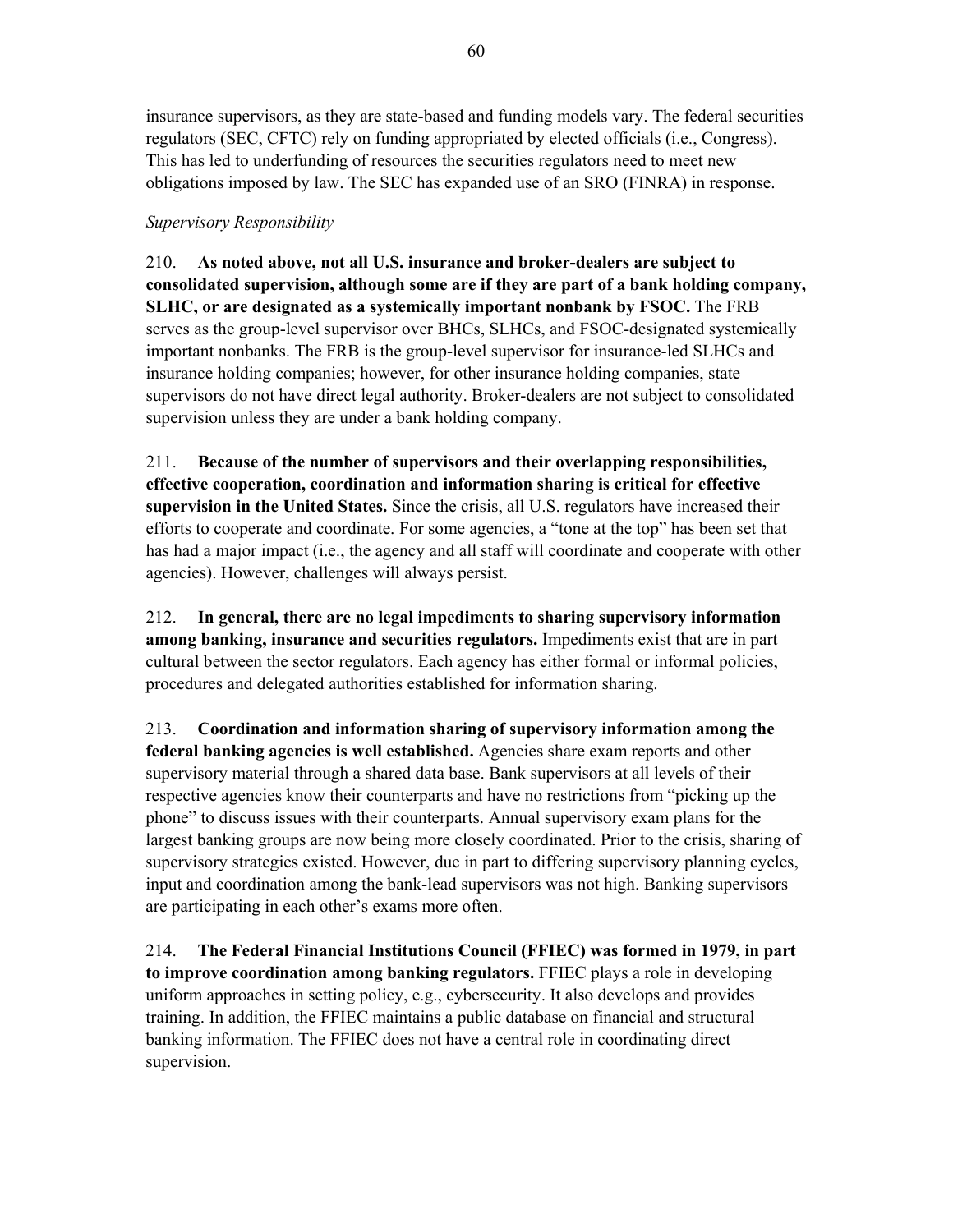215. **Sharing between banking and securities regulators is less routine but is improving.** Sharing is challenged at times by the different mandates of these supervisors and potentially how information will be used.

216. **Sharing among the numerous state insurance supervisors and between insurance and banking supervisors is improving.** This is due in part to the new FRB consolidated supervision responsibilities over some of the insurance sector and because of the increasing focus of the state supervisors on group-wide supervision.

217. **Sharing between the new Consumer Financial Protection Bureau (CFPB) and other supervisory agencies is evolving.** The CFPB's consumer protection mandate includes supervision of financial institutions that are regulated by other agencies with different mandates. Information sharing agreements between CFPB and banking regulators has been established, as banks were the initial focus of CFPB supervision work. To improve coordination, at its beginning stages, CFPB staff was invited to attend bank supervisors meetings.

218. **Cross-border cooperation and information sharing has increased dramatically since the crisis.** U.S. supervisors serve as both home and host supervisor in supervisory colleges for banking and insurance led groups. These formal meetings are seen as useful in analysis of risks, establishing examination plans, and developing a good rapport with other supervisors. The formal supervisory colleges meetings have led to more informal communications among cross-border supervisors.

219. **Banking supervisors have significantly increased their intensity of supervision over the largest banks since the financial crisis.** For example, enhanced prudential standards for BHCs over US\$50 billion have been enacted.<sup>36</sup> The requirements cover foreign banking organizations (FBOs) operating in the United States and require creation of an intermediate holding company for the largest FBOs. There has been a significant emphasis on stress testing, horizontal reviews on specific risk areas, corporate governance and risk management. The use of dedicated on-site examination teams and offsite monitoring remains. Noteworthy is that resources devoted to horizontal examinations of risk areas has increased.

220. **Supervision of the largest insurance holding companies is also subject to more intense supervision**. For those designated systemically important, they are subject to enhanced prudential standards covering the same areas as banks.

### *Corporate Governance*

221. **After the crisis, the U.S. banking regulators increased their focus on corporate governance, particularly in the largest institutions.** Expectations were strengthened in areas such as competence and independence of the board of directors, along with board

<sup>-</sup><sup>36</sup> Enhanced Prudential Standards for BHCs and Foreign Banking Organizations can be found at www.federalreserve.gov/newsevents/press/bcreg/20140218a.htm.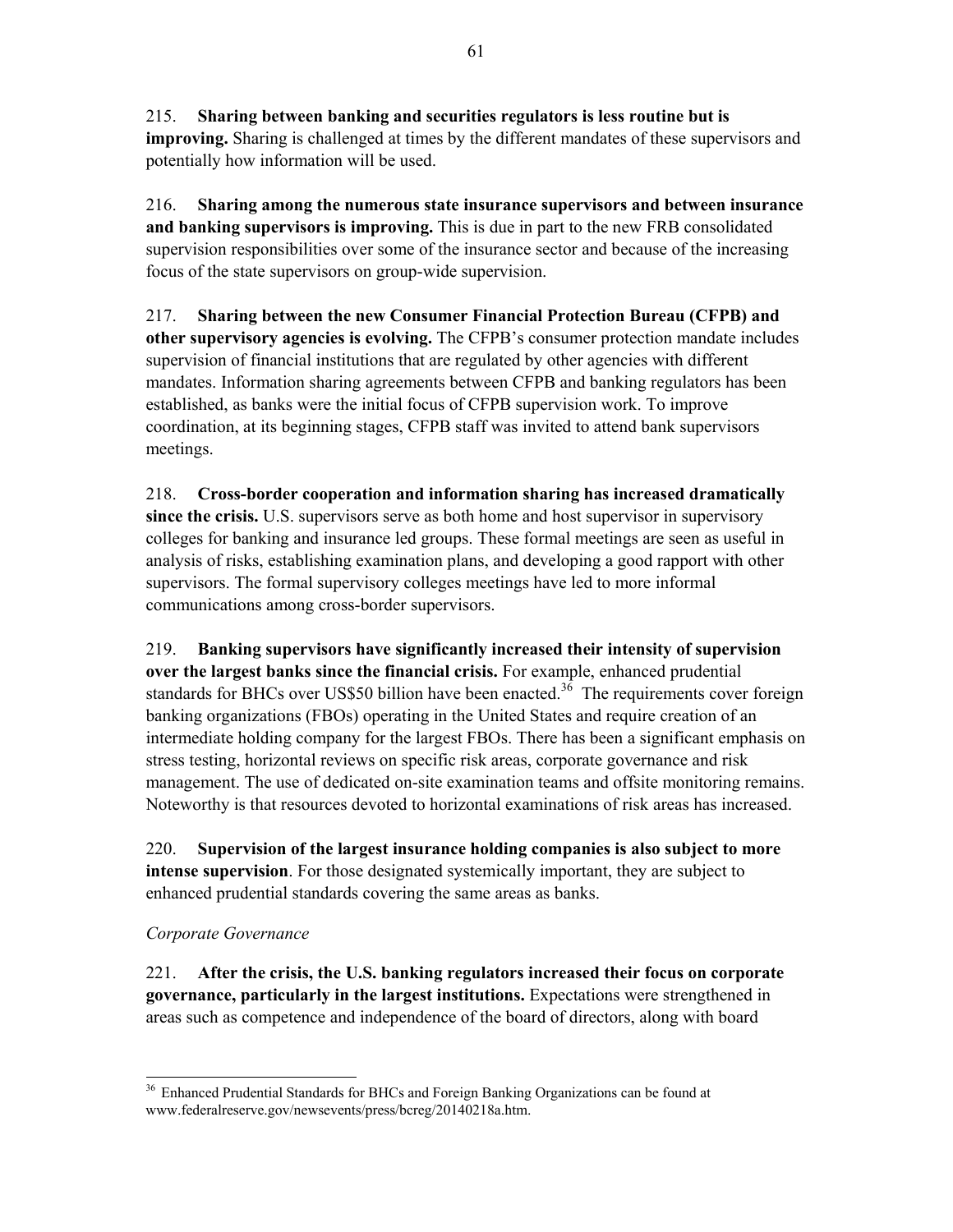involvement in setting risk appetite, establishing risk culture and overseeing the risk governance framework.

222. **There are a limited number of insurance industry laws or regulations that explicitly address corporate governance.** Criteria regarding corporate governance issues are dispersed throughout state insurance and commercial codes through statute, regulation and administrative orders. In general, the U.S. insurance supervisory approach for corporate governance of insurers is based upon a proportionality principle. Under this principle, larger and more complex entities are subject to more stringent requirements in the application of corporate governance standards.

## 223. **Neither state nor FRB supervisors have set formal broad-based, insurance-specific governance requirements, at legal entity or at group/holding company level.** Both state and FRB supervisors rely primarily on assessing the risks in individual companies and groups, through regular oversight and the on-site supervisory process. The FRB is relying on guidance and a supervisory approach developed for banking groups.

224. **State insurance laws generally impose various restrictions on a licensed insurer's ownership by, or affiliation with, other financial or non-financial companies provided the owner meets criteria through the regulatory approval process.** Instead, U.S. insurance supervisors review compliance with many of the corporate governance criteria at the licensing stage for new insurers and producers, as well as in requiring and reviewing annual statements, conducting periodic financial and market condition reviews, approving mergers or other changes of control involving domestic insurers, and applying solvency oversight. Another way that U.S. insurance supervisors address many of the corporate governance criteria is through conducting on-site inspections.

225. **The FRB has a supervisory program that establishes and implements a corporate governance framework for institutions under its jurisdiction and continues to adapt an existing framework to account for the unique characteristics of insurance companies.** Corporate governance expectations for all FRB-supervised firms with assets over US\$50 billion were detailed as part of consolidated supervision framework guidance issued in 2012.

## *Capital Adequacy and Liquidity*

226. **Group level capital requirements for insurance groups do not exist.** A risk based capital approach is applied by state regulators at the legal entity basis for life, property and casualty, and health insurers. Some insurers are not subject to this RBC, such as title insurers, monoline financial guaranty insurers and monoline mortgage guaranty insurers.

227. **Under the Dodd-Frank Act, the FRB must establish minimum leverage and risk-based capital requirements for the insurance groups it regulates, which it has not yet done.** The FRB has started a quantitative impact study to evaluate the potential effects of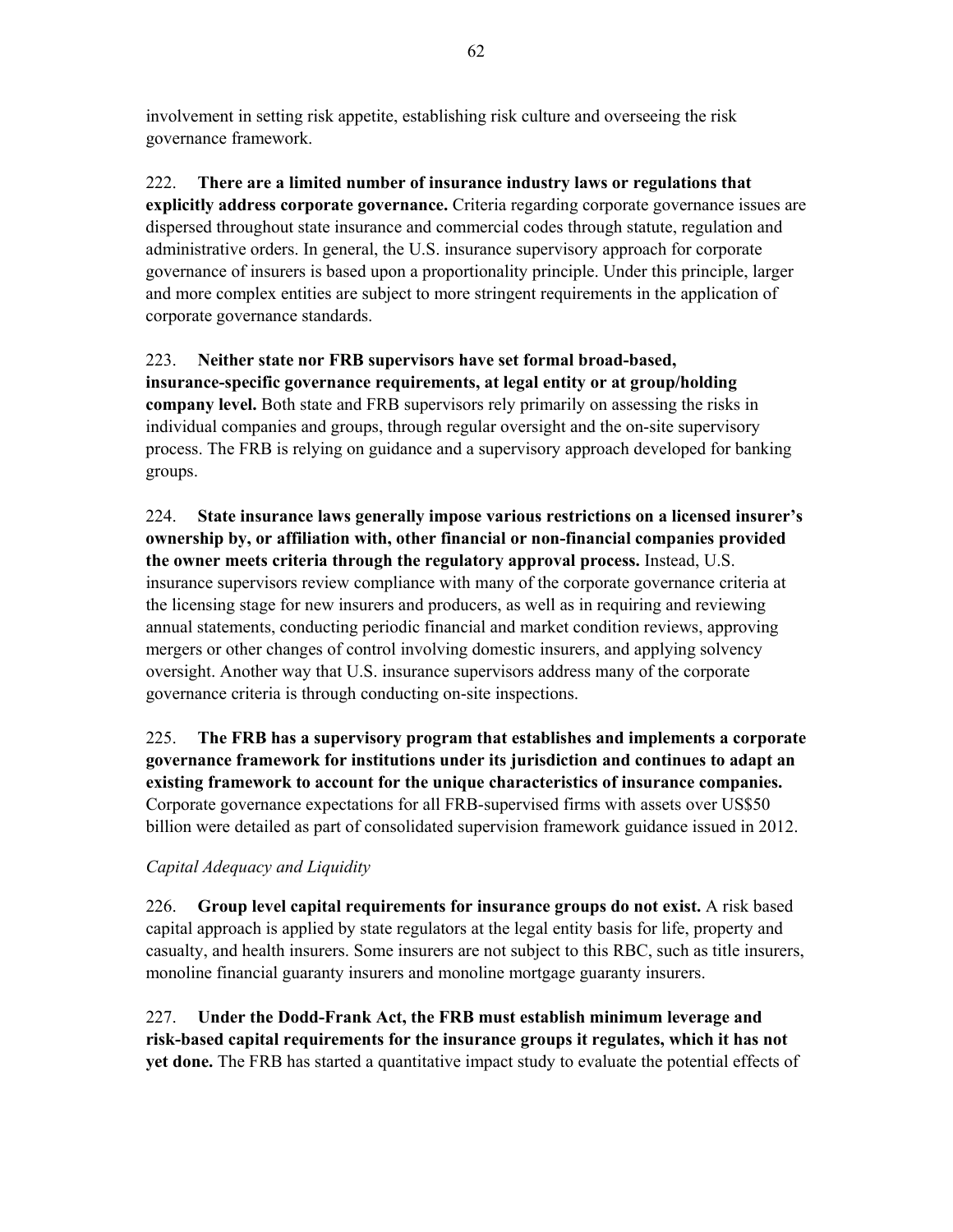applying bank capital requirements to insurance companies.<sup>37</sup> This follows from the Dodd-Frank Act which requires the establishment of minimum risk-based and leverage requirements for firms regulated by the FRB that are not less than the generally applicable risk-based capital and leverage requirements that apply to insured depository institutions.

228. **Most holding companies supervised by the FRB and all banks, regardless of size, are subject to risk-based capital rules that are based on Basel standards.** However, capital requirements have not yet been established for SLHCs with substantial commercial or insurance operations. An assessment of U.S. adoption of the Basel risk-based capital standards concluded that the U.S. risk-based capital requirements for internationally active banks are "largely compliant" with the applicable Basel framework.<sup>38</sup>

229. **The FRB sets the capital requirements for BHCs, while the three federal banking agencies set capital requirements for banks.** These capital requirements include both risk-based capital and leverage capital requirements. The federal banking agencies have broad statutory authority to establish such minimum capital levels for a bank or holding company. The banking agencies have clear statutory authority to take a number of remedial measures in the event a bank falls out of compliance with applicable capital adequacy requirements.

230. **BHCs are required to serve as a source of managerial and financial strength to its subsidiary banks.** In addition, on an annual basis, the FRB performs a Comprehensive Capital Analysis and Review of the largest BHCs. Their capital planning processes and capital adequacy are evaluated, including the firms' proposed capital actions such as dividend payments and share buybacks and issuances. Results are made public.

231. **The liquidity regime for BHCs and banks is considered robust.** The FRB conducts horizontal examinations of liquidity risk across large BHCs. An annual Comprehensive Liquidity Assessment and Review has been conducted. The regime is supported by extensive reporting requirements of supervised banks.

232. **For insurance, liquidity within each insurance subsidiary and at the holding company level is analyzed based on the detailed financial information each insurance company submits quarterly.** If there are concerns regarding liquidity or cash flows, the insurance supervisor can consider having a cash flow analysis performed by an actuary. Since the financial crisis, there have been increased special requests and detailed information provided by individual insurers to allow the supervisor to assess stress liquidity exposure and financial flexibility for coping with both expected and unexpected cash demands.

<sup>-</sup><sup>37</sup> September 2014 announcement http://www.federalreserve.gov/newsevents/press/bcreg/20140930a.htm

<sup>38</sup> www.bis.org/bcbs/implementation/l2.htm